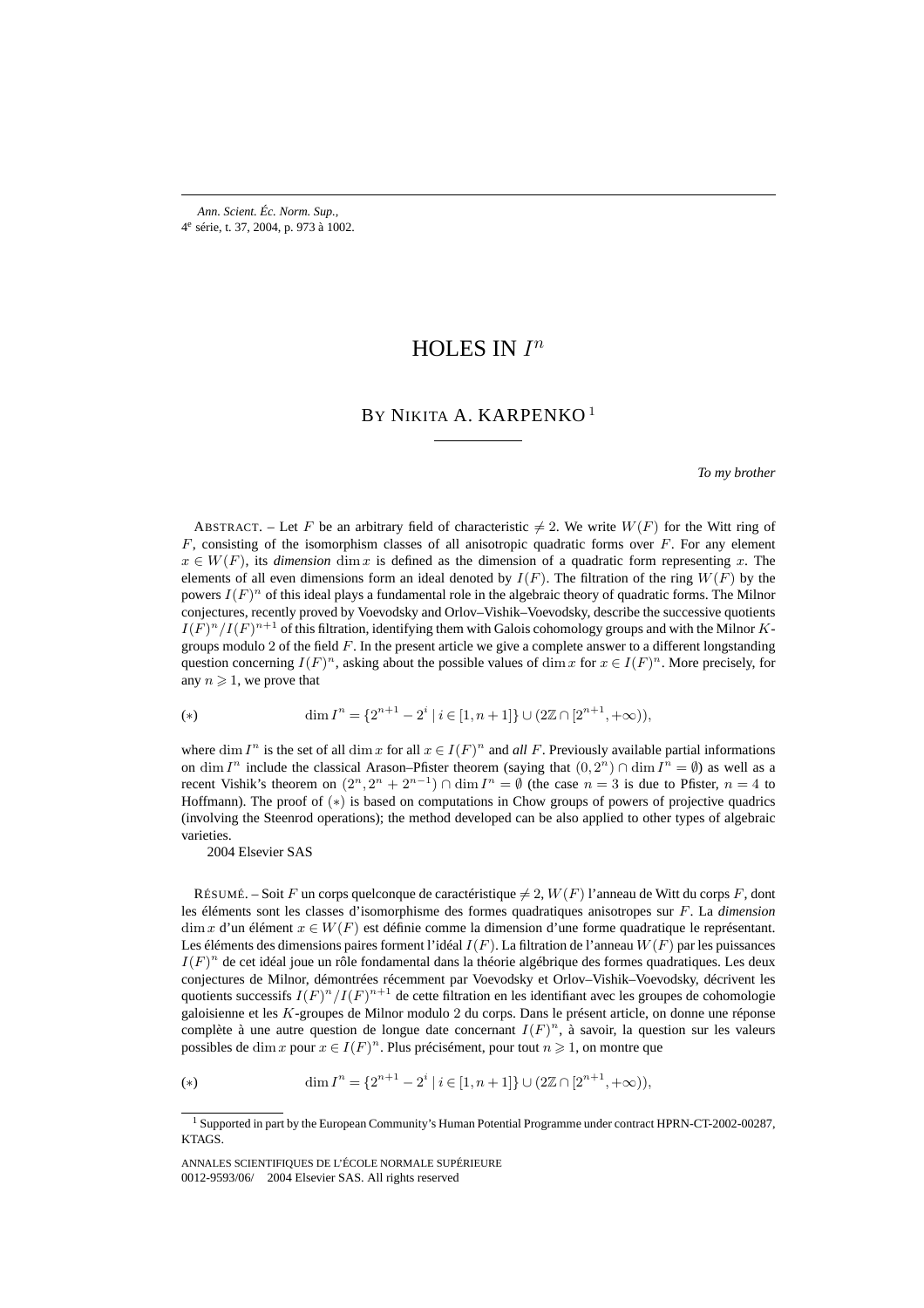où dim  $I^n$  est l'ensemble de dim x pour tous  $x \in I(F)^n$  et *tous* F. Le renseignement sur dim  $I^n$  disponible avant comprend le théorème classique de Arason et Pfister (énonçant que  $(0, 2^n) \cap \dim I^n = \emptyset$ ) ainsi qu'un théorème récent de Vishik sur  $(2^n, 2^n + 2^{n-1})$  ∩ dim  $I^n = \emptyset$  (le cas  $n = 3$  est dû à Pfister,  $n = 4$  à Hoffmann). La démonstration de (∗) repose sur certains calculs dans les groupes de Chow de puissances de quadriques projectives (employant les opérations de Steenrod) ; la méthode développée peut aussi être appliquée aux autres types de variétés algébriques.

2004 Elsevier SAS

#### **Contents**

# **1. Introduction**

In this text F is a field with char(F)  $\neq 2$ . Let  $I<sup>n</sup>$  for some  $n \geq 1$  be the *n*th power of the fundamental ideal I (of the classes of the even-dimensional quadratic forms) of the Witt ring  $W(F)$ . A longstanding question in the algebraic theory of quadratic forms asks about the possible values of dimension of an anisotropic quadratic form  $\phi$  over F such that  $[\phi] \in I^n$ , where  $[\phi]$  is the class of  $\phi$  in  $W(F)$ .

Examples with  $\dim(\phi)=2^{n+1}-2^i$  for each  $i \in \{1,2,\ldots,n+1\}$  are easy to construct (see Remark 7.4). A classical theorem of J. Arason and A. Pfister [1, Hauptsatz] states that  $\dim(\phi)$  is never between  $0=2^{n+1}-2^{n+1}$  and  $2^n=2^{n+1}-2^n$ . Also it is known that every value between  $2^{n}$  and  $2^{n} + 2^{n-1} = 2^{n+1} - 2^{n-1}$  is impossible (A. Pfister for  $n = 3$ , [17, Satz 14]; D. Hoffmann for  $n = 4$ , [6, main thm.]; A. Vishik for all n, [22], see also [21, Thm. 1.5]<sup>2</sup>).

Finally, A. Vishik has shown that all even values  $\ge 2^{n+1}$  are possible ([21, Thm. 4.12], see also Section 7 here) and suggested the following

CONJECTURE 1.1 (Vishik [21, Conject. 4.11])<sup>3</sup>. – *If*  $[\phi] \in I^n$  *and*  $\dim(\phi) < 2^{n+1}$ *, then*  $\dim(\phi) = 2^{n+1} - 2^i$  *for some*  $i \in \{1, 2, ..., n+1\}.$ 

In the present text we prove this conjecture (see Section 6), obtaining a complete answer to the question about possible dimensions of anisotropic quadratic forms whose classes lie in  $I<sup>n</sup>$ . The proof closely follows the method of [10], but involves essentially more computations. As [10] as well, it makes use of an important property of the quadratic forms satisfying the hypotheses of Conjecture 1.1 established by A. Vishik in [21]. Here we give an extended version of this result (see Proposition 4.28) with an elementary, complete, and self-contained (in particular, independent of [21]) proof.

 $^{2}$  An alternative proof is given in [13, Thm. 4.4]; another one can be found in [10].

<sup>&</sup>lt;sup>3</sup> A. Vishik announced (for the first time in June 2002) that he has a proof of Conjecture 1.1; his proof however is not available.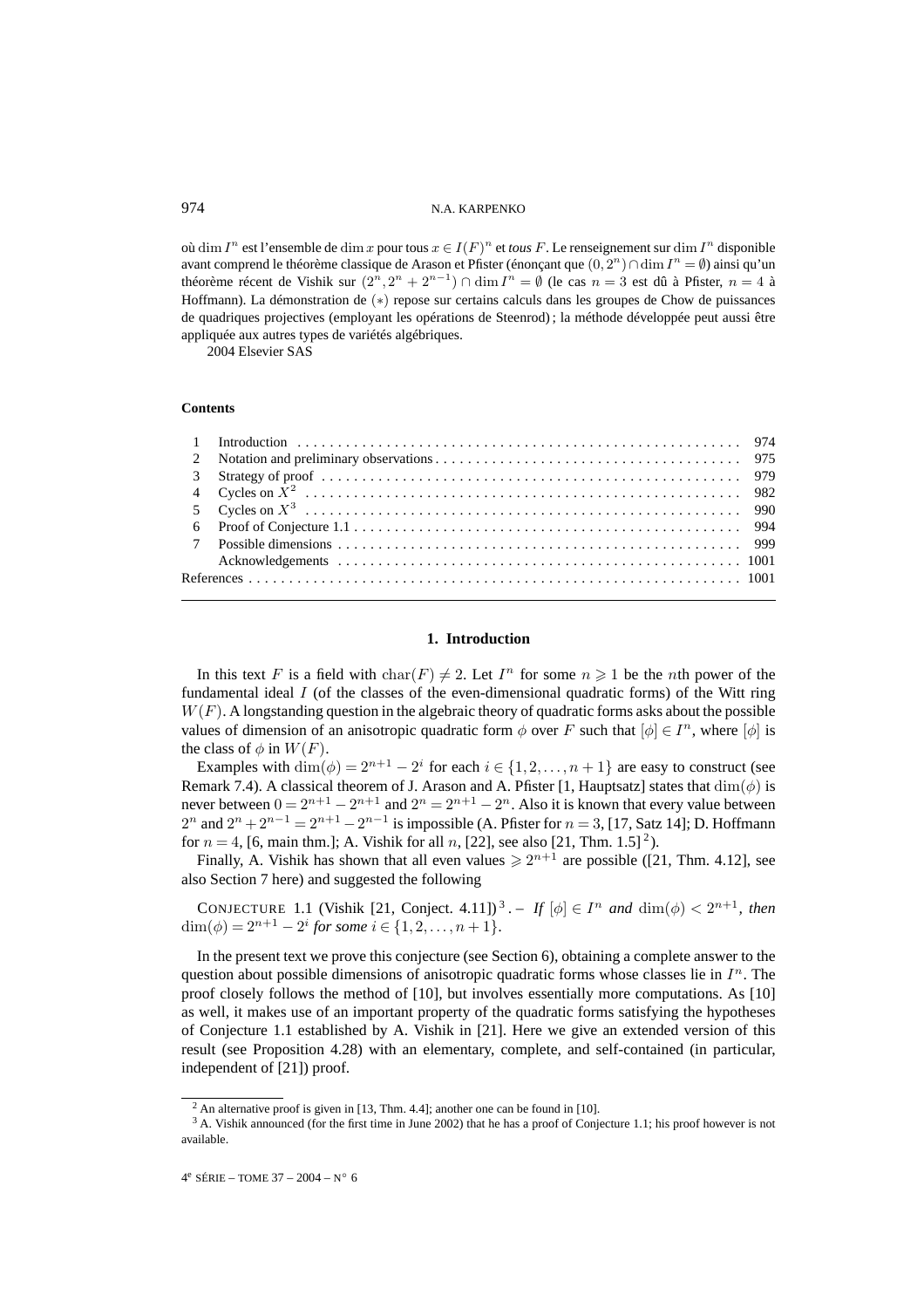In the proof of Conjecture 1.1 we work with projective quadrics rather than with quadratic forms themselves. The method of proof is explained in Section 3; it certainly applies to other types of algebraic varieties (in place of quadrics).

### **2. Notation and preliminary observations**

Everywhere in the text, X is a smooth projective quadric over F of an even dimension  $D = 2d$ or of an odd dimension  $4\,D = 2d + 1$  given by a non-degenerate quadratic form  $\phi$ . We write  $X^r$ for the direct product  $X \times \cdots \times X$  (over F) of r copies of X and we write  $\overline{\text{Ch}}(X^r)$  for the image of the restriction homomorphism  $Ch(X^r) \to Ch(\bar{X}^r)$  where  $\bar{X} = X_{\bar{F}}$  with a fixed algebraic closure  $\bar{F}$  of F and Ch(.) stands for the *modulo* 2 total Chow group (we recommend [5] as a general reference for the definition and properties of Chow groups). We say that an element of  $\text{Ch}(\bar{X}^r)$  is *rational*, if it lies in the subgroup  $\bar{\text{Ch}}(X^r) \subset \text{Ch}(\bar{X}^r)$ .

A basis of the group  $Ch(\bar{X})$  (over  $\mathbb{Z}/2\mathbb{Z}$ ) consists of  $h^i$  and  $l_i$ ,  $i \in [0,d]$ , where h stands for the class of a hyperplane section of X while  $l_i$  is the class of an i-dimensional linear subspace  $5$ lying on  $\bar{X}$ . Moreover, a basis of the group Ch( $\bar{X}^r$ ) for every  $r \geq 1$  is given by the external products of the basis elements of  $Ch(X)$  (see, e.g., [9, §1] for an explanation why this is a basis). Speaking about a *basis* or a *basis element* (or a *basis cycle*: we will often apply the word "cycle" to an element of a Chow group) of  $Ch(X<sup>r</sup>)$ , we will always refer to the basis described above. By the *decomposition* of an element  $\alpha \in \text{Ch}(\bar{X}^r)$  we always mean its representation as a sum of basis cycles. We say that a basis cycle  $\beta$  is *contained* in the decomposition of  $\alpha$  (or simply "is contained in  $\alpha$ "), if  $\beta$  is a summand of the decomposition. More generally, for two cycles  $\alpha', \alpha \in \text{Ch}(\bar{X}^r)$ , we say that  $\alpha'$  *is contained* in  $\alpha$ , or that  $\alpha'$  is a *subcycle* of  $\alpha$  (notation:  $\alpha' \subset \alpha$ ), if every basis element contained in  $\alpha'$  is also contained in  $\alpha$ .

A basis element of  $\text{Ch}(\bar{X}^r)$  is called *non-essential*, if it is an external product of powers of h (including  $h^0 = 1 = [\bar{X}]$ ); the other basis elements are called *essential*. An element of Ch( $\bar{X}^r$ ) which is a sum of non-essential basis elements, is called non-essential as well. Note that all non-essential elements are rational simply because  $h$  is rational.  $\delta$ 

The multiplication table for the ring Ch( $\overline{X}$ ) is determined by the rules  $h^{d+1} = 0$ ,  $h \cdot l_i = l_{i-1}$  $(i \in [0, d]$ ; we adopt the agreement that  $l_{-1} = 0$ ), and  $l_d^2 = (d + 1) \cdot l_0$  for D even (see [11, Thm. 1.10]). The multiplication tables for the rings  $Ch(\bar{X}^r)$  (for all  $r \geq 2$ ) follow by

$$
(\beta_1 \times \cdots \times \beta_r) \cdot (\beta'_1 \times \cdots \times \beta'_r) = \beta_1 \beta'_1 \times \cdots \times \beta_r \beta'_r.
$$

The cohomological action of the topological Steenrod algebra on  $\text{Ch}(\bar{X}^r)$  (see [2] for the construction of the action of the topological Steenrod algebra on the Chow group of a smooth projective variety; originally Steenrod operations in algebraic geometry were introduced (in the wider context of motivic cohomology) by V. Voevodsky, [23]) is determined by the fact that the total Steenrod operation  $S: Ch(\overline{X}^r) \to Ch(\overline{X}^r)$  is a (non-homogeneous) ring homomorphism,

<sup>4</sup> Only the even-dimensional case is important for our main purpose; the odd-dimensional case is included for the sake of completeness.

<sup>&</sup>lt;sup>5</sup> In the case of even D and  $i = d$  (and only in this case) the class  $l_i$  depends on the choice of the subspace: more precisely, there are two different classes of d-dimensional subspaces on  $\bar{X}$  and no canonical choice of one of them is possible; we do not care about this however and we just choose one of them, call it  $l_d$  and "forget" about the other one which is equal to  $h^d - l_d$ .

<sup>&</sup>lt;sup>6</sup> There are at least two direct ways to show that h is rational: (1) h is the pull-back of the hyperplane class H with respect to the embedding of  $\bar{X}$  into the projective space, and H is rational; (2) h is the first Chern class of  $[\mathcal{O}_{\bar{X}}(1)] \in K_0(\bar{X})$ , and  $[\mathcal{O}_{\bar{X}}(1)] = \text{res}([\mathcal{O}_X(1)])$  is rational.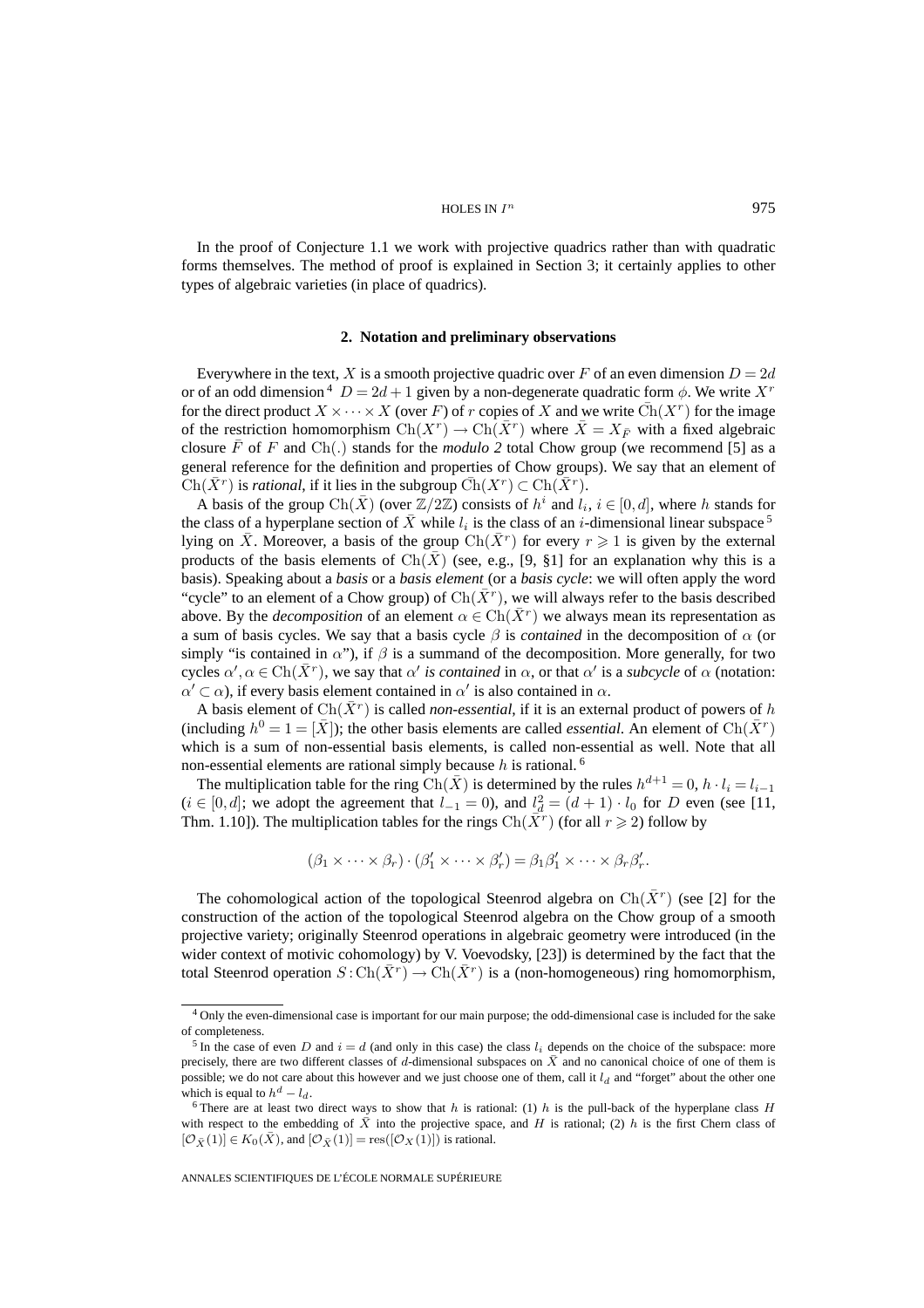commuting with the external products and satisfying the formulae (see [9, §2 and Cor. 3.3])

 $S(h^i) = h^i \cdot (1+h)^i$ ,  $S(l_i) = l_i \cdot (1+h)^{D-i+1}$ ,  $i \in \{0,1,\ldots,d\}$ 

(in order to apply these formulae, one needs a computation of the binomial coefficients modulo 2, done, e.g., in [12, Lemma 1.1]). We write  $S<sup>i</sup>$  for the degree-i part of the total Steenrod operation on Chow groups modulo 2 (on a complex variety, this corresponds to the Steenrod operation  $Sq^{2i}$ on mod 2 cohomology).

The group  $\overline{Ch}(X)$  is easy to compute. First of all one has

LEMMA 2.1. – If the quadric X is anisotropic (that is,  $X(F) = \emptyset$ ), then  $\overline{Ch}_0(X) \not\supseteq l_0$ .

*Proof.* – If  $l_0 \text{ } \in \text{Ch}_0(X)$ , then the variety X contains a closed point x of an odd degree  $[F(x):F]$ . It follows that the quadratic form  $\phi$  is isotropic over an odd degree extension of the base field (namely, over  $F(x)$ ) and therefore, by the Springer-Satz (see [19, Thm. 5.3]), is isotropic already over  $F$ .  $\square$ 

COROLLARY 2.2. – If X is anisotropic, then the group  $\overline{Ch}(X)$  is generated by the non*essential basis elements.*

*Proof.* – If the decomposition of an element  $\alpha \in \overline{Ch}(X)$  contains an essential basis element  $l_i$ for some  $i \neq D/2$ , then  $l_i \in \overline{Ch}(X)$  because  $l_i$  is the *i*-dimensional homogeneous component of  $\alpha$  (and Ch(X) is a graded subring of Ch(X)). If the decomposition of an element  $\alpha \in Ch(X)$ contains the essential basis element  $l_i$  for  $i = D/2$ , then the  $(D/2)$ -dimensional homogeneous component of  $\alpha$  is either  $l_{D/2}$  or  $l_{D/2} + h^{D/2}$  and we still have  $l_i \in \overline{Ch}(X)$ . It follows that  $l_0 = l_i \cdot h^i \in \overline{Ch}(X)$ , a contradiction with Lemma 2.1.  $\Box$ 

Now assume for a moment that the quadric  $X$  is isotropic but not completely split (that is,  $\mathfrak{i}_0(X) \leqslant d$ ), write a for the Witt index  $\mathfrak{i}_0(X)$  of X (defined as the Witt index  $\mathfrak{i}_0(\phi)$  of  $\phi$ , see [19, Def. 5.10 of Ch. 1]), and let  $X_0$  be the projective quadric given by the anisotropic part  $\phi_0$  of  $\phi$  (one has  $\dim(X_0) = \dim(X) - 2a$ ; the case  $\dim(X_0) = 0$  is possible). We consider a group homomorphism  $pr : Ch(\bar{X}) \to Ch(\bar{X}_0)$  determined on the basis by the formulae  $h^i \mapsto h^{i-a}$  and  $l_i \mapsto l_{i-a}$  (here we adopt the agreement  $h^i = 0$  and  $l_i = 0$  for all negative i). Also we consider a backward group homomorphism in : Ch( $\bar{X}_0$ )  $\to$  Ch( $\bar{X}$ ) determined by the formulae  $h^i \mapsto h^{i+a}$ and  $l_i \mapsto l_{i+a}$  for  $i \in \{0,1,\ldots,d-a\}$ .

Let r be a positive integer. For every length r sequence  $i_1, \ldots, i_r$  of integers satisfying  $i_j \in [0, a] \cup [D - a + 1, D]$ , we define a group homomorphism

$$
pr_{i_1...i_r}:\operatorname{Ch}({\bar X}^r)\to\operatorname{Ch}({\bar X}^s_0)
$$

with  $s = \#\{i_j | i_j = a\}$ , called *projection* (the map pr of the previous paragraph will be a special case of this projection map with  $r = 1$  and  $i_1 = a$ ). Let  $\{j_1 < \cdots < j_s\}$  be the set of indices such that  $i_{j_s} = a$ . We put  $J_l = \{j | i_j < a\}$  and  $J_h = \{j | i_j > a\}$ . Then we define  $pr_{i_1...i_r}(\alpha_1 \times \cdots \times \alpha_r)$  for a basis element  $\alpha_1 \times \cdots \times \alpha_r$  as  $pr(\alpha_{j_1}) \times \cdots \times pr(\alpha_{j_s})$  as far as  $\alpha_j = l_{i_j}$  for any  $j \in J_l$  and  $\alpha_j = h^{D-i_j}$  for any  $j \in J_h$ ; we set  $pr_{i_1...i_r}(\alpha_1 \times \cdots \times \alpha_r) = 0$ otherwise.

Also we define a backward group homomorphism  $in_{i_1...i_r} : \text{Ch}(\bar{X}_0^s) \to \text{Ch}(\bar{X}^r)$ , called *inclusion*, by

$$
in_{i_1...i_r}(\beta_1 \times \cdots \times \beta_s) = \alpha_1 \times \cdots \times \alpha_r
$$

for a basis element  $\beta_1 \times \cdots \times \beta_s$ , where  $\alpha_j = l_{i_j}$  for  $j \in J_l$ ,  $\alpha_j = h^{D-i_j}$  for  $j \in J_h$ , and  $\alpha_{j_k} = in(\beta_k)$  for  $k = 1, 2, \ldots, s$ .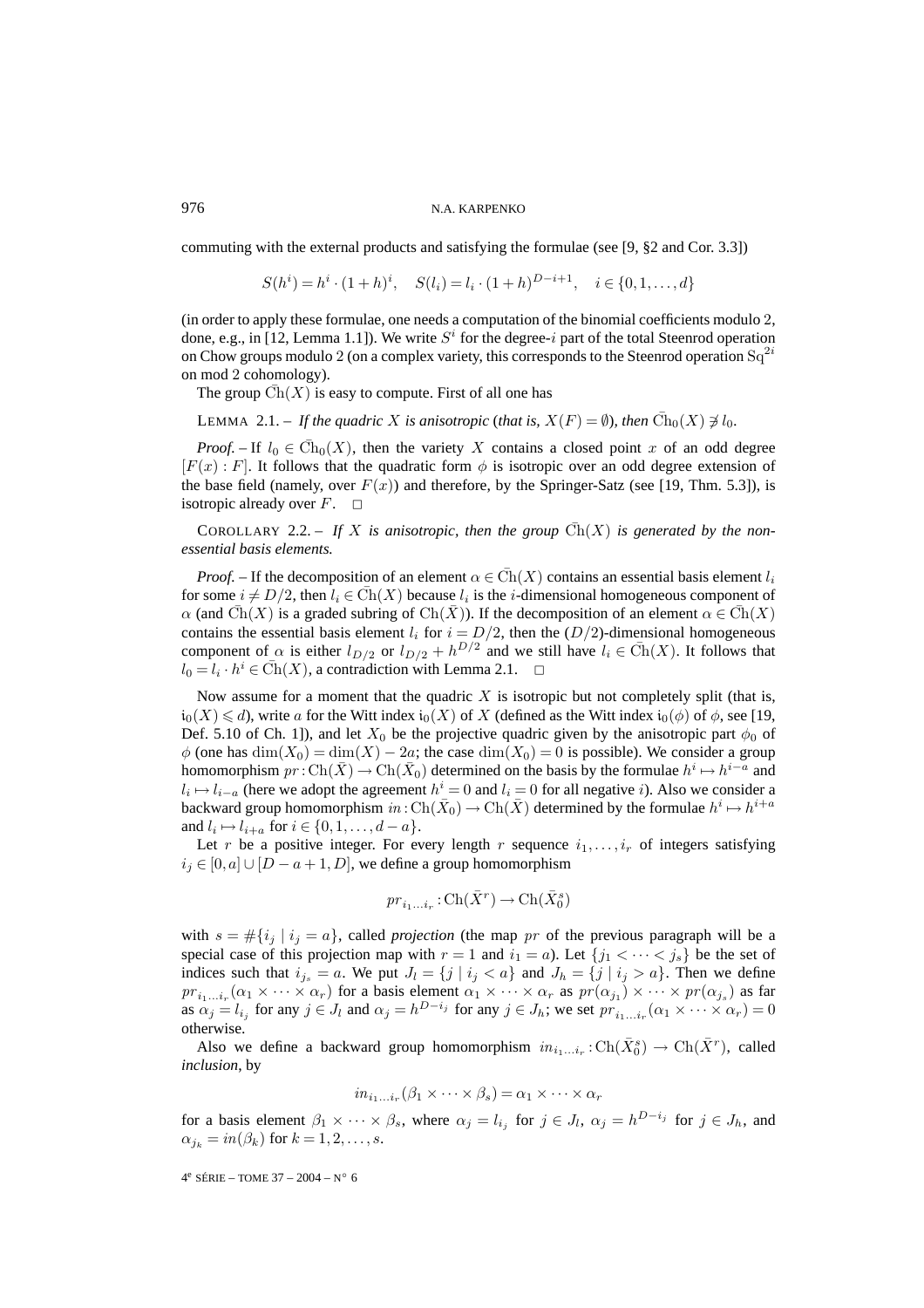PROPOSITION 2.3 (cf. [10, Lemma 2.2]). – *In the notation introduced right above, the homomorphism*

$$
\operatorname{Ch}(\bar{X}^r) \to \bigoplus_{(i_1,\dots,i_r)} \operatorname{Ch}(\bar{X}_0^{s(i_1,\dots,i_r)}), \quad \alpha \mapsto (pr_{i_1,\dots,i_r}(\alpha))_{(i_1,\dots,i_r)}
$$

*given by all projections, is an isomorphism with the inverse given by the sum of all inclusions. Under these isomorphisms, rational cycles correspond to rational cycles.*

*Proof.* – By the Rost motivic decomposition theorem for isotropic quadrics (original proof is in [18], generalizations are obtained in [8] and [4]), there is a motivic decomposition (in the category of the integral Chow motives)

(\*) 
$$
X \simeq \mathbb{Z} \oplus \mathbb{Z}(1) \oplus \cdots \oplus \mathbb{Z}(a-1) \oplus X_0(a) \oplus \mathbb{Z}(D-a+1) \oplus \cdots \oplus \mathbb{Z}(D)
$$

(where  $\mathbb Z$  is the motive of  $Spec F$ , while  $M(i)$  is the *i*th Tate twist of a motive M). Raising to the rth power, we get a motivic decomposition of the variety  $X<sup>r</sup>$ ; each summand of this decomposition is a twist of the motive of  $X_0^s$  with s varying between 0 and r. If we numerate the summands of the decomposition (∗) by their twists, then the summands of the decomposition of  $X<sup>r</sup>$  are numerated by the sequences

$$
i_1, ..., i_r
$$
 with  $i_j \in [0, a] \cup [D - a + 1, D]$ .

Moreover, the  $(i_1, \ldots, i_r)$ th summand is  $X_0^s(i_1 + \cdots + i_r)$ , where  $s = \#\{i_j \mid i_j = a\}$ .

In order to finish the proof of Proposition 2.3, it suffices to show that the projection morphism to the  $(i_1,\ldots,i_r)$ th summand considered on the Chow group and over  $\bar{F}$  coincides with  $pr_{i_1\ldots i_r}$ while the inclusion morphism of the  $(i_1,\ldots,i_r)$ th summand considered on the Chow group and over  $\bar{F}$  coincides with  $in_{i_1...i_r}$ . Clearly it suffices to check this for  $r = 1$  only. For  $i \neq D/2$ , this is particularly easy to do because of the relation  $\dim_{\mathbb{Z}/2\mathbb{Z}}(\mathrm{Ch}_i(\bar{X})) \leq 1$ . Indeed,  $\mathrm{Ch}_i(\mathbb{Z}(k)) = 0$ for  $k \neq i$ . Therefore for any i with  $a \leq i \leq D - a$ ,  $i \neq D/2$ , the projection and the inclusion between  $\text{Ch}_i(X)$  and  $\text{Ch}_{i-a}(X_0)$  are isomorphisms and, as a consequence, they interchange the only non-zero elements of these two groups (which are  $l_i$  and  $l_{i-a}$  if  $i < D/2$ , or  $h^{D-i}$ and  $h^{D-i-a}$  if  $i > D/2$ ). For  $i < a$ , the projection and the inclusion are isomorphisms between  $\text{Ch}_i(X)$  and  $\mathbb{Z}/2\mathbb{Z} = \text{Ch}_i(\mathbb{Z}(i))$  and the only non-zero element of the first Chow group is  $l_i$ . Finally, for  $i > D - a$ , the projection and the inclusion are isomorphisms between  $\text{Ch}_i(X)$  and  $\mathbb{Z}/2\mathbb{Z}$  and the only non-zero element of the Chow group is  $h^{D-i}$ .

For  $i = D/2$  (here we are in the case of even D, of course), the basis of the group  $\text{Ch}_i(\bar{X})$  is given by the elements  $h^d$  and  $l_d$ , while the basis of the group Ch<sub>i−a</sub>( $\bar{X}_0$ ) is given by the elements  $h^{d-a}$  and  $l_{d-a}$ . The subgroups  $\bar{\text{Ch}}_d(X) \subset \text{Ch}_d(\bar{X})$  and  $\bar{\text{Ch}}_{d-a}(X_0) \subset \text{Ch}_{d-a}(\bar{X}_0)$ , however, are 1-dimensional, generated by  $h^d$  and  $h^{d-a}$  (because  $l_{d-a} \notin \overline{\text{Ch}}(X_0)$  by Corollary 2.2). Since these subgroups are interchanged by the projection and the inclusion,  $h^d$  corresponds to  $h^{d-a}$ . Now there are only two possibilities for the element of Ch<sub>d</sub>( $\bar{X}$ ) corresponding to  $l_{d-a} \in \text{Ch}_{d-a}(\bar{X}_0)$ : either this is  $l_d$  or this is  $l_d + h^d$ . Which one of these two possibilities takes place depends on the construction of the motivic decomposition (∗); but a given motivic decomposition can be always corrected in such a way that the first possibility takes place (one can simply use an automorphism of the variety  $X_0$  interchanging  $l_{d-a}$  with  $l_{d-a} + h^{d-a}$ ).

The "most important" summand in the motivic decomposition of  $X<sup>r</sup>$  is, of course,  $X<sub>0</sub><sup>r</sup>$ . We introduce a special notation for the projection and the inclusion related to this summand:  $pr^r = pr_{a...a}$  and  $in^r = in_{a...a}$ .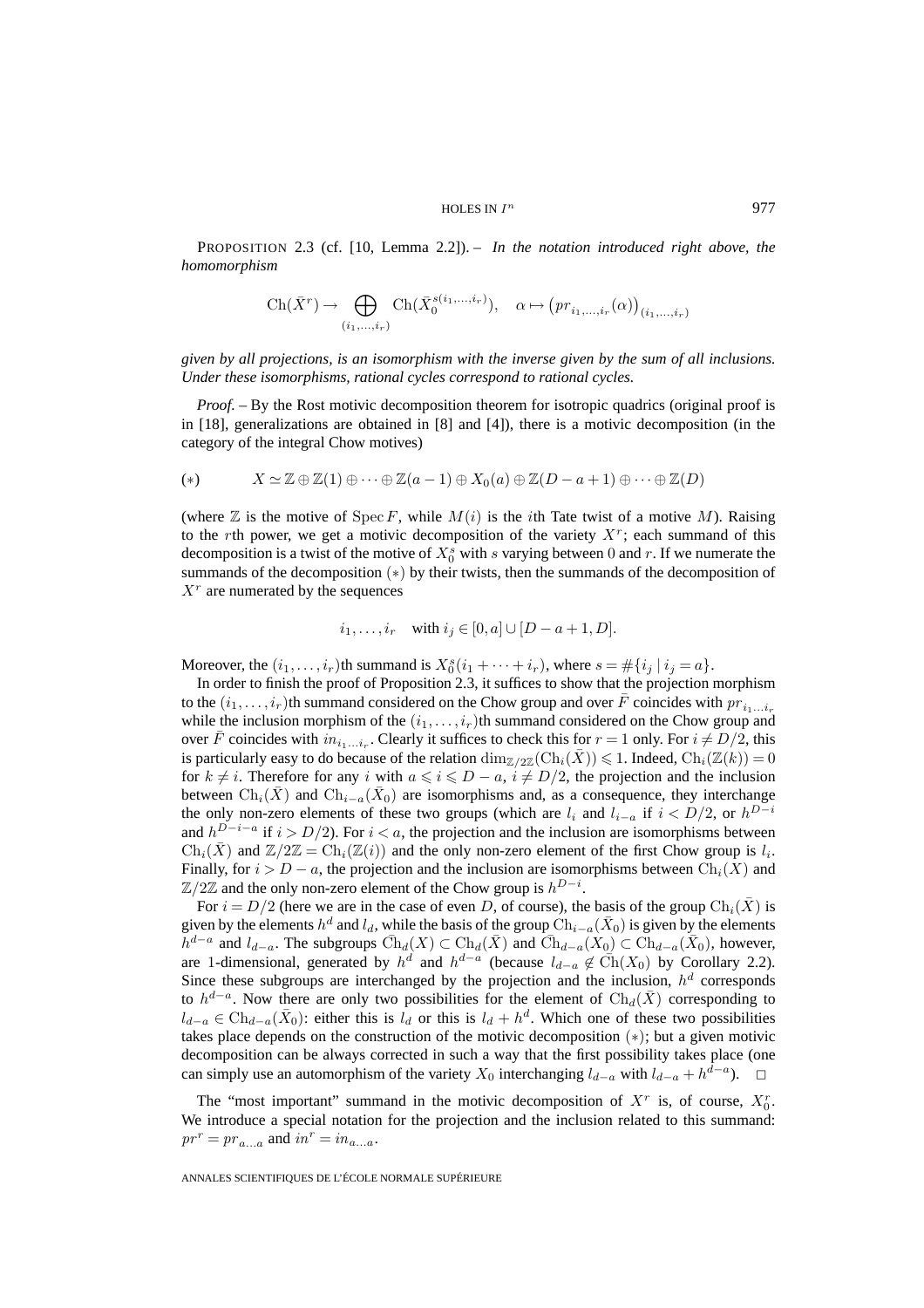COROLLARY 2.4. – *The* (*mutually semi-inverse*) *homomorphisms*

 $pr^r : \text{Ch}(\bar{X}^r) \to \text{Ch}(\bar{X}_0^r)$  and  $in^r : \text{Ch}(\bar{X}_0^r) \to \text{Ch}(\bar{X}^r)$ 

(for any  $r \geqslant 1$ ) map rational cycles to rational cycles; moreover, the induced homomorphism  $pr^r : \bar{Ch}(X^r) \to \bar{Ch}(X_0^r)$  is surjective.

Now we get an extended version of Corollary 2.2 which reads as follows:

COROLLARY 2.5. – *For an arbitrary quadric* X (*isotropic or not*) *and any integer* i *one has*:  $l_i \in \text{Ch}(X)$  *if and only if*  $i_0(X) > i$  (where  $i_0(X) = i_0(\phi)$  *is the Witt index*).

*Proof.* – The "if" part of the statement is trivial. Let us prove the "only if" part using an induction on *i*. The case of  $i = 0$  is served by Lemma 2.1.

Now we assume that  $i > 0$  and  $l_i \in Ch(X)$ . Since  $l_i \cdot h = l_{i-1}$ , the element  $l_{i-1}$  is rational as well, and by the induction hypothesis  $i_0(X) \geq i$ . If  $i_0(X) = i$ , then the image of  $l_i \in Ch(X)$ under the map  $pr^1: Ch(\overline{X}) \to Ch(\overline{X}_0)$  equals  $l_0$  and is rational by Corollary 2.4. Therefore, by Lemma 2.1, the quadric  $X_0$  is isotropic, a contradiction.  $\Box$ 

We recall that the *splitting pattern*  $sp(\phi)$  of an anisotropic quadratic form  $\phi$  is defined as the set of integers

$$
sp(\phi) = \{ \dim(\phi_E)_0 \mid E/F \text{ is a field extension} \}
$$

(here  $\phi_E$  stands for the quadratic form over the field E obtained from  $\phi$  by extending the scalars;  $(\phi_E)_0$  is the anisotropic part of  $\phi_E$ ).

The splitting pattern can be obtained using the *generic splitting tower* of M. Knebusch (arbitrary field extensions of  $F$  are then replaced by concrete fields). To construct this tower, we put  $F_1 = F(X)$ , the function field of the projective quadric X given by  $\phi$ . Then we put  $\phi_1 = (\phi_{F_1})_0$  and write  $X_1$  for the projective quadric (over the field  $F_1$ ) given by the quadratic form  $\phi_1$ . We proceed by setting  $F_2 = F_1(X_1)$  and so on until we can (we stop on  $F_1$  such that  $\dim(\phi_{\mathfrak{h}}) \leq 1$ ). The tower of fields  $F \subset F_1 \subset \cdots \subset F_{\mathfrak{h}}$  obtained this way is called the generic splitting tower of  $\phi$  and (see [14])

$$
sp(\phi) = \left\{ \dim(\phi), \dim(\phi_{F_1})_0, \ldots, \dim(\phi_{F_{\mathfrak{h}}})_0 \right\} = \left\{ \dim(\phi), \dim(\phi_1), \ldots, \dim(\phi_{\mathfrak{h}}) \right\}
$$

(the integer  $\mathfrak{h} = \mathfrak{h}(\phi)$  is the *height* of  $\phi$ ; note that the elements of  $\text{sp}(\phi)$  are written down in the descending order).

An equivalent invariant of  $\phi$  is called the *higher Witt indices* of  $\phi$  and defined as follows. Let us write the set of integers  $\{i_0(\phi_E) \mid E/F$  a field extension}, where  $i_0(\phi_E)$  is the usual Witt index of  $\phi_E$ , in the form

$$
\{0 = i_0(\phi) < i_1 < i_1 + i_2 < \cdots < i_1 + i_2 + \cdots + i_{\mathfrak{h}}\}.
$$

The sequence of the positive integers  $i_1,\ldots,i_h$  is called the higher Witt indices of  $\phi$ . For every  $q \in \{0, 1, \ldots, \mathfrak{h}\}\,$ , we also set

$$
\mathfrak{j}_q = \mathfrak{j}_q(\phi) = \mathfrak{i}_0 + \mathfrak{i}_1 + \cdots + \mathfrak{i}_q = \mathfrak{i}_0(\phi_{F_q}).
$$

Clearly, one has

$$
\{0 = j_0, j_1, \dots, j_b\} = \{i_0(\phi_E) | E/F \text{ is a field extension}\}
$$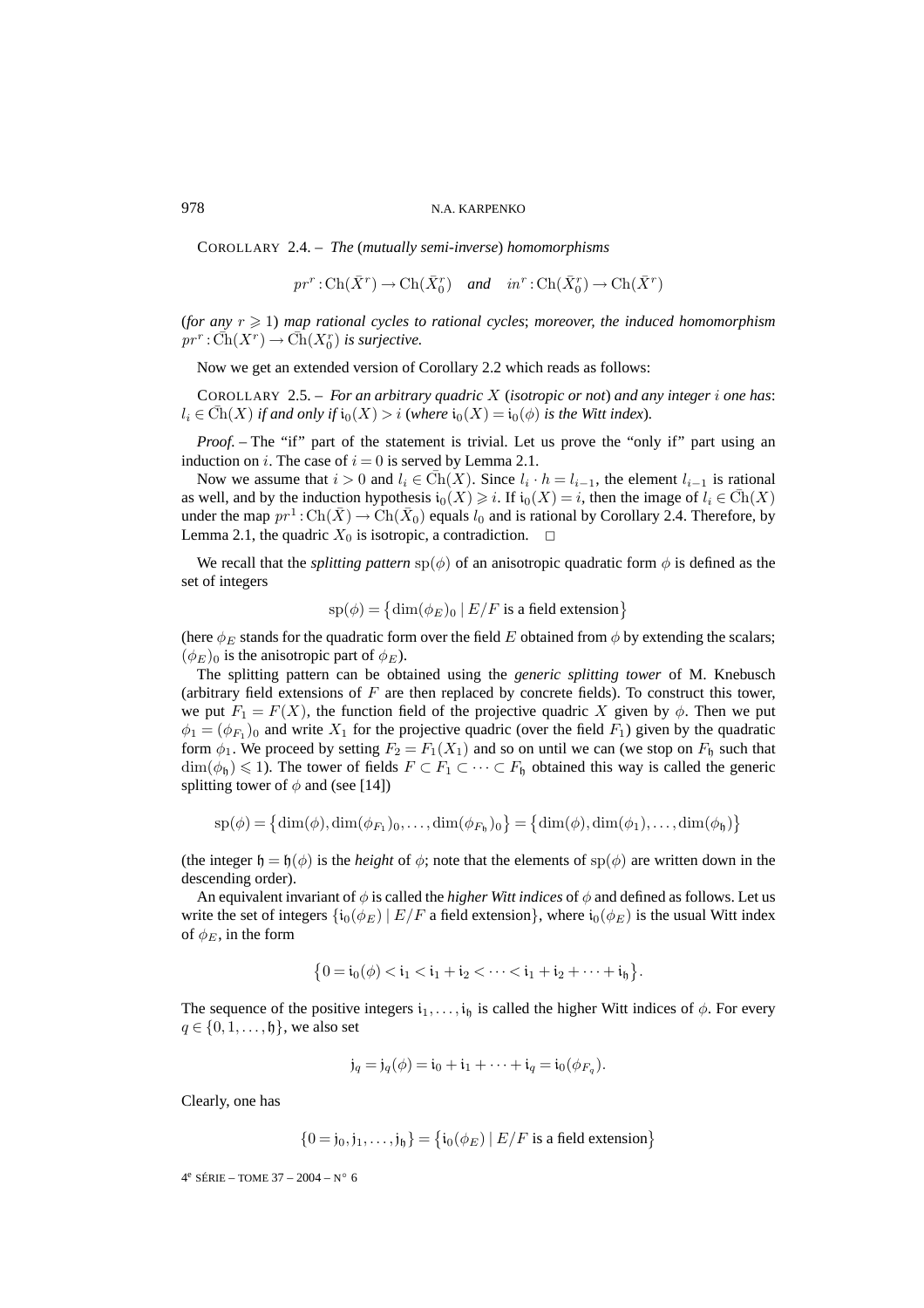(this set of integers is sometimes also called the splitting pattern of  $\phi$  in the literature).

The following easy observation is crucial:

THEOREM 2.6. – *The splitting pattern as well as the higher Witt indices of an anisotropic quadratic form* φ (*of some given dimension*) *are determined by the group*

$$
\overline{\operatorname{Ch}}(X^*) = \bigoplus_{r \geqslant 1} \overline{\operatorname{Ch}}(X^r).
$$

*Proof.* – The pull-back homomorphism  $g_1^* : \text{Ch}(X^r) \to \text{Ch}(X^{r-1}_{F(X)})$  with respect to the morphism of schemes  $g_1: X_{F(X)}^{r-1} \to X^r$  given by the generic point of, say, the first factor of  $X^r$ , is surjective. It induces an epimorphism  $\overline{Ch}(X^r) \to \overline{Ch}(X^{r-1}_{F(X)})$ , which is a restriction of the epimorphism  $Ch(\bar{X}^r) \to Ch(\bar{X}_{F(X)}^{r-1})$  mapping each basis element of the shape  $h^0 \times \beta$  with  $\beta \in \text{Ch}(\bar{X}^{r-1})$  to  $\beta \in \text{Ch}(\bar{X}_{F(X)}^{r-1})$  and killing all other basis elements. Therefore the group  $\bar{\text{Ch}}(X^*)$  determines the group  $\bar{\text{Ch}}(X^*_{F(X)})$ . In particular, the group  $\bar{\text{Ch}}(X_{F(X)})$  is determined, so that we have reconstructed  $i_0(X_{F(X)}) = i_1(X)$  (see Corollary 2.5). Moreover, by Corollary 2.4, the group  $\bar{Ch}(X^*_{F(X)})$  determines the group  $\bar{Ch}(X^*_1)$  (via the surjection  $pr^*$ ;  $X_1$  standing for the anisotropic part of  $X_{F(X)}$ , and we can proceed by induction.  $\Box$ 

*Remark* 2.7. – The proof of Theorem 2.6 makes it clear that the statement of this theorem can be made more precise in the following way. If for some  $q \in \{1, 2, \ldots, \mathfrak{h}\}\$  the Witt indices  $i_1, \ldots, i_{q-1}$  are already reconstructed, then one determines  $i_q = j_q - i_{q-1} - \cdots - i_1$  by the formula

 $j_q = \max\{j \mid \text{the product } h^0 \times h^{j_1} \times \cdots \times h^{j_{q-1}} \times l_{j-1} \text{ is contained in a rational cycle}\}.$ 

*Remark* 2.8. – Concluding this section, we would like to underline that the role of the algebraic closure  $\bar{F}$  in the definition of the group  $\bar{Ch}(X^*)$  is secondary: the group  $\bar{Ch}(\bar{X}^*)$  (used in the definition of  $\bar{Ch}(X^*)$ ) has to be interpreted as the direct limit  $\lim \bar{Ch}(X^*_{E})$  taken over *all* field extensions  $E/F$ . The homomorphism  $Ch(\bar{X}^*) \to \lim Ch(X_E^*)$  is an isomorphism. More generally, the homomorphism  $Ch(X_E^*) \to \lim Ch(X_E^*)$  for a given  $E/F$  is an isomorphism if and only if the quadratic form  $\phi_E$  is completely split (in particular, for any  $E/F$  with completely split  $\phi_E$ , there is a canonical isomorphism  $Ch(X_E^*) = Ch(\bar{X}^*)$ , coinciding with the composition  $\text{res}_{\bar{E}/\bar{F}}^{-1} \circ \text{res}_{\bar{E}/E}$ , where  $\bar{E}$  is a field containing  $\bar{E}$  and  $\bar{F}$ ).

# **3. Strategy of proof**

As shown in Theorem 2.6, the group  $\text{Ch}(X^*)$  determines the splitting pattern of the quadratic form  $\phi$ . In its turn, the splitting pattern of  $\phi$  determines the powers of the fundamental ideal of the Witt ring containing the class of  $\phi$ . At least it is easy to prove

LEMMA 3.1. – Let  $\phi$  be an even-dimensional anisotropic quadratic form and let  $n \geq 1$  be *an integer. We write* p *for the least positive integer of*  $\text{sp}(\phi)$  (*note that* p *is a power of* 2*,* [19*,* Thm. 5.4(i)])*.* If  $[\phi] \in I^n$ , then  $p \geq 2^n$ .

*Proof.* – We assume that  $[\phi] \in I^n(F)$ . Let  $E/F$  be a field extension such that  $\dim(\phi_F)_0 = p$ . Since  $0 \neq [(\phi_E)_0] \in I^n(E)$ , we get that  $p \geq 2^n$  by the Arason–Pfister theorem.

*Remark* 3.2. – It is not needed in this paper but nevertheless good to know that the converse statement to Lemma 3.1 is also true. This is a hard result, however. It is proved in [15, Thm. 4.3].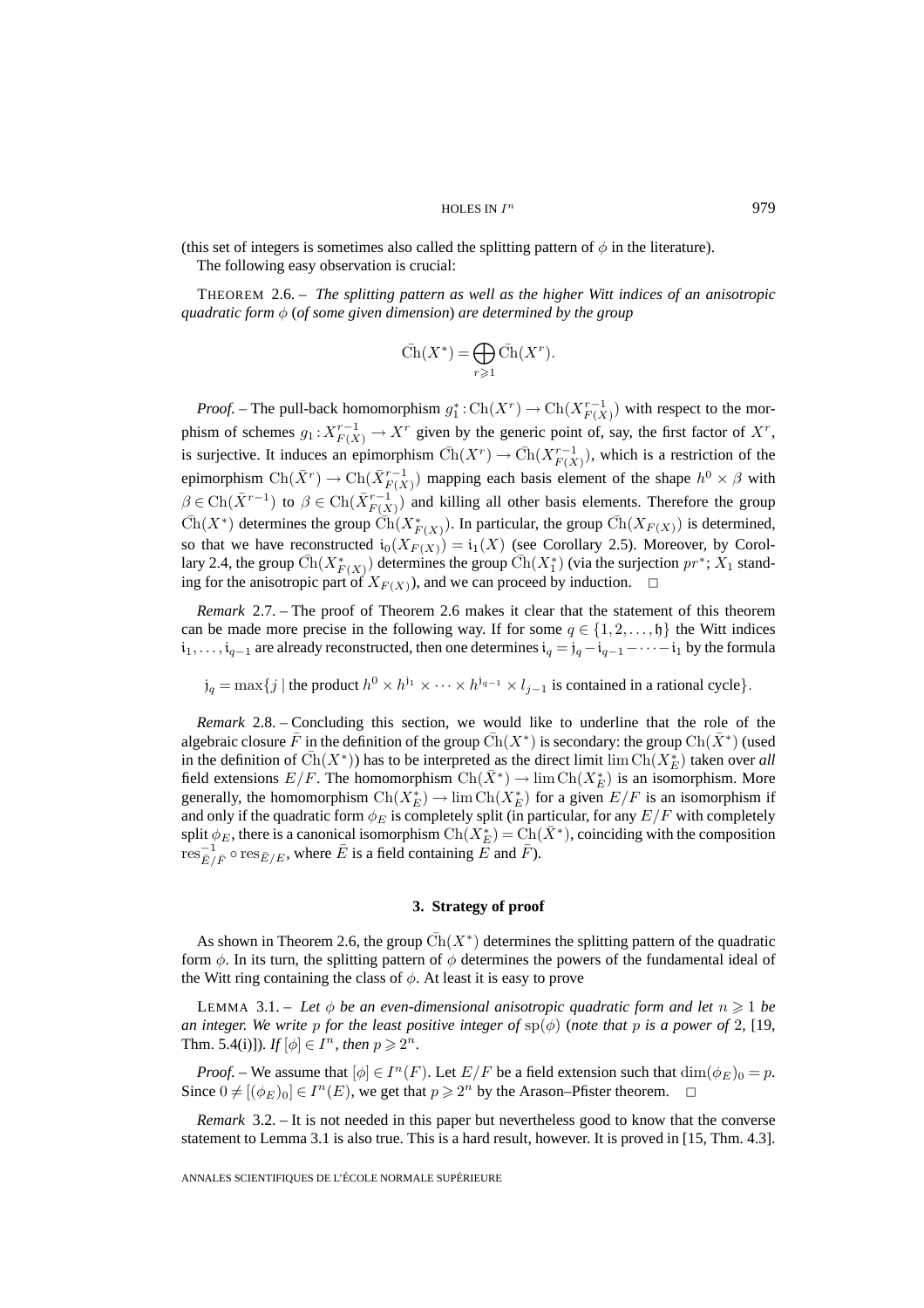Now we are able to describe the strategy of our proof of Conjecture 1.1. Let us consider a power  $I^n$  of the fundamental ideal. Let  $\phi$  be an anisotropic quadratic form with  $[\phi] \in I^n$ , having some dimension prohibited by Conjecture 1.1. The group  $Ch(X^*)$ , where X is the projective quadric given by  $\phi$ , should satisfy some restrictions listed below. This group is a subgroup of  $Ch(X^*)$ , the latter one depends only on the dimension of  $\phi$ . So, we prove Conjecture 1.1, if we check that every subgroup of  $Ch(X^*)$ , satisfying the list of restrictions, cannot be  $Ch(X^*)$ for the form  $\phi$  by the reason given by Lemma 3.1 with Theorem 2.6. This is the way we prove Conjecture 1.1.

And here is the list of restrictions on  $\overline{Ch}(X^*)$  considered as a subset of  $Ch(\overline{X}^*)$  (a big part of this list is of course valid for an arbitrary smooth projective variety in place of the quadric  $X$ ):

PROPOSITION 3.3. – Assuming that the quadric X is anisotropic, <sup>7</sup> we have:

- (1)  $\overline{Ch}(X^*)$  *is closed under addition and multiplication*;
- (2)  $\overline{Ch}(X^*)$  *is closed under passing to the homogeneous components (with respect to the grading of the Chow group and to the* ∗*-grading*);
- (3)  $\bar{Ch}(X^*)$  *contains*  $h^0 = [\bar{X}]$  *and*  $h^1 = h$  *(and therefore contains*  $h^i$  *for all*  $i \ge 0$ *)*;
- (4) [Springer-Satz]  $Ch(X^*)$  *does not contain*  $l_0$ ;
- (5) *for every*  $r \ge 1$ ,  $\overline{Ch}(X^r)$  *is closed under the automorphisms of*  $\overline{Ch}(\overline{X}^r)$  *given by the permutations of factors of* X<sup>r</sup>;
- (6) *for every*  $r \ge 1$ ,  $\overline{Ch}(X^*)$  *is closed under push-forwards and pull-backs with respect to all* r *projections*  $X^r \to X^{r-1}$  *and to all* r *diagonals*  $X^r \to X^{r+1}$  (*taking into account the previous restriction, it is enough to speak only about the first projection*

 $x_1 \times x_2 \times \cdots \times x_r \mapsto x_2 \times \cdots \times x_r$ 

*and the first diagonal*

$$
x_1 \times x_2 \times \cdots \times x_r \mapsto x_1 \times x_1 \times x_2 \times \cdots \times x_r
$$

*here*);

(7)  $\overline{Ch}(X^*)$  *is closed under the total Steenrod operation* 

$$
S: \operatorname{Ch}(\bar{X}^*) \to \operatorname{Ch}(\bar{X}^*);
$$

- (8) [A. Vishik, "Size of binary correspondences"] *if*  $\overline{Ch}(X^2) \ni h^0 \times l_i + l_i \times h^0$  *for some integer*  $i \ge 0$ *, then the integer* dim $(X) - i + 1$  *is a power of* 2;
- (9) ["Inductive restriction"] *the image of*  $\bar{Ch}(X^{*+1})$  *under the composition*

$$
\operatorname{Ch}(\bar{X}^{*+1}) \xrightarrow{g_1^*} \operatorname{Ch}(\bar{X}^*_{F(X)}) \xrightarrow{pr^*} \operatorname{Ch}(\bar{X}_1^*)
$$

(g<sup>∗</sup> <sup>1</sup> *is introduced in the proof of Theorem* 2.6*,* pr <sup>∗</sup> *in Corollary* 2.4) *should coincide with*  $\widetilde{\operatorname{Ch}}(X_1^*)$  and therefore should satisfy all restrictions listed in this proposition (including *the current one*);

<sup>&</sup>lt;sup>7</sup> Anisotropy is important only for  $(4)$ ,  $(8)$ ,  $(9)$ , and  $(10)$ .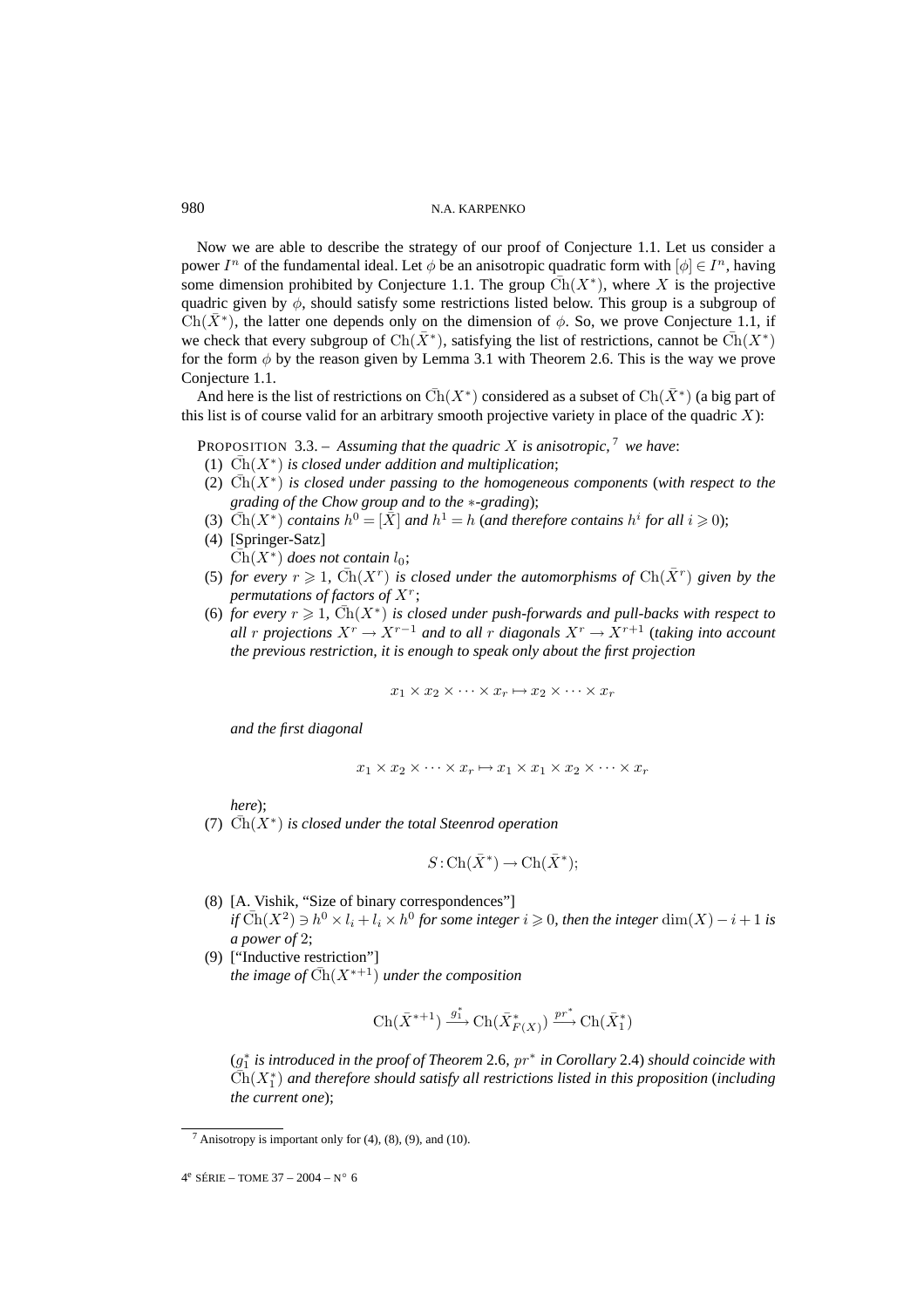(10) ["Supplement to inductive restriction"]

*for any integer*  $r \ge 2$ *, any integer*  $s \in [1, r)$ *, and any projection*  $pr_{i_1...i_r}$  *of Proposition* 2.3*, the image of*  $\bar{Ch}(X^r)$  *under*  $pr_{i_1...i_r} : \text{Ch}(\bar{X}^r) \to \text{Ch}(\bar{X}_1^{s(i_1,...,i_r)})$  *is inside of*  $\overline{\text{Ch}}(X_1^{s(i_1,...,i_r)})$  (*reconstructed by* (9)).

*Proof.* – Only the property (8) needs a proof. We note that this property does not seem to be a consequence of the others. It is proved in [12, Thm. 5.1] by some computation in the *integral* Chow group of  $X^*$ , not in the modulo 2 Chow group (although involving modulo 2 Steenrod operations) (the original proof is in [7, Thm. 6.1]; it makes use of higher motivic cohomology).

More precisely, the case of  $i = 0$  is proved in [12, Thm. 5.1]. In order to reduce the general case to the case of  $i = 0$ , we take an arbitrary subquadric  $Y \subset X$  of codimension i and pull back the cycle  $h^0 \times l_i + l_i \times h^0$  with respect to the embedding  $Y^2 \hookrightarrow X^2$ . The result is  $h^0 \times l_0 + l_0 \times h^0 \in \overline{Ch}(Y^2)$ . Therefore,  $\dim(Y) + 1$  is a power of 2 by [12, Thm. 5.1]. Since  $\dim(Y) = \dim(X) - i$ , it follows that the integer  $\dim(X) - i + 1$  is the same power of 2.

*Remark* 3.4. – Obviously, one can write down some additional restrictions on  $Ch(X^*)$ . However, all restrictions I know are consequences of the restrictions of Proposition 3.3. For instance,  $Ch(X^*)$  should be stable with respect to the external products; but this is a consequence of the stability with respect to the internal products (1) and the pull-backs with respect to projections (6). Another example: the image of the total Chern class  $c: K_0(X^*) \to Ch(X^*)$ restricted to  $K_0(X^*)$  (note that  $K_0(X^*)$  is computed for quadrics [20] and, more generally, for all projective homogeneous varieties [16]) should be inside of  $\overline{Ch}(X^*)$ ; but it is already guaranteed by the fact that  $Ch(X^*)$  is closed under addition and multiplication (1) and contains  $h^0$  and  $h^1$  (3). <sup>8</sup> One more example:  $\operatorname{Ch}(X^2)$  should be closed under the composition of correspondences (see [5, §16] for the definition of composition of correspondences); but the operation of composition of correspondences is produced by pull-backs and push-forwards with respect to projections together with the operation of multiplication of cycles.

*Remark* 3.5. – Let us remark that all operations involved in the list of restrictions of Proposition 3.3 are easy to compute in terms of the basis elements. The multiplication in  $Ch(X^*)$  was described in the previous section; a formula for the total Steenrod operation was given already as well. Also the operations used in the inductive restriction are computed (see Corollary 2.4 and the proof of Theorem 2.6). As to the pull-backs and push-forwards with respect to the first projection  $pr: X^{r+1} \to X^r$  and to the first diagonal  $\delta: X^r \to X^{r+1}$ , they are computed for basis elements  $\beta_0, \beta_1, \dots, \beta_r \in \text{Ch}(\bar{X})$  as follows:

$$
pr^*(\beta_1 \times \cdots \times \beta_r) = h^0 \times \beta_1 \times \cdots \times \beta_r;
$$
  
\n
$$
pr_*(\beta_0 \times \beta_1 \times \cdots \times \beta_r) = \begin{cases} \beta_1 \times \cdots \times \beta_r, & \text{if } \beta_0 = l_0, \\ 0, & \text{otherwise}; \end{cases}
$$
  
\n
$$
\delta^*(\beta_0 \times \beta_1 \times \cdots \times \beta_r) = (\beta_0 \cdot \beta_1) \times \beta_2 \times \cdots \times \beta_r;
$$
  
\n
$$
\delta_*(\beta_1 \times \cdots \times \beta_r) = ((\beta_1 \times h^0) \cdot \Delta) \times \beta_2 \times \cdots \times \beta_r = ((h^0 \times \beta_1) \cdot \Delta) \times \beta_2 \times \cdots \times \beta_r;
$$

where  $\Delta \in \overline{Ch}(X^2)$  is the class of the diagonal computed in Corollary 3.9.

*Remark* 3.6. – One can obviously simplify a little bit the list of restrictions of Proposition 3.3. For instance, instead of stability under the push-forwards with respect to the diagonals, it suffices to require that the cycle  $\sum_{i=0}^{d} (h^i \times l_i + l_i \times h^i)$ , related to the diagonal, lies in  $\bar{Ch}(X^2)$  (see

<sup>&</sup>lt;sup>8</sup> However the property with the Chern class can be a good replacement for (3) when transferring this theory to other algebraic varieties in place of the quadric X.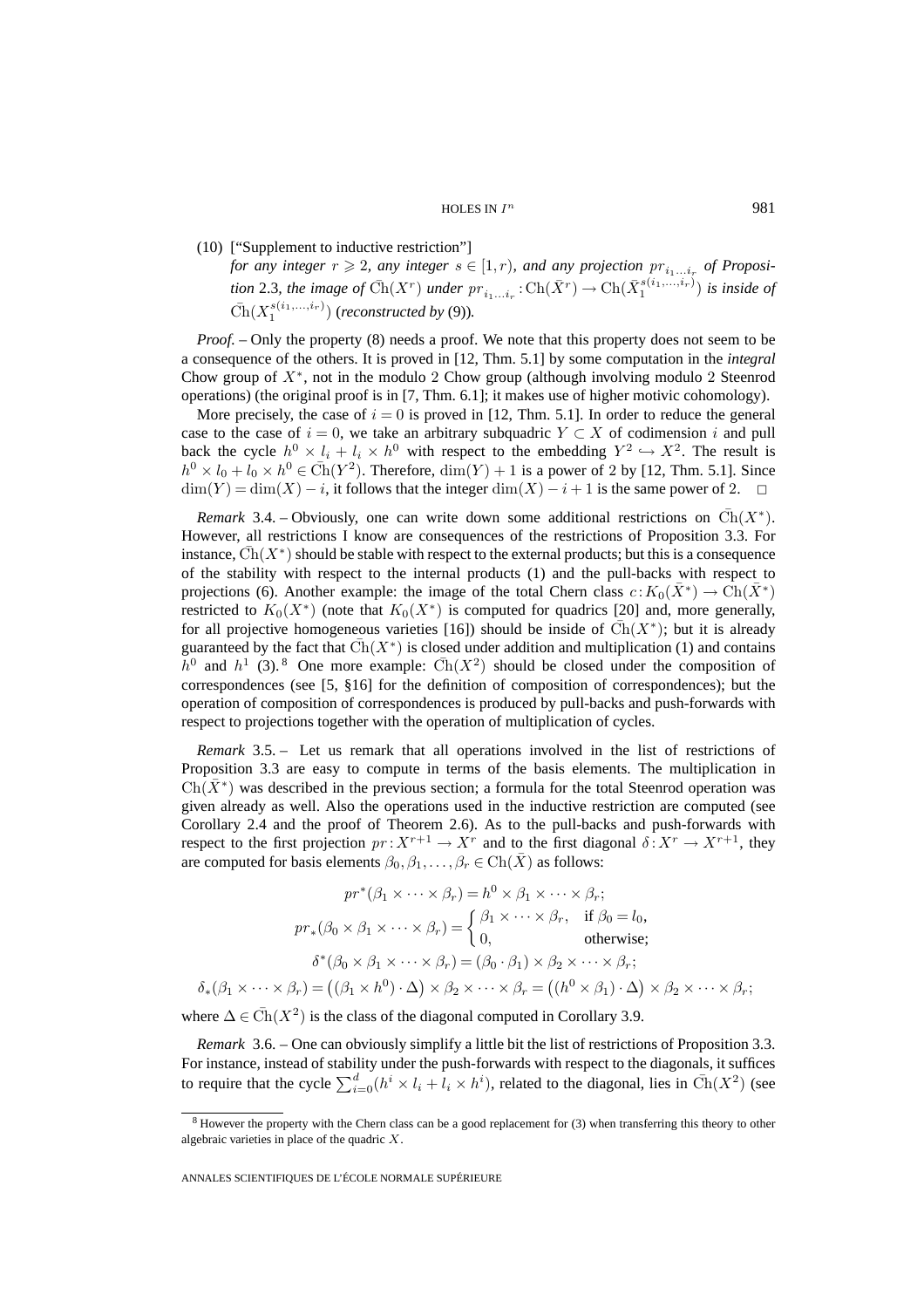Remark 3.5 and Corollary 3.9). Also the inductive restriction is not so restrictive as it may seem: the group  $\bar{\text{Ch}}(X_1^*)$  automatically satisfies most of the required restrictions.

*Remark* 3.7. – Looking at the list of restrictions, it is easy to see that every group  $Ch(X<sup>r</sup>)$ determines  $\overline{\text{Ch}}(X^{\leq r})$ . Moreover, one can show that  $\overline{\text{Ch}}(X^{d+1})$  determines the whole group  $\overline{\text{Ch}}(X^*)$ . <sup>9</sup> Since  $\overline{\text{Ch}}(X^{d+1})$  is a subgroup of the finite group  $\overline{\text{Ch}}(\overline{X}^{d+1})$ , it follows, in particular, that the invariant  $\overline{Ch}(X^*)$  (of the quadratic forms  $\phi$  of a given dimension) has only a finite number of different values (this way one also sees that Conjecture 1.1 can be checked for any concrete dimension by computer).

We will often use the composition of correspondences, even for the cycles on bigger than 2 powers of X: this is a convenient way to handle the things. Namely, for  $\alpha \in \overline{Ch}(X^r)$  and  $\alpha' \in \overline{Ch}(X^{r'})$ , we may consider  $\alpha$  as a correspondence, say, from  $X^{r-1}$  to X, and we may consider  $\alpha'$  as a correspondence from X to  $X^{r'-1}$ ; then the composition  $\alpha' \circ \alpha$  is a cycle in  $\overline{\text{Ch}}(X^{r+r'-2})$ , and here is the formula for composing the basis elements (we put here this obvious formula because it will be used many times in our computations):

LEMMA 3.8. – *The composition*  $\beta' \circ \beta \in \text{Ch}(\bar{X}^{r+r'-2})$  *of two basis elements* 

$$
\beta = \beta_1 \times \cdots \times \beta_r \in \text{Ch}(\bar{X}^r) \quad \text{and} \quad \beta' = \beta'_1 \times \cdots \times \beta'_{r'} \in \text{Ch}(\bar{X}^{r'})
$$

*is equal to*  $\beta_1 \times \cdots \times \beta_{r-1} \times \beta'_2 \times \cdots \times \beta'_{r'}$ , *if*  $\beta_r \cdot \beta'_1 = l_0$ ; *otherwise the composition*  $\beta' \circ \beta$ *is* 0*.*

COROLLARY 3.9. – *For the diagonal class*  $\Delta \in \overline{Ch}(X^2)$ *, one has:* 

$$
\Delta = \sum_{i=0}^{d} (h^i \times l_i + l_i \times h^i) + (D+1) \cdot (d+1) \cdot (h^d \times h^d).
$$

In particular, the sum  $\sum_{i=0}^d (h^i \times l_i + l_i \times h^i)$  is always rational.

*Proof. –* Using Lemma 3.8, it is straightforward to verify that the cycle given by the above formula acts (by composition) trivially on any basis cycle of  $\text{Ch}^2(\bar{X}^2)$ .  $\Box$ 

# **4.** Cycles on  $X^2$

We are using the notation introduced in Section 2. In particular,  $X$  is the projective quadric of an even dimension  $D = 2d$  or of an odd dimension  $D = 2d + 1$  given by a quadratic form  $\phi$  over the field  $F$ . Apart from Lemma 4.1, we assume that  $X$  is anisotropic everywhere in this section. Let  $i_1,...,i_p$  be the higher Witt indices of  $\phi$  (with h being the height of  $\phi$ ). We write S for the set  $\{1, 2, \ldots, \mathfrak{h}\}\$  and we set  $\mathfrak{j}_q = \mathfrak{i}_1 + \mathfrak{i}_2 + \cdots + \mathfrak{i}_q$  for every  $q \in S$ .

An "important" as well as the "first interesting" part of the group  $\overline{Ch}(X^*)$  is the group  $\overline{Ch}(X^2)$ and especially  $\bar{Ch}_D(X^2) = \bar{Ch}^D(X^2)$  (note that, due to the Rost nilpotence theorem ([18], see also [3]), the latter group detects all motivic decompositions of X). The group  $\overline{\text{Ch}}_D(X^2)$  was studied intensively by A. Vishik (see, e.g., [22]). In the next section we reproduce most of his results concerning this group. Actually we give an extended version of these results describing the structure of a bigger group, namely of the group  $\overline{\text{Ch}}^{\leq D}(X^2)$ .

<sup>&</sup>lt;sup>9</sup> It would be interesting to rewrite all restrictions of Proposition 3.3 in terms of the group  $\overline{Ch}(X^{d+1})$ .

 $4^e$  SÉRIE – TOME 37 – 2004 – N° 6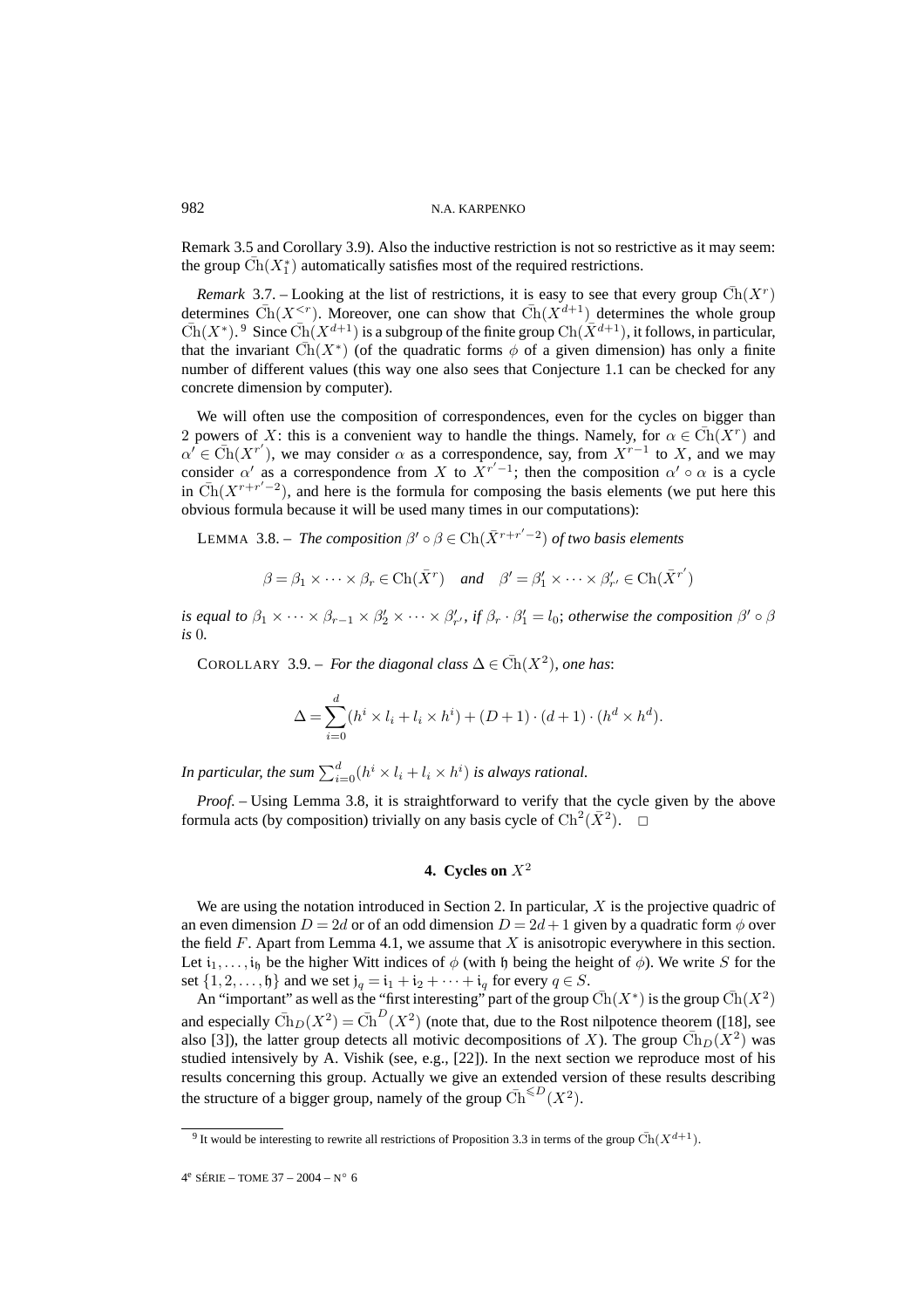HOLES IN  $I^n$  983

Originally, Vishik's results are formulated in terms of motivic decompositions of  $X$ ; by this reason, their proofs use the Rost nilpotence theorem for quadrics, which is not used in the present text at all. Here we simplify the formulation; we also give a different complete self-contained proof and show that all these results are consequences of the restrictions on  $\overline{Ch}(X^*)$  listed in Proposition 3.3. More precisely, we start with some general results concerning an arbitrary anisotropic quadric  $X$ ; the proofs of these results use neither the restriction provided by the Steenrod operation, nor the "size of binary correspondences" restriction; a summary of these results is given in Theorem 4.24. Proposition 4.28, appearing in the very end of the section, contains the result on the so-called small quadrics (Definition 4.27), needed in the proof of Conjecture 1.1; its proof uses the "size of binary correspondences" restriction (the Steenrod operation does still not show up).

We start by the following easy observation:

LEMMA 4.1. – *Assume that the quadratic form*  $\phi$  *is of even dimension and is not hyperbolic. Then the basis element*  $l_d \times l_d \in Ch_D(X^2)$  *does not appear in the decomposition of any rational cycle.*

*Proof.* – We assume the contrary. Let  $\alpha$  be a cycle in  $\overline{Ch}_D(X^2)$  containing  $l_d \times l_d$ . Then the push-forward with respect to the projection onto the second factor  $pr: X^2 \to X$  of the cycle  $\alpha \cdot (h^d \times h^0)$  is rational and equals  $l_d$  or  $h^d + l_d$  (because  $pr_*(\beta \cdot (h^d \times h^0))$  is  $l_d$  for  $\beta = (l_d \times l_d)$ ,  $h^d$  for  $\beta = l_d \times h^d$ , and 0 for every other basis cycle  $\beta \in \text{Ch}_D(\bar{X}^2)$ ). Therefore the cycle  $l_d$  is rational, showing that X is hyperbolic (Corollary 2.5), a contradiction.  $\Box$ 

LEMMA  $4.2. - If  $\alpha_1, \alpha_2 \in \overline{Ch}^{\leq D}(X^2)$ , then the cycle  $\alpha_1 \cap \alpha_2$  is rational (where the notation$  $\alpha_1 \cap \alpha_2$  *means the sum of the basis cycles contained simultaneously in*  $\alpha_1$  *and in*  $\alpha_2$ *).* 

*Proof.* – Clearly, we may assume that  $\alpha_1$  and  $\alpha_2$  are homogeneous of the same dimension  $D + i$  and do not contain any non-essential basis element. Then the intersection (modulo the non-essential elements) is computed as  $\alpha_1 \cap \alpha_2 = \alpha_2 \circ (\alpha_1 \cdot (h^0 \times h^i))$  (see Lemma 3.8).  $\Box$ 

DEFINITION 4.3. – We write Che( $\bar{X}^*$ ) for the subgroup of Ch( $\bar{X}^*$ ) generated by the essential basis elements. We set  $\text{Che}(X^*) = \text{Che}(\bar{X}^*) \cap \bar{\text{Ch}}(X^*)$ . Note that the group  $\text{Che}(X^*)$  is a subgroup of  $Ch(X^*)$  isomorphic to the quotient of  $Ch(X^*)$  by the subgroup of the non-essential elements.

DEFINITION 4.4. – A non-zero cycle of  $\text{Che}^{\leq D}(X^2)$  is called *minimal*, if it does not contain any proper rational subcycle. Note that a minimal cycle is always homogeneous.

A very first structure result on  $\bar{\text{Ch}}^{\leq D}(X^2)$  reads as follows:

**PROPOSITION** 4.5. – The minimal cycles form a basis of the group  $\text{Che}^{\leq D}(X^2)$ . Two *different minimal cycles do not intersect each other* (*here we speak about the notion of intersection of cycles introduced in Lemma* 4.2)*. The sum of the minimal cycles of dimension* D is equal to the sum  $\sum_{i=0}^{d} h^i \times l_i + l_i \times h^i$  of all D-dimensional essential basis elements (*excluding*  $l_d \times l_d$  *in the case of even D*).

*Proof. –* The first two statements of Proposition 4.5 follow from Lemma 4.2. The third statement follows from previous ones together with the rationality of the diagonal cycle (see Corollary 3.9).  $\square$ 

DEFINITION 4.6. – Let  $\alpha$  be a homogeneous cycle in  $\text{Ch}^{\leq D}(\bar{X}^2)$ . For every i with  $0 \leq i \leq$  $\dim(\alpha) - D$ , the products  $\alpha \cdot (h^0 \times h^i)$ ,  $\alpha \cdot (h^1 \times h^{i-1})$ , and so on up to  $\alpha \cdot (h^i \times h^0)$  will be called the (*i*th order) *derivatives* of  $\alpha$ . Note that all derivatives are still in  $\text{Ch}^{\leq D}(\bar{X}^2)$  and that all derivatives of a rational cycle are also rational.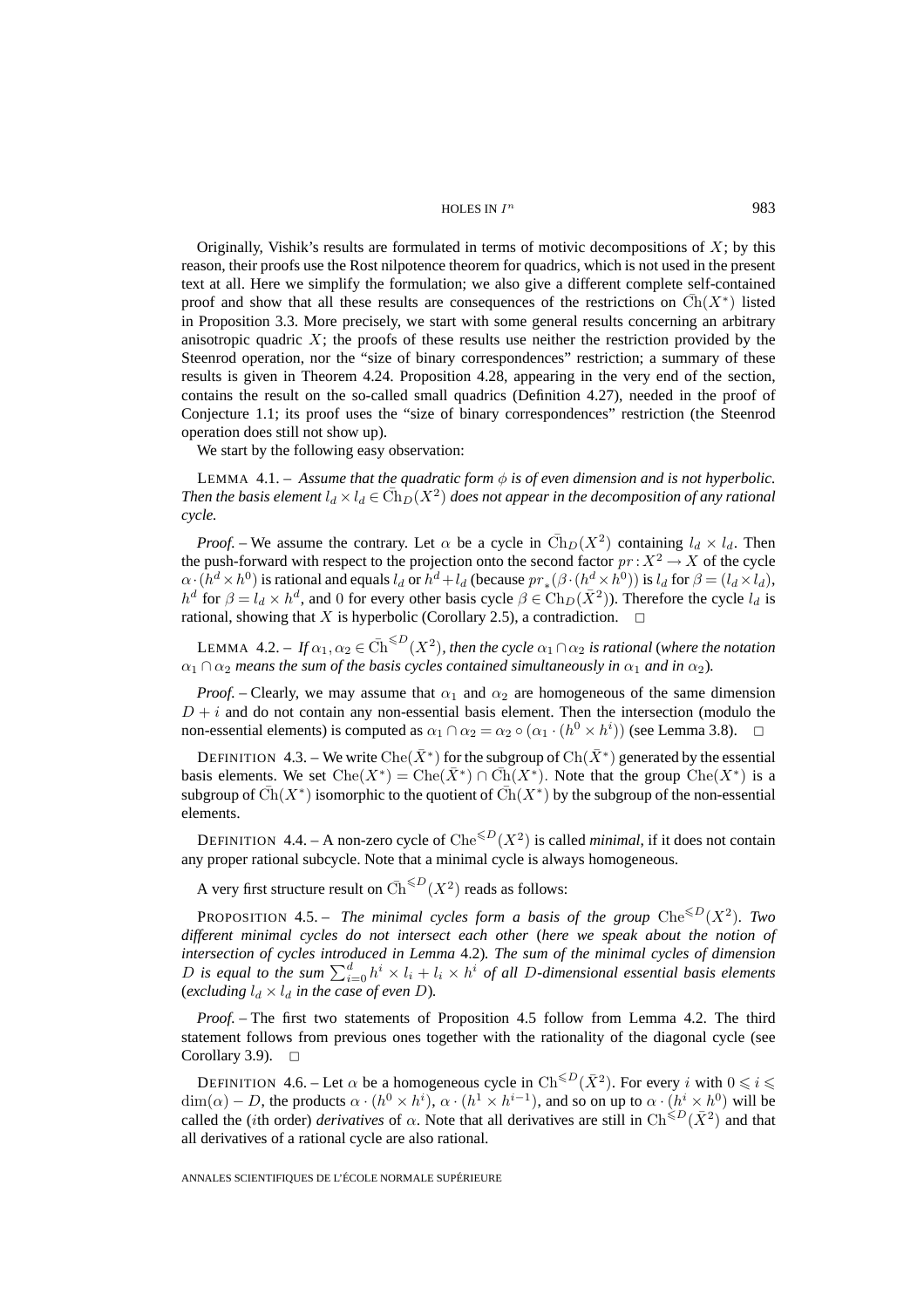LEMMA 4.7. –

- (1) *Each derivative of any essential basis element*  $\beta \in \text{Che}^{\le D}(\bar{X}^2)$  *is an essential basis element.*
- (2) *For any*  $r \ge 0$  *and any essential basis cycles*  $\beta_1, \beta_2 \in \text{Che}_{D+r}(\bar{X}^2)$ *, two derivatives*  $\beta_1 \cdot (h^{i_1} \times h^{j_1})$  *and*  $\beta_2 \cdot (h^{i_2} \times h^{j_2})$  *of*  $\beta_1$  *and*  $\beta_2$  *coincide only if*  $\beta_1 = \beta_2$ *,*  $i_1 = i_2$ *, and*  $j_1 = j_2.$

*Proof.* – (1) If  $\beta \in \text{Che}_{D+r}(\bar{X}^2)$  for some  $r > 0$ , then, up to transposition,  $\beta = h^i \times l_{i+r}$  with  $i \in [0, d-r]$ . An arbitrary derivative of  $\beta$  is equal to  $\beta \cdot (h^{j_1} \times h^{j_2}) = h^{i+j_1} \times l_{i+r-j_2}$  with some  $j_1, j_2 \geq 0$  such that  $j_1 + j_2 \leq r$ . We have  $0 \leq i + j_1 \leq d$  and therefore  $h^{i+j_1}$  is a basis element. We also have  $d \geq i + r - j_2 \geq 0$  and therefore  $l_{i+r-j_2}$  is a basis element too.

Statement (2) is trivial.  $\square$ 

*Remark* 4.8. – For the sake of visualization, it is good to think of the basis cycles of  $\text{Ch}^{\leq D}(\bar{X}^2)$  (with  $l_{D/2} \times l_{D/2}$  excluded by the reason of Lemma 4.1) as of points of the "pyramid"



 $(D = 8$  on the picture; for an odd D the pyramid has no "step", see, e.g., the picture of Remark 4.12), where the ◦-s stand for the non-essential basis elements while the ∗-s stand for the essential ones; the point on the top is  $h^0 \times h^0$ ; for every  $i \in \{0, 1, \ldots, D\}$ , the *i*th row of the pyramid represents the basis of  $\text{Ch}^i(\bar{X}^2)$  (in the case of even D, the Dth row is the basis without  $l_d \times l_d$ ) ordered by the codimension of the first factors (starting with  $h^0 \times ?$ ). For any  $\alpha \in \text{Che}^{\leq D}(\bar{X}^2)$ , we can put a mark on the points representing basis elements contained in the decomposition of α; the set of marked points is the *diagram* of α. If α is homogeneous, the marked points lie in the same row. Now it is easy to interpret the derivatives of  $\alpha$ : the diagram of an *i*th order derivative is a projection of the marked points of the diagram of  $\alpha$  to the *i*th row below along some direction. The diagram of every derivative of  $\alpha$  has the same number of marked points as the diagram of  $\alpha$ (Lemma 4.7). The diagrams of two different derivatives of the same order are shifts (to the right or to the left) of each other.

LEMMA 4.9. – *The following conditions on a homogeneous cycle*  $\alpha \in \overline{Ch}^{\leq D}(X^2)$  are *equivalent*:

- (1)  $\alpha$  *is minimal*;
- (2) *all derivatives of*  $\alpha$  *are minimal*;
- (3) *at least one derivative of*  $\alpha$  *is minimal.*

*Proof.* – Derivatives of a proper subcycle of  $\alpha$  are proper subcycles of the derivatives of  $\alpha$ ; therefore,  $(3) \Rightarrow (1)$ .

In order to show that  $(1) \Rightarrow (2)$ , it suffices to show that two first order derivatives  $\alpha \cdot (h^0 \times h^1)$ and  $\alpha \cdot (h^1 \times h^0)$  of a minimal cycle  $\alpha$  are minimal. In the contrary case, possibly replacing  $\alpha$ by its transposition, we come to the situation where the derivative  $\alpha \cdot (h^0 \times h^1)$  of a minimal  $\alpha$ is not minimal. It follows that the cycle  $\alpha \cdot (h^0 \times h^i)$ , where  $i = \dim(\alpha) - D$ , is not minimal too; let  $\alpha'$  be its proper subcycle. Taking the composition  $\alpha \circ \alpha'$  and removing the non-essential summands, we get a proper subcycle of  $\alpha$  (see Lemma 3.8).  $\Box$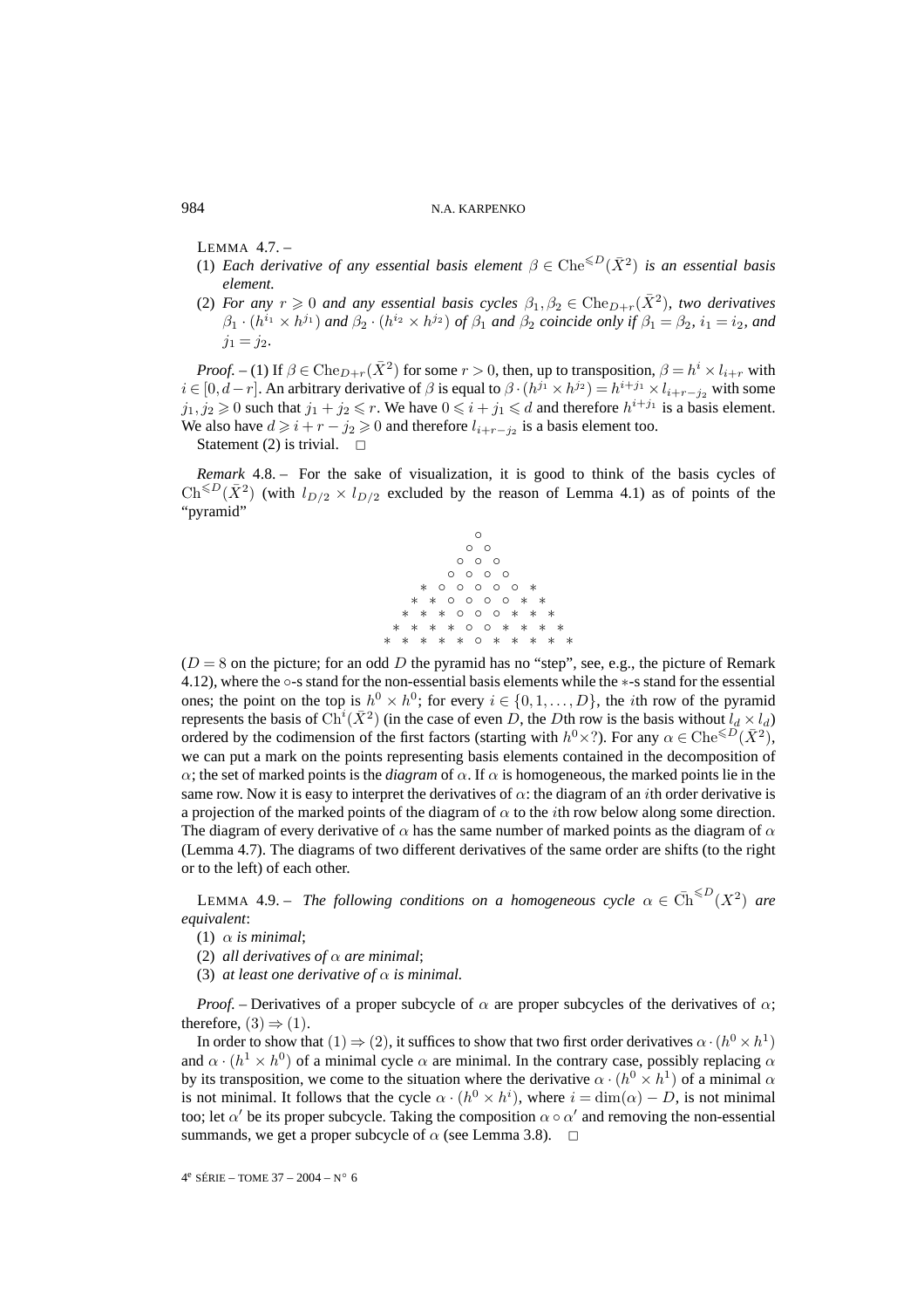#### HOLES IN  $I^n$  985

COROLLARY 4.10. – *The derivatives of a minimal cycle are disjoint.*

*Proof.* – The derivatives of a minimal cycle are minimal (Lemma 4.9) and pairwise different (Lemma 4.7). Two different minimal cycles are disjoint by Lemma 4.2 (see also Proposition 4.5).  $\Box$ 

LEMMA 4.11. – Let  $\alpha$  be an element of  $\overline{Ch}_{D+k-1}(X^2)$  with some  $k \geq 1$ . For any  $q \in$  $\{1,\ldots,\mathfrak{h}\}\$  *and for any non-negative i* with  $i_q - k < i < i_q$ , the cycle  $\alpha$  *contains neither the product*  $h^{j_{q-1}+i} \times l_{j_{q-1}+i+k-1}$  *nor the transposition of this product.* 

*Proof.* – Let us assume the contrary: for some  $k \geq 1$ , some  $q \in \{1, \ldots, \mathfrak{h}\}\)$ , and some i with  $i_q - k < i < i_q$ , there exists a rational cycle  $\alpha$  containing the product  $h^{j_{q-1}+i} \times l_{j_{q-1}+i+k-1}$  or the transposition of this product. If  $\alpha$  contains the transposition of the product, we replace  $\alpha$  by the transposition of  $\alpha$ . Passing to the  $(q - 1)$ th field of the generic splitting tower and using the projection of Corollary 2.4, we come to the situation where  $q = 1$  and  $\alpha$  contains the product  $h^i \times l_{i+k-1}$  such that  $i_1 - k < i < i_1$ . The projection  $pr_{D-i,i_1}(\alpha_{F(X)})$  is a rational cycle on  $X_1$ containing  $l_{i+k-1-i_1}$  (note that  $i+k-1-i_1 \geq 0$ ). We get a contradiction with Corollary 2.2.

*Remark* 4.12. – In order to "see" the statement of Lemma 4.11, it is helpful to mark by • the essential basis elements which are not "forbidden" by this lemma (we are speaking about the pyramid of basis cycles drawn in Remark 4.8). We will get isosceles triangles based on the lower row of the pyramid. For example, if  $X$  is a 29-dimensional quadric with the higher Witt indices  $4, 3, 5, 2$  (such a quadric X does not exist in reality, but is convenient for the illustration), then the picture looks as follows:



DEFINITION 4.13. – The triangles of Remark 4.12 will be called the *shell triangles* (their bases are shells in the sense of A. Vishik). The shell triangles in the left half of the pyramid are counted from the left starting by 1. The shell triangles in the right half of the pyramid are counted from the right starting by 1 as well (so that the symmetric triangles have the same number; for any  $q \in S$ , the bases of the qth triangles have (each) i<sub>q</sub> points). The rows of the shell triangles are counted from below starting by 0. The points of rows of the shell triangles (of the left ones as well as of the right ones) are counted from the left starting by 1.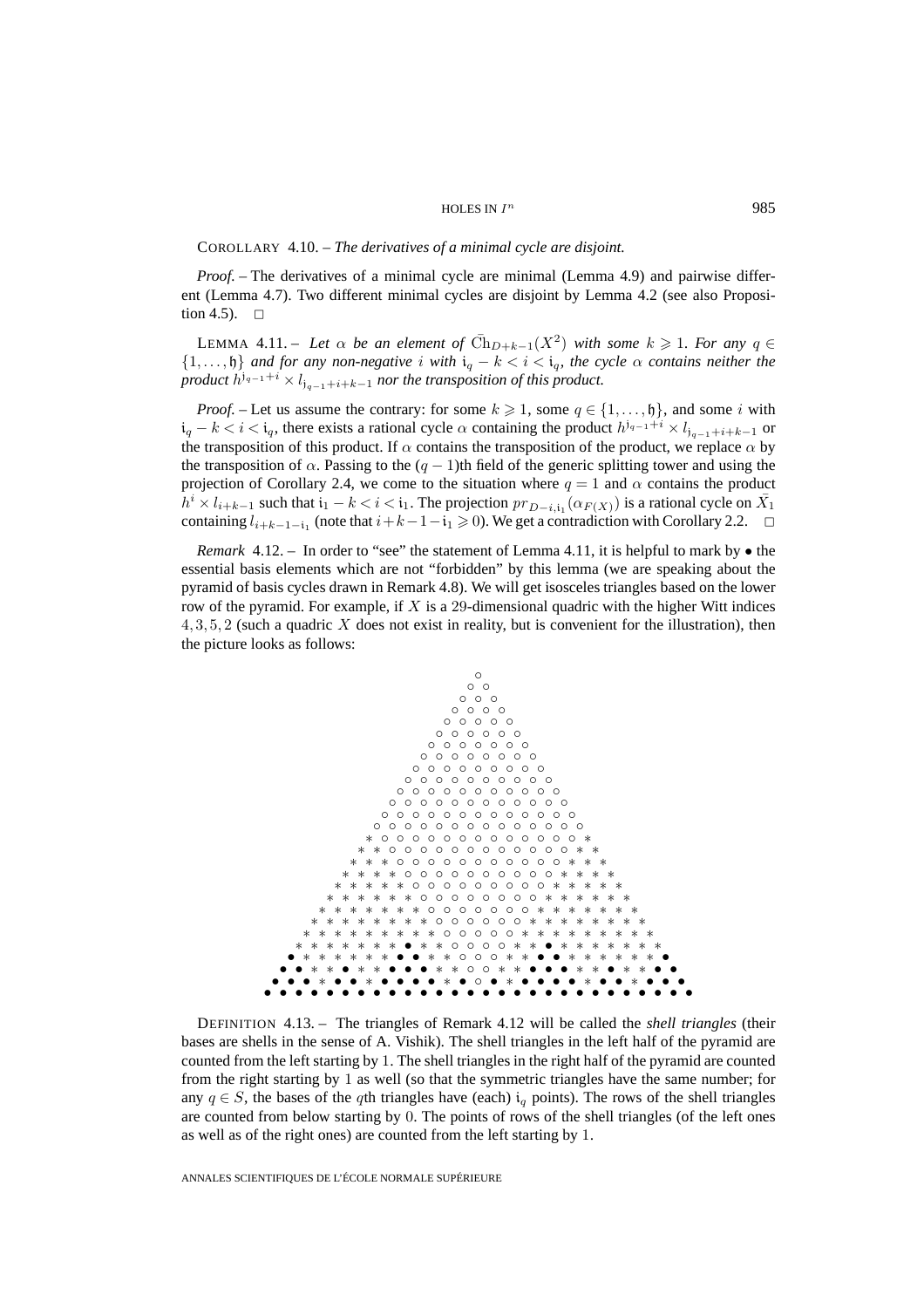LEMMA 4.14. – For every rational cycle  $\alpha \in \overline{\text{Ch}}^{\leq D}(X^2)$ , the number of the essential basis *cycles contained in*  $\alpha$  *is even* (*that is, the number of the marked points in the diagram of any*  $\alpha \in \text{Che}^{\leq D}(X^2)$  *is even*).

*Proof.* – We may assume that  $\alpha$  is homogeneous, say,  $\alpha \in \overline{\text{Ch}}_{D+k}(X^2)$ ,  $k \geq 0$ . Let n be the number of the essential basis cycles contained in  $\alpha$ . The pull-back  $\delta^*(\alpha)$  of  $\alpha$  with respect to the diagonal  $\delta: X \to X^2$  produces  $n \cdot l_k \in \overline{Ch}(X)$ . By Corollary 2.2, it follows that n is even.

LEMMA 4.15. – Let  $\alpha \in \overline{Ch}(X^2)$  *be a cycle containing*  $\beta = h^{j_{q-1}} \times l_{j_q-1}$  *for some*  $q \in S =$ {1, 2,..., h} (*this* β *is the top of the* q*th left shell triangle*)*. Then* α *also contains the transposition of* β*.*

*Proof.* – Replacing F by the field  $F_{q-1}$  of the generic splitting tower of F, X by  $X_{q-1}$ , and  $\alpha$  by  $pr^2(\alpha_{F_{q-1}})$ , we come to the situation where  $q = 1$ .

Then we replace  $\alpha$  by its homogeneous component containing  $\beta$  and apply to it Lemma 4.11 (with  $k = i_1$ ). Let us assume that the transposition of  $\beta$  is not contained in  $\alpha$ .

By Lemma 4.11  $\alpha$  does not contain any of the essential basis cycles having  $h^i$  with  $0 < i < i_1$ as a factor; therefore the number of the essential basis elements contained in  $\alpha$  and the number of the essential basis elements contained in  $pr^2(\alpha_{F(X)}) \in \overline{Ch}(X_1^2)$  differ by 1. In particular, these two numbers have different parity. However, the number of the essential basis elements contained in  $\alpha$  is even by Lemma 4.14. By the same lemma, the number of the essential basis elements contained in  $pr^2(\alpha_{F(X)})$  is even too.  $\Box$ 

DEFINITION 4.16. – A minimal cycle  $\alpha \in \overline{Ch}^{\leq D}(X^2)$  is called *primordial*, if it is not a positive order derivative of another rational cycle.

LEMMA 4.17. – Let  $\alpha \in \overline{Ch}(X^2)$  be a minimal cycle. Assume that for some  $q \in S$ , the cycle  $\alpha$  *contains*  $h^{j_{q-1}} \times l_{j_q-1}$ *. Then*  $\alpha$  *is symmetric and primordial.* 

*Proof.* – The cycle  $\alpha \cap t(\alpha)$  (where  $t(\alpha)$  is the transposition of  $\alpha$ ; intersection of cycles is defined in Lemma 4.2) is symmetric, rational (Lemma 4.2), contained in  $\alpha$ , and, by Lemma 4.15, still contains  $h^{j_{q-1}} \times l_{i_{q-1}}$  (in particular,  $\alpha \cap t(\alpha) \neq 0$ ). It coincides with  $\alpha$  by the minimality of α.

It is easy to "see" that  $\alpha$  is primordial looking at the picture of Remark 4.12 (because  $\alpha$ contains the top point of some shell triangle). Nevertheless, let us do the proof by formulae. If there exists a rational cycle  $\beta \neq \alpha$  such that  $\alpha$  is a derivative of  $\beta$ , then there exists a rational cycle β' such that  $\alpha$  is an order one derivative of β', that is,  $\alpha = \beta' \cdot (h^0 \times h^1)$  or  $\alpha = \beta' \cdot (h^1 \times h^0)$ . In the first case  $\beta'$  should contain the basis cycle  $h^{j_{q-1}} \times l_{j_q}$ , while in the second case  $\beta'$  contains  $h^{j_{q-1}-1} \times l_{j_{q-1}}$ . However, these both cases are not possible by Lemma 4.11 (take  $k = i_q + 1$ with  $i = 0$  for the first case and  $i = i_{q-1} - 1$  for the second case).  $\Box$ 

It is easy to see that a cycle  $\alpha$  with the property of Lemma 4.17 exists at least for  $q = 1$ :

LEMMA 4.18. – *There exists a cycle in*  $\bar{Ch}_{D+i_1-1}(X^2)$  *containing*  $h^0 \times l_{i_1-1}$ *.* 

*Proof.* – Take a preimage of  $l_{i_1-1} \in \overline{Ch}(X_{F(X)})$  under the surjection  $\overline{Ch}(X^2) \to \overline{Ch}(X_{F(X)})$ given by the pull-back with respect to the morphism  $X_{F(X)} \to X^2$  produced by the generic point of the first factor of  $X^2$ .  $\Box$ 

The following lemma is proved already in [9] (under the name of "Vishik's principle"), but only for odd-dimensional quadrics and by a method different from the one used here.

LEMMA 4.19. – *For any cycle*  $\rho \in \overline{Ch}_D(X^2)$ *, any*  $q \in S$ *, and any*  $i \in [1, i_q]$ *, the element*  $h^{j_{q-1}+i-1} \times l_{j_{q-1}+i-1}$  *is contained in*  $\rho$  *if and only if the element*  $l_{j_{q-1}} \times h^{j_{q}-i}$  *is contained in*  $\rho$ *.* 

4e SÉRIE – TOME 37 – 2004 – N◦ 6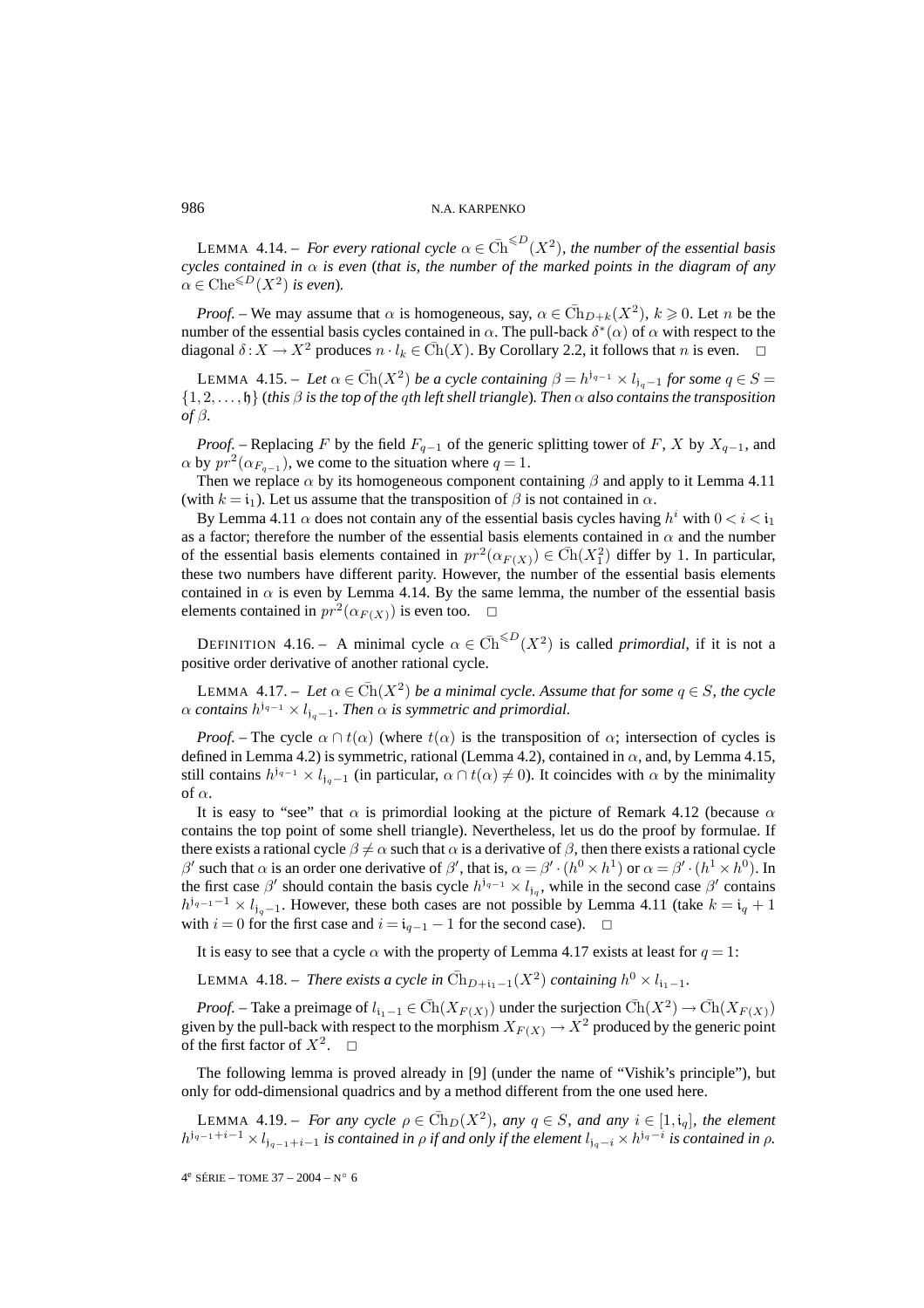#### HOLES IN  $I^n$  987

*Proof.* – Clearly, it is enough to prove Lemma 4.19 for  $q = 1$  only. By Lemma 4.18, the basis element  $h^0 \times l_{i_1-1}$  is contained in a rational cycle; let  $\alpha$  be the minimal cycle containing  $h^0 \times$  $l_{i_1-1}$ . By Lemma 4.15,  $\alpha$  also contains  $l_{i_1-1} \times h^0$ . Therefore, the derivative  $\alpha \cdot (h^{i-1} \times h^{i_1-i})$ contains both  $h^{i-1} \times l_{i-1}$  and  $l_{i_1-i} \times h^{i_1-i}$ . Since the derivative of a minimal cycle is minimal (Lemma 4.9), the statement under proof follows by Lemma 4.2.  $\Box$ 

To announce the result which follows, we prefer to use the language of picture rather than the language of formulae:

COROLLARY 4.20. – *The diagram of an arbitrary*  $\alpha \in \overline{Ch}^{\leq D}(X^2)$  *has the following property: for any*  $q \in S$  *and any integers*  $i \geq 1$  *and*  $k \geq 0$ *, the ith point of the kth row of the* q*th left shell triangle is marked if and only if the* i*th point of the* k*th row of the* q*th right shell triangle is marked* (*see Definition* 4.13 *for the agreement on counting the rows and the points of the shell triangles*)*.*

*Proof.* – The case of  $k = 0$  is treated in Lemma 4.19 (while Lemma 4.15 treats the case of "maximal" k). The case of an arbitrary k is reduced to the case of  $k = 0$  by taking a kth order derivative of  $\alpha$ .  $\Box$ 

*Remark* 4.21. – By Corollary 4.20, it follows that the diagram of a cycle in  $\overline{Ch}^{\leq D}(X^2)$  is determined by, say, the left half of itself.

*Example* 4.22. – As an application of the results on  $X^2$  obtained by now (first of all, of Corollary 4.20), we give a short (simpler than the original) proof of the main result of [9], which can be stated as follows: if  $\phi$  is an anisotropic quadratic form and  $2^r$  is the biggest power of 2 dividing the difference  $\dim(\phi) - i_1(\phi)$ , then  $i_1(\phi) \leq 2^r$ . For the proof, assume that  $i_1 = i_1(\phi) > 2^r$  and consider the Steenrod operation  $S^{2^r}(\alpha)$  of a homogeneous cycle  $\alpha \in \bar{Ch}^{\leq D}(X^2)$  containing  $h^0 \times l_{i_1-1}$  (for the existence of  $\alpha$  see Lemma 4.18; note that  $S^{2^r}(\alpha)$ is still inside of  $\bar{\text{Ch}}^{\leq D}(X^2)$  just because of the inequality  $i_1 > 2^r$ ). Since

$$
S^{2^r}(h^0 \times l_{i_1-1}) = h^0 \times S^{2^r}(l_{i_1-1}) = {\dim(\phi) - i_1 \choose 2^r} \cdot (h^0 \times l_{i_1-1-2^r})
$$

and the binomial coefficient is odd, we get that  $S^{2^r}(\alpha) \ni h^0 \times l_{i_1-1-2^r}$ . On the other hand,  $\alpha \not\ni l_{i_1-1+i} \times h^i$  for any  $i \in [1, i_1-1]$  by Lemma 4.11; consequently,  $S^{2^r}(\alpha) \not\ni l_{i_1-1-2^r+i} \times h^i$ for these i; in particular, this is so for  $i = 2<sup>r</sup>$ . Now, applying Corollary 4.20, we get that  $S^{2^r}(\alpha) \not\ni h^0 \times l_{i_1-1-2^r}$ , a contradiction.

The following lemma generalizes Lemma 4.18. Note that the basis element  $h^{j_{q-1}} \times l_{j_{q-1}}$ , which appears in the statement, is the top point of the qth shell triangle.

LEMMA 4.23. – Let  $q \in S$ . Assume that the group  $\overline{Ch}_D(X^2)$  contains a cycle  $\gamma$  such that

(1)  $\gamma$  *does not contain any*  $h^i \times l_i$  *with*  $i < j_{q-1}$ ;

(2)  $\gamma$  *contains*  $h^i \times l_i$  *for some integer*  $i \in [j_{q-1}, j_q)$  (*note that the interval is semi-open*). *Then the group*  $\bar{Ch}_{D+i_q-1}(X^2)$  *contains a cycle*  $\alpha$  *such that*  $\alpha \ni h^{j_q-1} \times l_{j_q-1}$  *and*  $\alpha \not\ni h^i \times l_{i+i_q-1}$  *for any*  $i < j_{q-1}$ *.* 

*Proof.* – We use an induction on q. In the case of  $q = 1$ , the assumption of Lemma 4.23 is always satisfied (think of  $\gamma = \Delta$ ); the cycle  $\alpha$  is constructed in Lemma 4.18. In the remaining part of the proof we assume that  $q > 1$ .

Let i be the smallest integer such that  $\gamma \ni h^{j_{q-1}+i} \times l_{j_{q-1}+i}$ . As a first step, we prove that the group  $\bar{Ch}^{\leq D}(X^2)$  contains a cycle  $\alpha'$  containing  $h^{j_{q-1}+i} \times l_{j_q-1}$  and none of  $h^j \times l_2$  with  $j < j_{q-1} + i$  (if  $i = 0$  then we can take  $\alpha = \alpha'$  and finish the proof).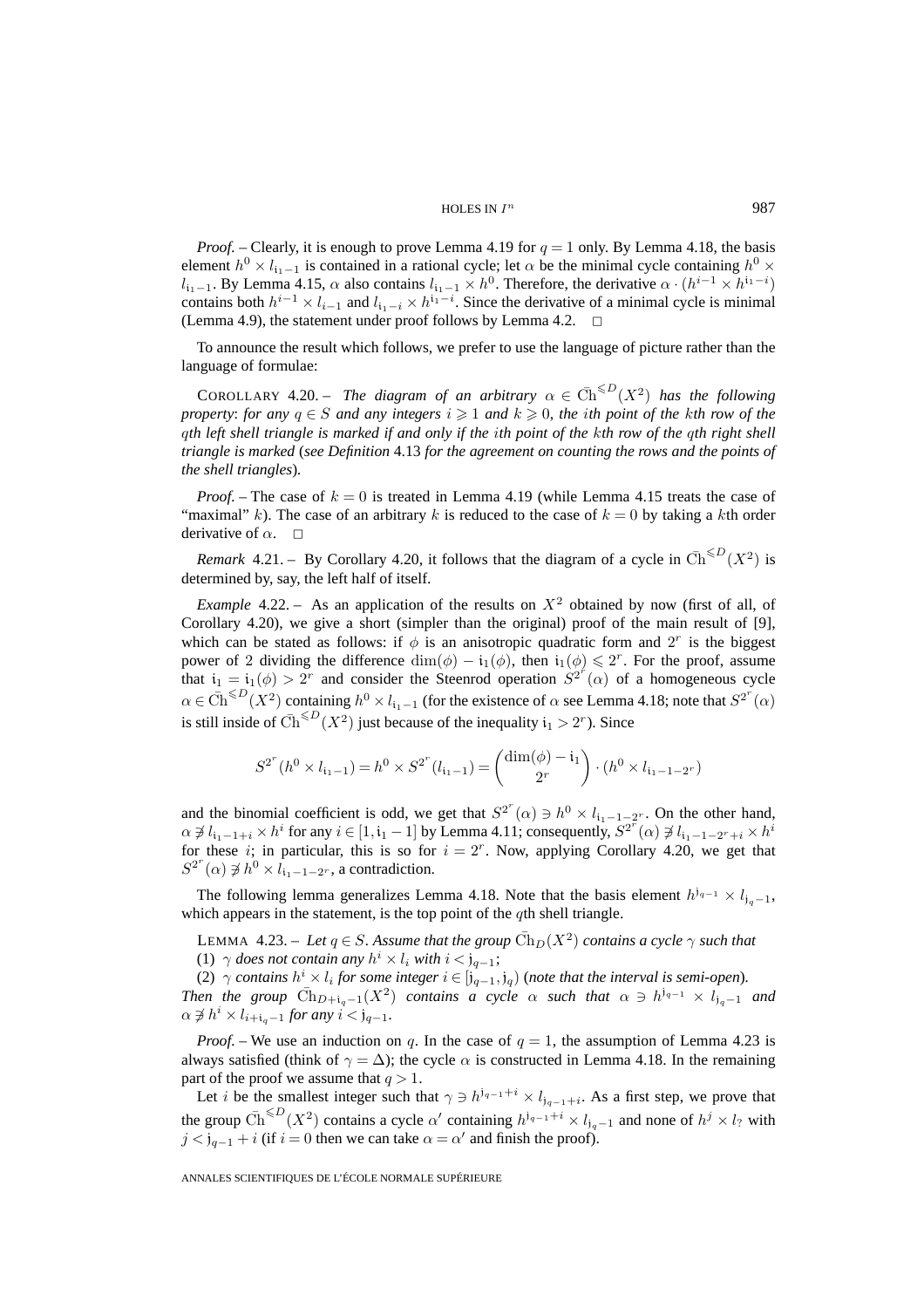Applying the induction hypothesis to the quadric  $X_1$  with the cycle  $pr^2(\gamma_{F(X)}) \in \overline{\text{Ch}}(X_1^2)$ (and using the inclusion homomorphism of Corollary 2.4), we get a cycle in  $\overline{Ch}_{D+i_q-1}(X_{F(X)}^2)$ containing  $h^{j_{q-1}} \times l_{j_{q-1}}$ . One of its derivatives is a homogeneous cycle in  $\bar{Ch}(X_{F(X)}^2)$  containing  $h^{j_{q-1}+i} \times l_{j_{q-1}}$ . Note that the quadric  $X_{F(X)}$  is not hyperbolic (since  $\mathfrak{h} \geq q > 1$ ) and therefore, by Lemma 4.1, the basis element  $l_d \times l_d$  is not contained in this derivative. Therefore the group  $\tilde{\text{Ch}}(X^3)$  contains a homogeneous cycle containing  $h^0 \times h^{j_{q-1}+i} \times l_{j_q-1}$  (and not containing  $h^0 \times l_d \times l_d$ ). Considering it as a correspondence of the middle factor of  $X^3$  into the product of two outer factors, composing it with  $\gamma$ , and taking the pull-back with respect to the first diagonal  $X^2 \to X^3$ , we get the required cycle  $\alpha'$ .

The highest order derivative  $\alpha' \cdot (h^{i_q-1-i} \times h^0)$  of  $\alpha'$  contains  $h^{i_q-1} \times l_{i_q-1}$ . By Lemma 4.19, it also contains  $l_{j_{q-1}} \times h^{j_{q-1}}$ . Therefore its transposition contains  $h^{j_{q-1}} \times l_{j_{q-1}}$ . Replacing  $\gamma$  by the constructed rational cycle, we come to the situation with  $i = 0$  (see the second paragraph of the proof), finishing the proof.  $\Box$ 

We come to the main result on the structure of  $\overline{Ch}^{\leq D}(X^2)$  for an arbitrary anisotropic projective quadric  $X$ :

THEOREM 4.24. – *The set of the primordial* (*see Definition* 4.16) *cycles*  $\Pi \subset \text{Che}^{\le D}(X^2)$ *has the following properties.*

- (1) *All derivatives of all cycles of* Π *are minimal and pairwise different*; *they form a basis of*  $\text{Che}^{\leqslant D}(X^2)$ .
- (2) *Every cycle in* Π *is symmetric.*
- (3) *For every*  $\pi \in \Pi$ *, there exists one and only one*  $q = f(\pi) \in S = \{1, 2, ..., \mathfrak{h}\}$  *such that* (a) dim $(\pi) = D + i_q - 1;$ 
	- (b)  $\pi \not\ni h^i \times l_{i+i_q-1}$  *for any*  $i < j_{q-1}$ ;
	- (c)  $\pi \ni h^{j_{q-1}} \times l_{j_q-1}$ .
- (4) *The map*  $f: \Pi \to S$  *thus obtained is injective, its image consists of*  $q \in S$  *such that there exists a cycle*  $\alpha \in \bar{Ch}^{\leq D}(X^2)$  *satisfying*  $\alpha \ni h^i \times l$ ? *for some*  $i \in [j_{q-1},j_q)$  *and*  $\alpha \not\ni h^i \times l$ ? *for any*  $i \in [0, j_{q-1})$  (*in particular,*  $f(\Pi) \ni 1$ *).*

*Proof. –* We construct a chain of subsets

$$
\emptyset = \Pi_0 \subset \Pi_1 \subset \cdots \subset \Pi_{\mathfrak{h}}
$$

of the set  $\Pi$  such that for every  $q \in S$ , all highest derivatives of all cycles of  $\Pi_q$  are minimal and pairwise different, and their sum contains  $h^i \times l_i$  for all  $i < j_q$ . The procedure looks as follows. If for some  $q \in S$  the set  $\Pi_{q-1}$  is already constructed, we decide whether we set  $\Pi_q = \Pi_{q-1} \cup \{\pi\}$ with certain cycle  $\pi$  or we set  $\Pi_q = \Pi_{q-1}$ . To make this decision, we consider the sum  $\alpha$  of all highest derivatives of all cycles of  $\Pi_{q-1}$ . We know that  $\alpha$  contains  $h^i \times l_i$  for all  $i \in [0, j_{q-1})$ . If  $\alpha$ also contains  $h^i \times l_i$  for all  $i \in [j_{q-1},j_q)$ , then we set  $\Pi_q = \Pi_{q-1}$ ; otherwise the cycle  $\gamma = \alpha + \Delta$ satisfies the hypothesis of Lemma 4.23, and we set  $\Pi_q = \Pi_{q-1} \cup \{\pi\}$  with  $\pi$  being the minimal cycle containing  $h^{j_{q-1}} \times l_{j_{q-1}}$  ( $\pi$  exists and has Property (3b) by Lemma 4.23;  $\pi$  is primordial by Lemma 4.17).

The set  $\Pi_b$  thus constructed has all properties claimed for  $\Pi$  in Theorem 4.24. Indeed the elements of  $\Pi_b$  are symmetric by Lemma 4.17. The sum of all highest derivatives of all elements of  $\Pi_b$  contains  $h^i \times l_i$  for all i; therefore this sum also contains the remaining basis elements  $l_i \times h^i$  for all i (see Lemma 4.19). It follows that every D-dimensional minimal cycle is a derivative of an element of  $\Pi_{\mathfrak{h}}$ . Consequently, every minimal cycle in  $\bar{\text{Ch}}^{\leq D}(X^2)$  is a derivative of a cycle of  $\Pi_b$ . It follows that  $\Pi_b = \Pi$ . All minimal cycles form a basis according to Proposition 4.5.  $\Box$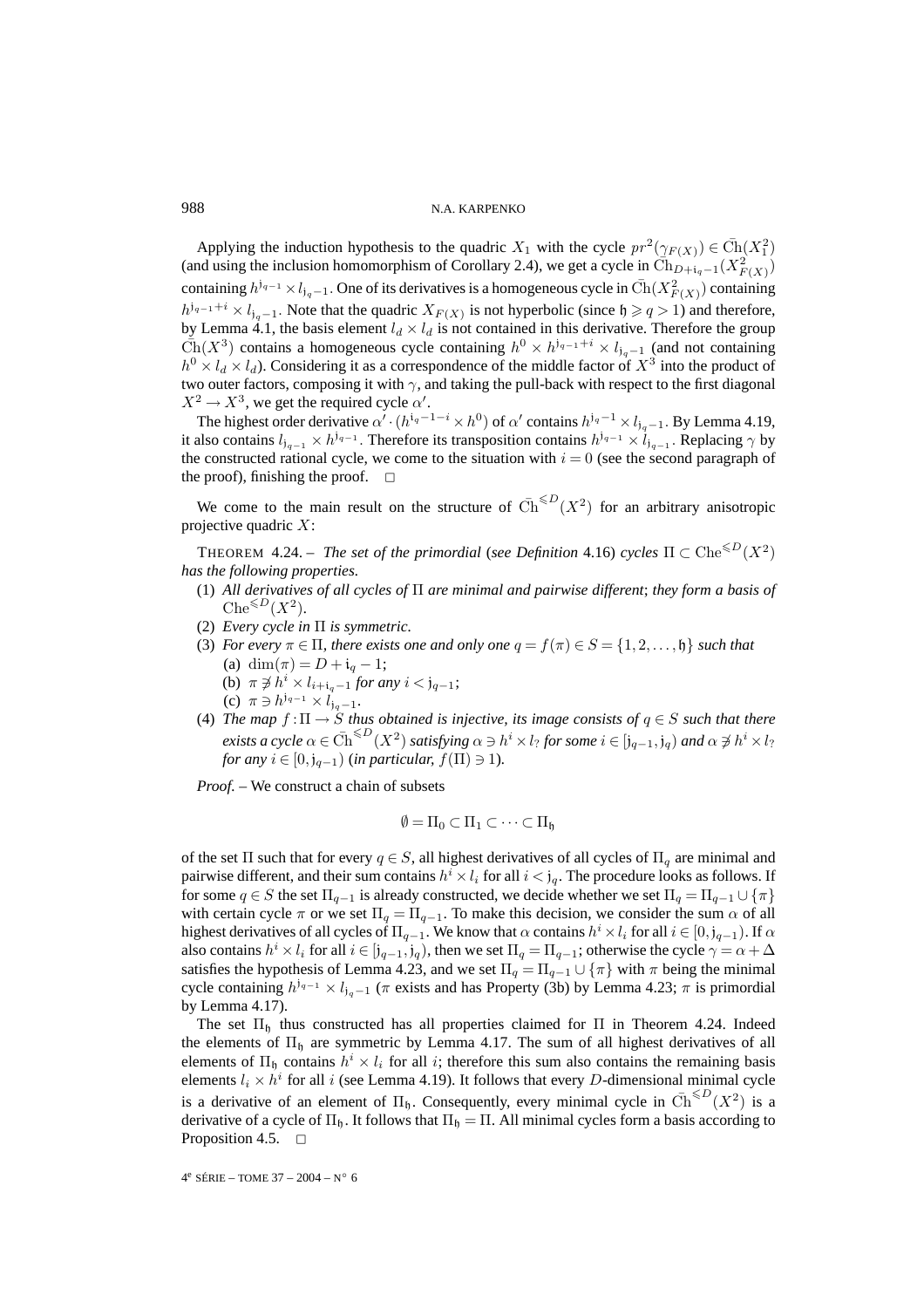As easy as important information on relations between the primordial cycles on  $X<sup>2</sup>$  and on  $X_1^2$  is as follows:

PROPOSITION 4.25. – Let  $\Pi$  be the set of all primordial cycles for X; let  $\Pi_1$  be the set of all *primordial cycles for*  $X_1$ *. As usual we set*  $i_1 = i_1(X)$ *. One has:* 

- (1)  $\#\Pi 1 \leq \#\Pi_1;$
- (2) *if*  $\Pi \not\ni h^0 \times l_{i_1-1} + l_{i_1-1} \times h^0$ , then  $\#\Pi \leq \#\Pi_1$ .

*Proof.* – Let us extend the function  $f : \Pi \to S$  to the set of all non-zero cycles in  $\text{Che}^{\leq D}(X^2)$ , defining  $f(\alpha)$  as the minimal  $q \in S$  such that  $\alpha \ni h^i \times l_1$  for some  $i \in [j_{q-1}, j_q)$  and  $\alpha \not\ni h^i \times l_1$ for any  $i \in [0, j_{q-1})$ . By item (4) of Theorem 4.24 (which is a consequence of Lemma 4.23), the image of the extended f coincides with  $f(\Pi)$ . Let  $f_1$  :  $\text{Che}^{\le D}(X_1^2) \to S_1$  be the same map for the quadric  $X_1$ . We denote as  $\Pi'$  the set  $\Pi$  without the primordial cycle containing  $h^0 \times l_{i_1-1}$  (this is the primordial cycle whose image under f is 1). For any  $\pi \in \Pi'$  the cycle  $pr^2(\pi) \in \text{Che}(X_1^2)$ is non-zero and  $f_1(pr^2(\pi)) = f(\pi) - 1$ . It follows that

$$
#\Pi_1 = #f_1(\Pi_1) = #\operatorname{Im}(f_1) \geq #f(\Pi') = #\Pi' = #\Pi - 1,
$$

and the first statement of Proposition 4.25 is proved.

If now  $\Pi \not\supseteq h^0 \times l_{i_1-1} + l_{i_1-1} \times h^0$ , then  $pr^2(\pi_{F(X)})$  is non-zero for *every*  $\pi \in \Pi$ . Note that for the cycle  $\pi \in \Pi$  containing  $h^0 \times l_{i_1-1}$ , one has  $f_1(pr^2(\pi)) \notin f_1(pr^2(\Pi'))$  (because  $\pi$  is disjoint with all derivatives of the cycles of  $\Pi'$  and, consequently,  $pr^2(\pi)$  is disjoint with all derivatives of the cycles of  $pr^2(\Pi')$ ). Therefore  $\#\Pi \leq \#\Pi_1$ , and the second statement of Proposition 4.25 is proved as well.  $\Box$ 

We need some more notation.

DEFINITION 4.26. – For any  $r \ge 1$ , the symmetric group  $S_r$  acts on the group  $Ch(X^r)$  by permutations of factors of  $\overline{X}^r$ . If  $\alpha \in \text{Ch}(\overline{X}^r)$ , we write  $\text{Sym}(\alpha)$  for the "symmetrization" of  $\alpha$ , that is,

$$
Sym(\alpha) = \sum_{s \in S_r} s(\alpha).
$$

DEFINITION 4.27. – A non-zero anisotropic quadratic form  $\phi$  over F is said to be *small* if for some positive integer n (which is uniquely determined by  $\dim(\phi)$  by the Arason–Pfister theorem) one has  $\phi \in I^n$  while  $\dim \phi < 2^{n+1}$ . A projective quadric is *small* if so is the corresponding quadratic form.

The following result is an extended version of [21, Thm. 4.1].

PROPOSITION 4.28. – *Let* X *be a small* 2d*-dimensional quadric of the first Witt index*  $a = i_1(X)$ *. Then* 

(1) *the integer* a *divides all the higher Witt indices*  $i_1, \ldots, i_p$  *of* X; *in particular, it divides*  $d + 1 = i_1 + \cdots + i_h;$ 

(2) *the cycle*

$$
\pi = \text{Sym}\left(\sum_{i=1}^{(d+1)/a} h^{(i-1)a} \times l_{ia-1}\right) \in \text{Ch}_{2d+a-1}(\bar{X}^2)
$$

*is rational*;

(3) *moreover, for every*  $k \geq 0$  *the Chow group*  $\overline{\text{Ch}}_{2d+k}(X^2)$  *is generated by the non-essential basis elements and the cycles*  $\pi \cdot (h^{j-1} \times h^{a-k-j})$ ,  $j = 1, 2, ..., a-k$  (*in particular, for*  $k \geq a$ , this Chow group consists of the non-essential elements only).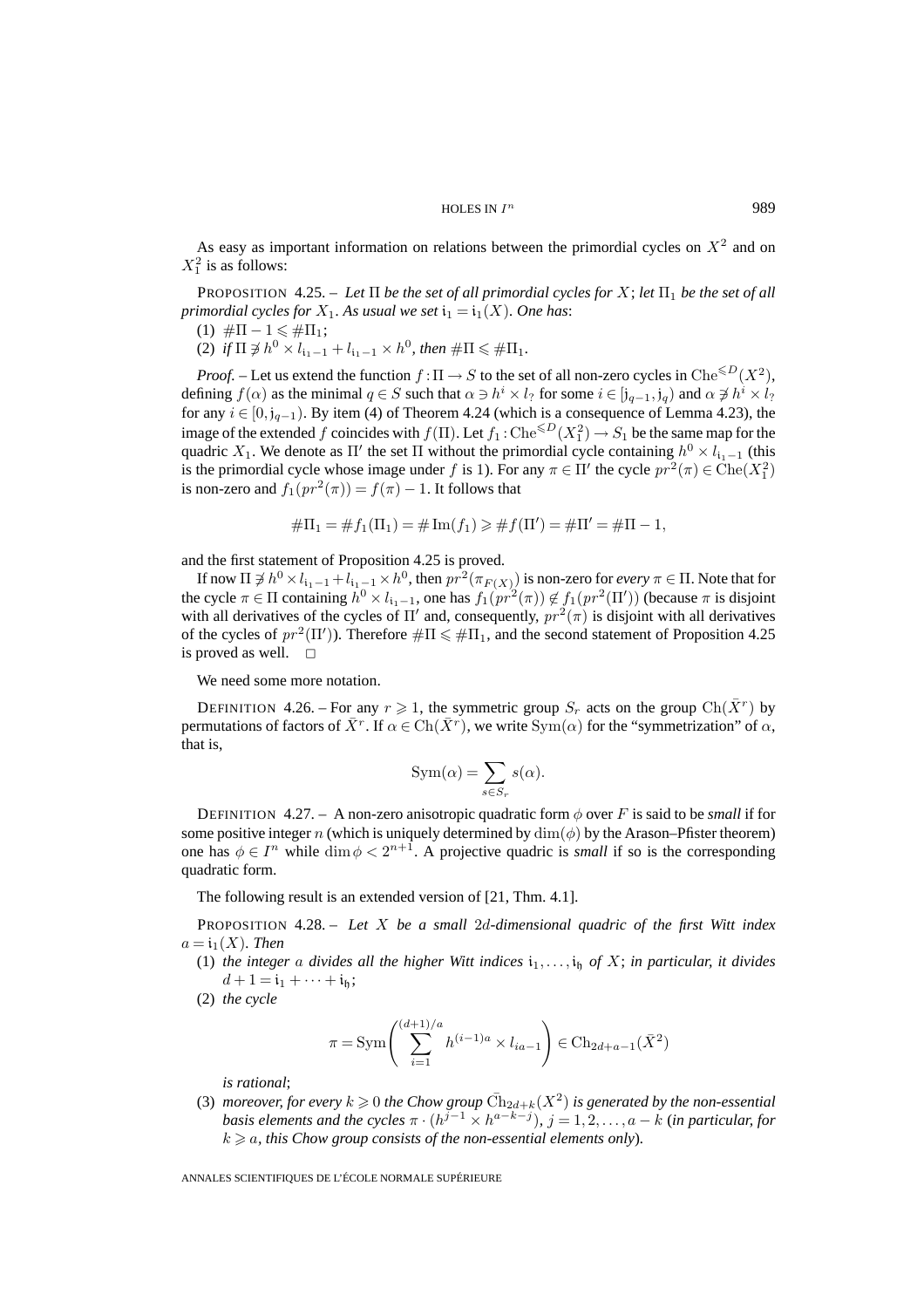*Proof.* – Let  $\Pi$  be the set of primordial cycles. We prove that  $\#\Pi = 1$ , using an induction on  $\mathfrak{h} = \mathfrak{h}(X)$ . If  $\mathfrak{h} = 1$ , then  $\#\Pi = 1$ , since generally  $1 \le \#\Pi \le \mathfrak{h}$ .

Now we assume that  $\mathfrak{h} \geq 2$ . Let us consider the quadric  $X_1$  (over the field  $F(X)$ ) and let  $\Pi_1$  be the set of primordial cycles for  $X_1$ . Then  $# \Pi_1 = 1$  by the induction hypothesis, and we get what we need by item (2) of Proposition 4.25, if we check that the cycle  $Sym(h^0 \times l_{a-1})$ is not rational. By item (8) of Proposition 3.3, this cycle can be rational only if the integer  $2d - (a - 1) + 1 = 2d - a + 2$  is a power of 2. Since however

$$
2^{n} \leq \dim(\phi_1) = 2d + 2 - 2a < 2d - a + 2 < 2d + 2 = \dim(\phi) \leq 2^{n+1},
$$

the integer  $2d - a + 2$  is *not* a power of 2.

We have shown that  $\#\Pi = 1$ . Let  $\pi$  be the unique element of  $\Pi$ . By item (1) of Theorem 4.24, the element  $\pi$  has property (3). Property (2) (including the fact that a divides  $d + 1$ ) follows by rationality of the diagonal class  $\Delta$  (described in Corollary 3.9). Finally, property (1) follows using Lemma 4.11, or more clearly using pictures as in Remark 4.12.  $\Box$ 

*Remark* 4.29. – Proposition 4.28 holds also for anisotropic  $\phi$  with  $[\phi] \in I^n$  and  $\dim(\phi) =$  $2^{n+1}$  (the same proof is valid for such  $\phi$  as well).

# **5.** Cycles on  $X^3$

Let  $\phi$  be a small quadratic form and let n be the positive integer such that  $[\phi] \in I^n$  while  $\dim(\phi) < 2^{n+1}$ . We recall that X stands for the projective quadric given by  $\phi$ . Let us write down the dimension of  $\phi$  as a sum of powers of 2:

$$
\dim(\phi) = 2^n + 2^{n_1} + \dots + 2^{n_m}, \quad n > n_1 > \dots > n_m \ge 1.
$$

In this section we *assume* that  $m \ge 2$ , that the height of  $\phi$  is at least 3, and that the first three higher Witt indices of  $\phi$  are as follows:  $i_1(\phi)=2^{n_m-1}$ ,  $i_2(\phi)=2^{n_m-1}-1$ , and  $i_3(\phi)=2^{n_m-2}-1$ . To simplify the formulae which follow, we introduce the notation

$$
a = i_1(\phi);
$$
  $b = i_2(\phi);$   $c = i_3(\phi)$ 

and

$$
d = \dim(X)/2 = 2^{n-1} + 2^{n_1-1} + \dots + 2^{n_m-1} - 1.
$$

Here is our main construction:

PROPOSITION 5.1 (cf. [10, Prop. 2.7]). – *The group*  $\overline{Ch}(X^3)$  *contains a homogeneous cycle* 

$$
\mu = \text{Sym}\left(\sum_{i=1}^{(d-a+1)/b} h^0 \times h^{(i-1)b+a} \times l_{ib+a-1}\right) + \mu',
$$

*where*  $\mu'$  *is a sum of only those essential basis elements which have neither*  $h^0$  *nor*  $h^i$  *with* a  $\chi$ *i as a factor.*

*Proof.* – Let  $X_1$  be the projective quadric (over the field  $F(X)$ ) given by the anisotropic part of the form  $\phi_{F(X)}$ . Applying item (2) of Proposition 4.28 to the quadric  $X_1$  (taking into account

 $4^e$  SÉRIE – TOME 37 – 2004 – N° 6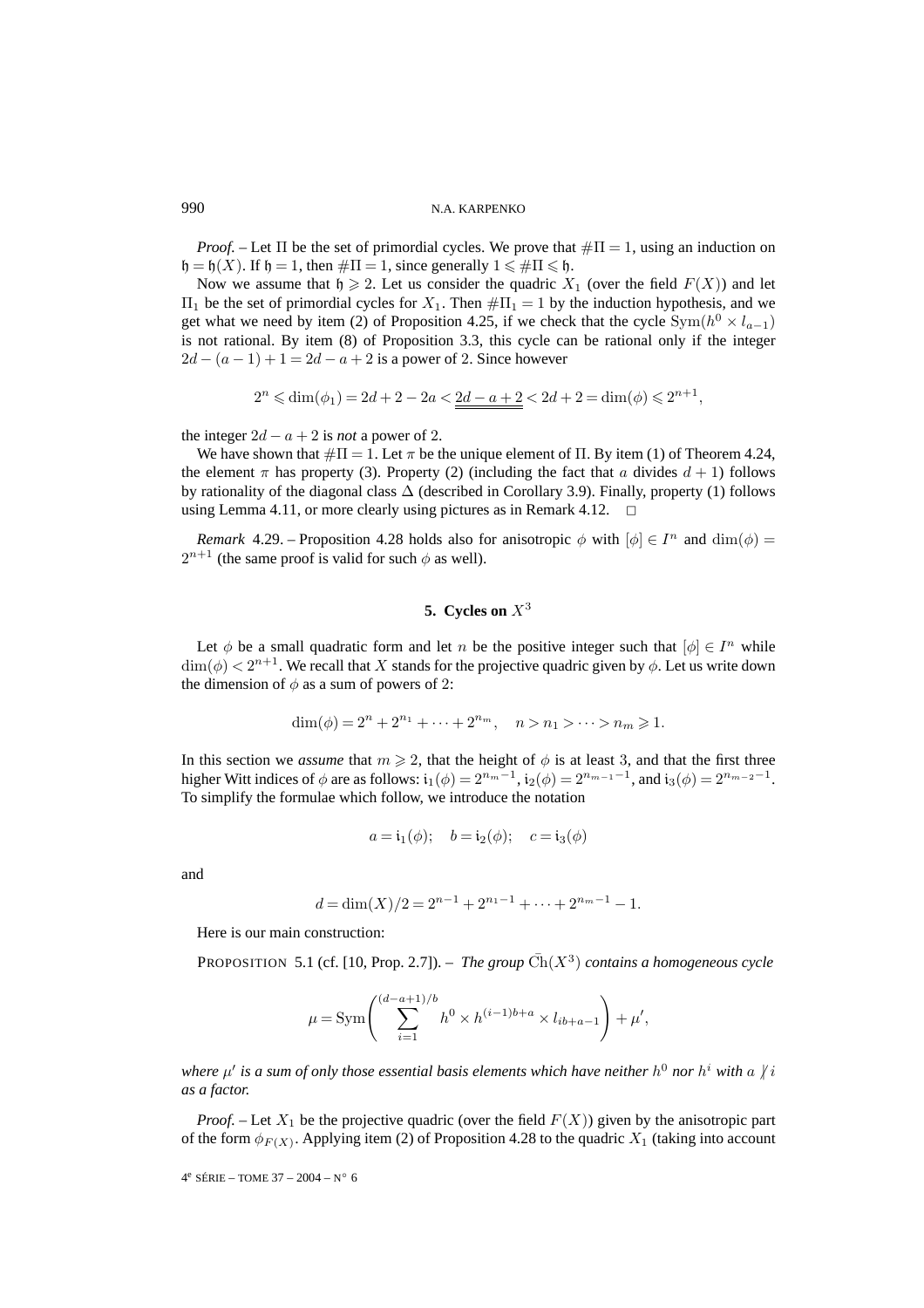that  $i_1(X_1) = i_2(X) = b$  and  $dim(X_1) = 2(d - a)$ , we, in particular, get that the group  $\overline{Ch}(X_1^2)$ contains the cycle

$$
\beta' = \text{Sym}\left(\sum_{i=1}^{(d-a+1)/b} h^{(i-1)b} \times l_{ib-1}\right).
$$

Therefore (see Corollary 2.4), the group  $\overline{\text{Ch}}(X_{F(X)}^2)$  contains the cycle

$$
\beta = in^{2}(\beta') = \text{Sym}\left(\sum_{i=1}^{(d-a+1)/b} h^{(i-1)b+a} \times l_{ib+a-1}\right).
$$

The pull-back homomorphism  $g_1^* : \bar{Ch}(X^3) \to \bar{Ch}(X^2_{F(X)})$  with respect to the morphism  $g_1: X^2_{F(X)} \to X^3$ , given by the generic point of the first factor of  $X^3$ , is surjective. Therefore, there exists a homogeneous cycle  $\mu \in \overline{Ch}(X^3)$  such that  $g_1^*(\mu) = \beta$ . Note that  $g_1^*$  sends every basis cycle of the type  $h^0 \times \zeta \times \xi$  to  $\zeta \times \xi$  while killing the other basis elements. Consequently we have

$$
\mu = h^0 \times \text{Sym}\left(\sum_{i=1}^{(d-a+1)/b} h^{(i-1)b+a} \times l_{ib+a-1}\right) + \epsilon,
$$

where  $\epsilon$  is a sum of some basis cycles which do not have  $h^0$  on the first factor place.

We now proceed by transforming the cycle  $\mu$  in such a way that  $\mu$  does not leave the group  $\bar{\text{Ch}}(X^3)$  and  $g_1^*(\mu)$  remains the same.

By Proposition 4.28 (now applied to  $X$  itself), the cycle

$$
\gamma = \text{Sym}\left(\sum_{i=1}^{(d+1)/a} h^{(i-1)a} \times l_{ia-1}\right) \cdot (h^0 \times h^{a-1})
$$

$$
= \sum_{i=1}^{(d+1)/a} (h^{(i-1)a} \times l_{(i-1)a} + l_{ia-1} \times h^{ia-1})
$$

is in  $\bar{Ch}(X^2)$ . Considering it as a correspondence, we replace  $\mu$  by the composition  $\mu \circ \gamma$ , where  $\mu \in \text{Ch}(X_1 \times X_2 \times X_3)$  is considered as a correspondence from  $X_1$  to  $X_2 \times X_3$  (all  $X_i$  are copies of X). Also let us remove from  $\mu$  all the non-essential basis elements it might contain. Now a basis element  $h^i \times ? \times ?$  occurs in the decomposition of  $\mu$  only if i is divisible by a (see Lemma 3.8) while all previously established properties of  $\mu$  still hold.

Considering  $\mu$  as a correspondence from  $X_2$  to  $X_1 \times X_3$ , replacing it by the composition  $\mu \circ \gamma$ , <sup>10</sup> and removing the non-essential basis elements, we come to the situation where a basis element ?  $\times h^i \times$ ? occurs in the decomposition of  $\mu$  only if i is divisible by a (while all previously established properties of  $\mu$  still hold).

Finally, considering  $\mu$  as a correspondence from  $X_3$  to  $X_1 \times X_2$ , replacing it by the composition  $\mu \circ \gamma$ , and removing the non-essential basis elements, we come to the situation where a basis element  $? \times ? \times h^i$  occurs in the decomposition of  $\mu$  only if i is divisible by a (while all the previously established properties of  $\mu$  still hold).

We claim that now our cycle  $\mu$  has the required shape.

<sup>&</sup>lt;sup>10</sup> Strictly speaking, this is  $t_{12}(t_1/(\mu) \circ \gamma)$ , where  $t_{12}$  is the automorphism of  $\overline{Ch}(X^3)$  induced by the transposition of the first two factors of  $X^3$ .

ANNALES SCIENTIFIQUES DE L'ÉCOLE NORMALE SUPÉRIEURE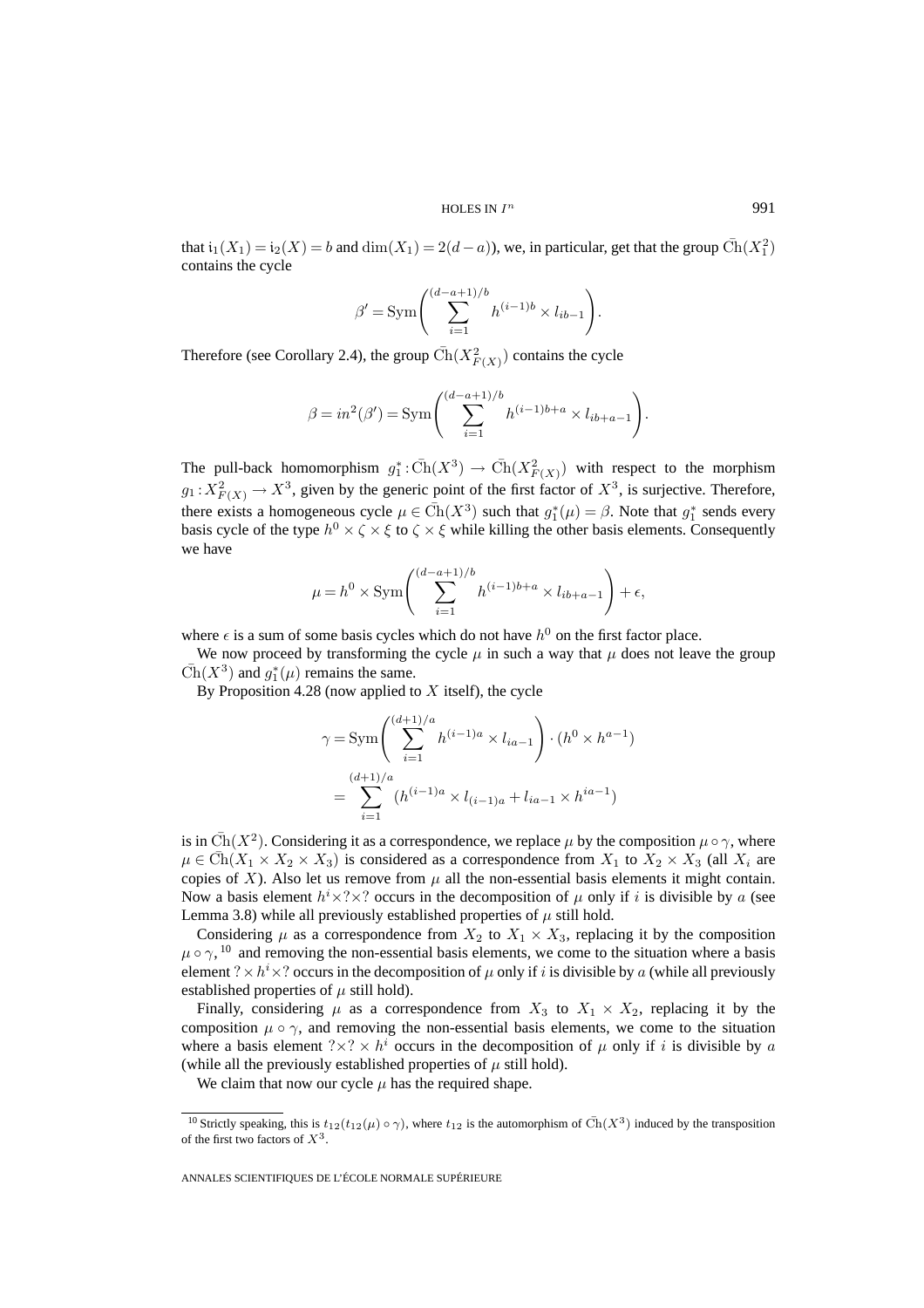Let us write  $\mu_0$  for the sum of those summands in the decomposition of  $\mu$  which have  $h^0$  as at least one factor. To finish the proof of the proposition, it suffices to check that

$$
\mu_0 = \text{Sym}\left(\sum_{i=1}^{(d-a+1)/b} h^0 \times h^{(i-1)b+a} \times l_{ib+a-1}\right).
$$

First of all let us check that none of the 3 basis cycles obtained from  $h^0 \times h^0 \times l_{b-1}$  by a permutation of factors appears in the decomposition of  $\mu_0$ . This is clear for  $h^0 \times h^0 \times l_{b-1}$  itself as well as for  $h^0 \times l_{b-1} \times h^0$ , because we know exactly what the terms in  $\mu$  of the form  $h^0 \times ? \times ?$ are. Now we assume that the cycle  $l_{b-1} \times h^0 \times h^0$  does appear and we pull back  $\mu$  with respect to the morphism  $g_{23}$ :  $X_{F(X\times X)} \to X^3$  given by the generic point of the product of the last two factors of  $X^3$ . We get

$$
\bar{\operatorname{Ch}}(X_{F(X \times X)}) \ni g^*_{23}(\mu) = g^*_{23}(l_{b-1} \times h^0 \times h^0) = l_{b-1}
$$

showing that the Witt index of the quadric  $X_{F(X\times X)}$  is at least b (see Corollary 2.5). However, since the field extension  $F(X \times X)/F(X)$  is purely transcendental, this Witt index coincides with  $i_1(X) = a$  and a is smaller than b (actually  $a \le b/2$ ).

It follows that  $\mu_0 = \mu_1 + \mu_2 + \mu_3$ , where  $\mu_i$  is the sum of summands in the decomposition of  $\mu$  such that  $h^0$  is their *i*th factor. By the construction of  $\mu$  we know that

$$
\mu_1 = h^0 \times \text{Sym}\left(\sum_{i=1}^{(d-a+1)/b} h^{(i-1)b+a} \times l_{ib+a-1}\right),
$$

and it suffices to check that  $\mu_2 = t_{12}(\mu_1)$  and  $\mu_3 = t_{13}(\mu_1)$  with  $t_{1i}$  standing for the automorphism of the Chow group  $\text{Ch}(\bar{X}^3)$  given by the transposition of the first and *i*th factor of  $\bar{X}^3$ .

In order to see that  $\mu_2 = t_{12}(\mu_1)$ , we pull back the cycle  $\mu$  to  $X^2$  with respect to the morphism

$$
\delta_1: X^2 \to X^3, \quad x_1 \times x_2 \mapsto x_1 \times x_1 \times x_2
$$

given by the diagonal map of the first factor of  $X<sup>2</sup>$  into the product of the first two factors of  $X^3$ . The decomposition of the homogeneous cycle  $\delta_1^*(\mu) \in \bar{\mathrm{Ch}}_{2d+b-1}(X^2)$  does not contain any non-essential cycle. Therefore, since  $b > a$ ,  $\delta_1^*(\mu) = 0$  by Proposition 4.28. On the other hand,  $\delta_1^*(\mu_1)$  contains  $h^a \times l_{b+a-1}$  while neither  $\delta_1^*(\mu_3)$  nor  $\delta_1^*(\mu - \mu_0)$  do. It follows that  $\delta_1^*(\mu_2)$ contains  $h^a \times l_{b+a-1}$  as well and consequently  $\mu_2$  contains the basis cycle  $h^a \times h^0 \times l_{b+a-1}$ . Now we use the pull-back with respect to the morphism  $g_2: X^2_{F(X)} \to X^3$  given by the generic point of the second factor of  $X^3$ . The homogeneous cycle  $g_2^*(\mu) = g_2^*(\mu_2)$  lies in  $\bar{Ch}(X_{F(X)}^2)$ , contains the basis cycle  $h^a \times l_{b+a-1}$ , and does not contain any non-essential basis element. Passing to the anisotropic part  $X_1$  of  $X_{F(X)}$  and using Corollary 2.4, we get a homogeneous cycle  $\eta$  in  $\bar{Ch}(X_1^2)$ , namely  $\eta = pr^2(g_2^*(\mu))$ , which contains  $h^0 \times l_{b-1}$  and does not contain any non-essential cycle. Note that  $g_2^*(\mu_2)$  is in the image of  $in^2: Ch(\bar{X}_1^2) \to Ch(\bar{X}_{F(X)}^2)$ , so that  $\mu_2$ can be reconstructed from  $\eta$ .

By Proposition 4.28 it follows that

$$
\eta = \text{Sym}\left(\sum_{i=1}^{(d-a+1)/b} h^{(i-1)b} \times l_{ib-1}\right).
$$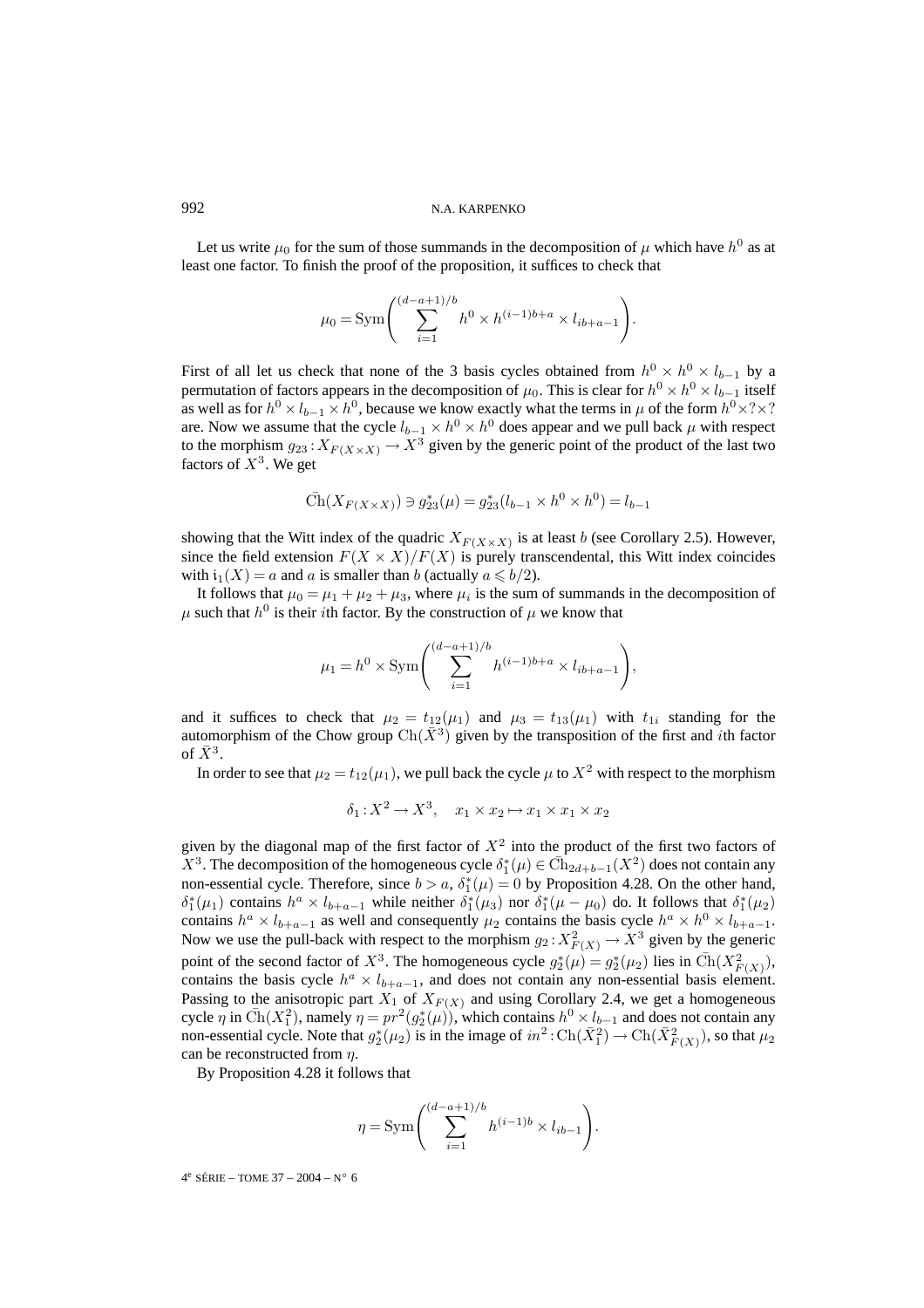Consequently

$$
g_2^*(\mu_2) = in^2(\eta) = \text{Sym}\left(\sum_{i=1}^{(d-a+1)/b} h^{(i-1)b+a} \times l_{ib+a-1}\right)
$$

and  $\mu_2 = t_{12}(\mu_1)$ .

The equality  $\mu_3 = t_{13}(\mu_1)$  is checked similarly.  $\Box$ 

We remark that the "defect part"  $\mu'$  of the cycle  $\mu$  does not appear in [10, Prop. 2.7] when working with a small quadric of height 2. In our case here, the height of X is at least 3,  $\mu'$ does really exist and represents an additional difficulty. The main observation which is crucial to overcome this difficulty is as follows:

LEMMA 5.2. – Let  $\mu'$  be as in Proposition 5.1. In the decomposition of  $\mu'$  we consider the  $b$ asis elements with  $h^a$  on the  $i$ th factor place and write  $\mu_i'$  for their sum. Then each of the cycles  $\mu_1'$ ,  $t_{12}(\mu_2')$ , and  $t_{13}(\mu_3')$  is the sum of <u>some</u> of the following  $(c - b)/a$  elements

$$
\chi_j = h^a \times \left( \text{Sym} \left( \sum_{i=1}^{(d-b-a+1)/c} h^{(i-1)c+b+a} \times l_{ic+b+a-1} \right) \cdot (h^{(j-1)a} \times h^{c-b-ja}) \right),
$$

*where*  $j \in \{1, 2, \ldots, (c - b)/a\}$  (*in particular, the cycles*  $\mu'_1$ ,  $\mu'_2$ ,  $\mu'_3$  *are disjoint*).

*Proof.* – Clearly, it suffices to prove the statement on  $\mu'_1$  (the statements on  $\mu'_2$  and  $\mu'_3$  are proved in the same way interchanging the roles of the three factors of  $X<sup>3</sup>$ .

Let us go over the function field  $F(X)$ . We still have  $\mu \in \overline{Ch}(X^3_{F(X)})$ . Therefore  $pr_X^3(\mu) \in$  $\bar{\text{Ch}}(X_1^3)$ , where  $X_1$  is the anisotropic part of  $X_{F(X)}$  and  $pr_X^3: \text{Ch}(\bar{X}_{F(X)}^3) \to \text{Ch}(\bar{X}_1^3)$  is the projection of Corollary 2.4. We note that  $pr_X^3(\mu) = pr_X^3(\mu')$ . Moreover,  $\mu'$  is in the image of the inclusion  $in_X^3: \text{Ch}(\bar{X}_1^3) \to \text{Ch}(\bar{X}_{F(X)}^3)$  because every  $h^i$  which is a factor of a basis element in the decomposition of  $\mu'$  has  $i \ge a$  and every  $l_i$  which is a factor of a basis element in the decomposition of  $\mu'$  has  $i \geq a$  as well (just look at the dimension of  $\mu'$ ). Therefore  $\mu'$  can be reconstructed from its image under  $pr_X^3$ , namely,  $\mu' = in_X^3(pr_X^3(\mu'))$ .

Now we move from  $\overline{\text{Ch}}(X_1^3)$  to  $\overline{\text{Ch}}((X_1)_{F(X)(X_1)}^2)$  using  $g_1^*$  (the pull-back with respect to the morphism given by the generic point of the first factor of  $X_1^3$ ). Note that  $g_1^*(pr_X^3(\mu'))$  =  $g_1^*(pr_X^3(\mu_1'))$  and the cycle  $pr_X^3(\mu_1')$  can be reconstructed from its image under  $g_1^*$ . Moreover the cycle  $g_1^*(pr_X^3(\mu_1'))$  is in the image of the inclusion  $in_{X_1}^2$ : Ch $(\bar{X}_2^2)$   $\rightarrow$  Ch $((\bar{X}_1)^2_{F(X_1)})$ , where  $X_2$  is the anisotropic part of  $(X_1)_{F(X)(X_1)}$ . In order to see it, we note that every basis cycle in the decomposition of  $g_1^*(pr_X^3(\mu_1'))$  is equal (up to transposition) to  $h^{(i-1)a} \times l_{b+ia-1}$  for some  $i \geq 1$ . Clearly, such a basis cycle is in the image of  $in_{X_1}^2$  if and only if  $(i - 1)a \geq b$ . So, if the cycle  $g_1^*(pr_X^3(\mu_1'))$  is not in the image of  $in_{X_1}^2$ , then  $\nu \ni h^{(i-1)a} \times l_{b+ia-1}$  with some i such that  $(i-1)a < b$ , where  $\nu$  is the cycle  $g_1^*(pr_X^3(\mu_1'))$  or its transpose. It follows that the decomposition of the rational cycle  $pr_{2d-2a-(i-1)a,a}(\nu)$  contains  $l_{ia-1}$ . This is a contradiction because  $X_2$  is anisotropic and therefore the group  $Ch(X_2)$  does not contains essential elements (Corollary 2.2).

So, one can reconstruct the cycle  $g_1^*(pr_X^3(\mu_1'))$  from its image under the projection  $pr_{X_1}^2 : \overline{\text{Ch}}((X_1)_{F(X)(X_1)}^2) \to \overline{\text{Ch}}(X_2^2)$  and for our purposes it is sufficient to determine this image. To do so, we apply Proposition 4.28 to the quadric  $X_2$  getting that the cycle

$$
(pr^2_{X_1} \circ g_1^* \circ pr^3_X)(\mu'_1) \in \bar{\text{Ch}}_{2d-b-a-1}(X_2^2)
$$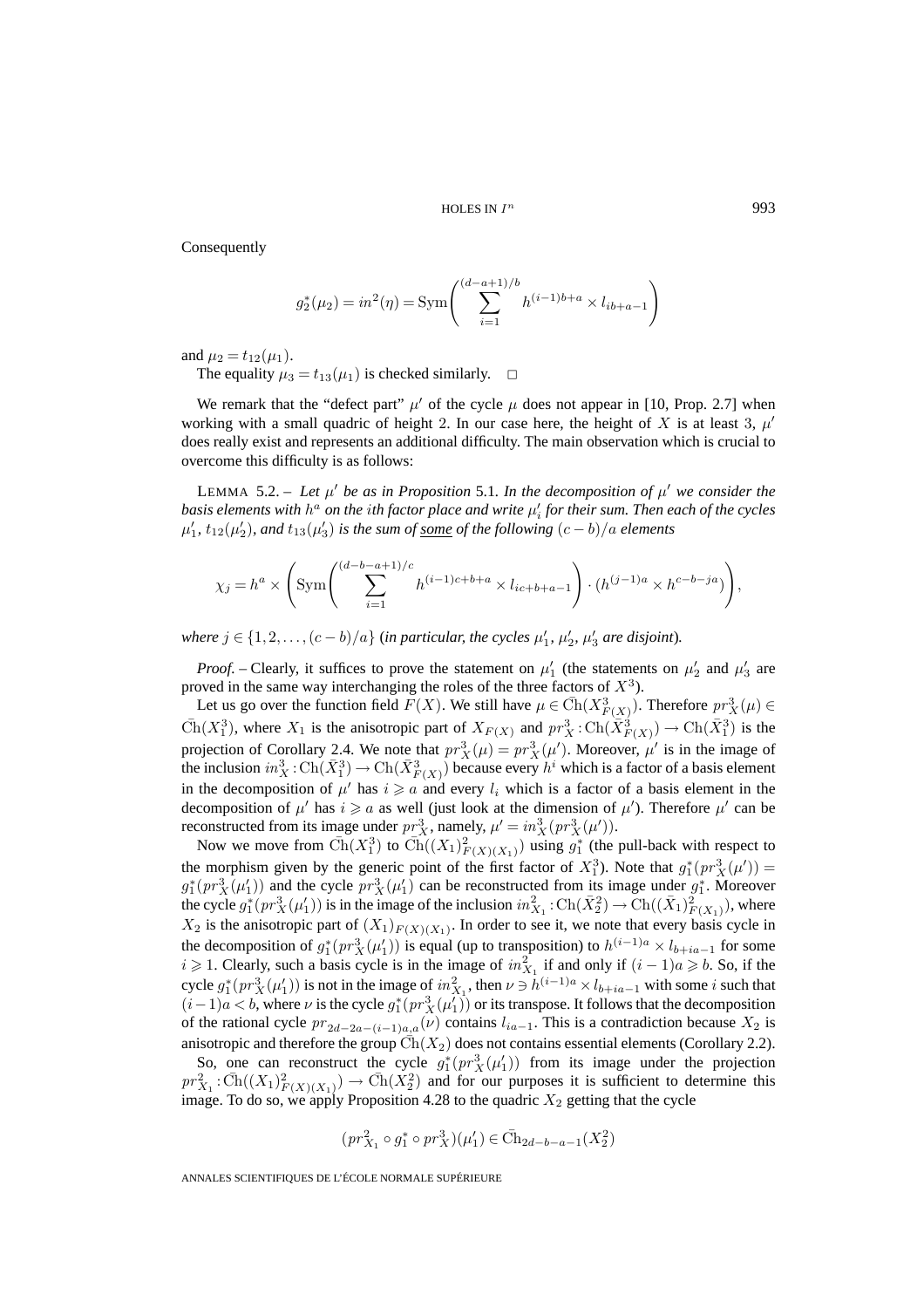is the sum of some essential generators of the group  $\overline{\text{Ch}}_{2d-b-a-1}(X_2^2)$  indicated in item (3) of Proposition 4.28 (we note that  $\dim(X_2) = 2(d - b - a)$  so that

$$
2d - b - a - 1 = \dim(X_2) + b + a - 1 \le \dim(X_2) + c - 1,
$$

where the last inequality holds because  $c = 2b$  and  $a < b$  by the assumption made in the beginning of the current section). Finally, taking into account that  $h<sup>i</sup>$  for a given i can be a factor of a basis element appearing in the decomposition of  $(pr_{X_1}^2 \circ g_1^* \circ pr_X^3)(\mu'_1)$  only if *i* is divisible by *a*, we get the desired description of the cycle  $\mu'_1$ .  $\Box$ 

## **6. Proof of Conjecture 1.1**

In this section we prove Conjecture 1.1. Suppose that this conjecture is not true, that is, over some field F and for some positive integer n, there exists a quadratic form  $\phi$  over F with  $[\phi] \in I^n$ and with  $\dim(\phi)$  prohibited by Conjecture 1.1. Note that n is at least 4 (see Section 1). In the splitting pattern of the form  $\phi$ , let us choose the smallest number  $\dim(\phi_E)_0$  prohibited by Conjecture 1.1. Let us replace the form  $\phi$  by this  $(\phi_E)_0$  (and F by E) and write X for the projective quadric given by the new  $\phi$ . Note that  $\dim(\phi) > 2^n + 2^{n-1}$  ([22] (the original proof), or [13, Thm. 4.4], or [10]). Moreover,

$$
\dim(\phi_{F(X)})_0 = 2^n + 2^{n-1} + \dots + 2^m = 2^{n+1} - 2^m
$$

for some m with  $3 \leq m \leq n + 1$ . Evidently,  $m \neq n + 1$ , because the highest Witt index of any even-dimensional quadratic form is a power of 2 (see [19, Thm. 4.5.4(i)]) (and therefore, by the Arason–Pfister theorem, the highest Witt index of  $\phi$  is  $2^{n-1}$ ). Moreover,  $m \neq n$  because otherwise  $\phi$  would have height 2 and so (by item (1) of Proposition 4.28)  $\phi$  would have dimension  $2^{n} + 2^{i}$ , contradicting the fact that  $\phi$  has dimension greater than  $2^{n} + 2^{n-1}$  and less than  $2^{n+1}$ .

We have:  $\dim(\phi)=2^n + 2^{n-1} + \cdots + 2^m + 2i_1$ , where  $i_1 = i_1(\phi)$  is the first Witt index of φ. Note that  $i_1 < 2^{m-1}$  simply because  $\dim(\phi) < 2^{n+1}$ . Now it follows by [9, Conject. 0.1] or by item (1) of Proposition 4.28 (take into account that the highest Witt index of  $\phi$  is  $2^{n-1}$ ) that  $i_1 = 2^{p-1}$  for some integer p satisfying  $1 \leqslant p \leqslant m-1$ , and  $\dim(\phi) = 2^n + 2^{n-1} + \cdots + 2^m + 2^p$ . Since  $\phi$  is a counter-example, p is not  $m - 1$ , so that  $1 \leqslant p \leqslant m - 2$  in fact.

Finally, [9, Conject. 0.1] (or item (1) of Proposition 4.28) and the fact that all dimensions  $\dim(\phi_E)_0 < \dim(\phi)$  are allowed by Conjecture 1.1, allows one to determine all further higher Witt indices of  $\phi$  (compare with the proof of Corollary 6.2). They are as follows (starting from i<sub>2</sub>):  $2^{m-1}$ ,  $2^{m-2}$ ,...,  $2^{n-1}$ , meaning that the splitting pattern of  $\phi$  consists of the partial sums of the sum  $2^{n} + 2^{n-1} + \cdots + 2^{m} + 2^{p}$ . Therefore the hypotheses of the preceding section (and, in particular, the hypothesis of Proposition 5.1 and Lemma 5.2) are satisfied.

To simplify the formulae which follow, as we did in the previous section, we introduce the notation

$$
a = i_1(\phi) = 2^{p-1};
$$
  $b = i_2(\phi) = 2^{m-1};$   $c = i_3(\phi) = 2^m$ 

and

$$
d = \dim(X)/2 = 2^{n-1} + 2^{n-2} + \dots + 2^{m-1} + 2^{p-1} - 1.
$$

Let us consider the cycle  $\mu \in \overline{Ch}(X^3)$  of Proposition 5.1 as a correspondence from  $\overline{X}$  to  $\overline{X}^2$ ; let us consider the cycle  $S^{2a}(\mu) \cdot (h^0 \times h^0 \times h^{b-1}) \in \overline{Ch}(X^3)$  as a correspondence from  $\overline{X}^2$  to  $\overline{X}$  (where  $S^i$  stands for the degree i component of the total Steenrod operation S). Then we may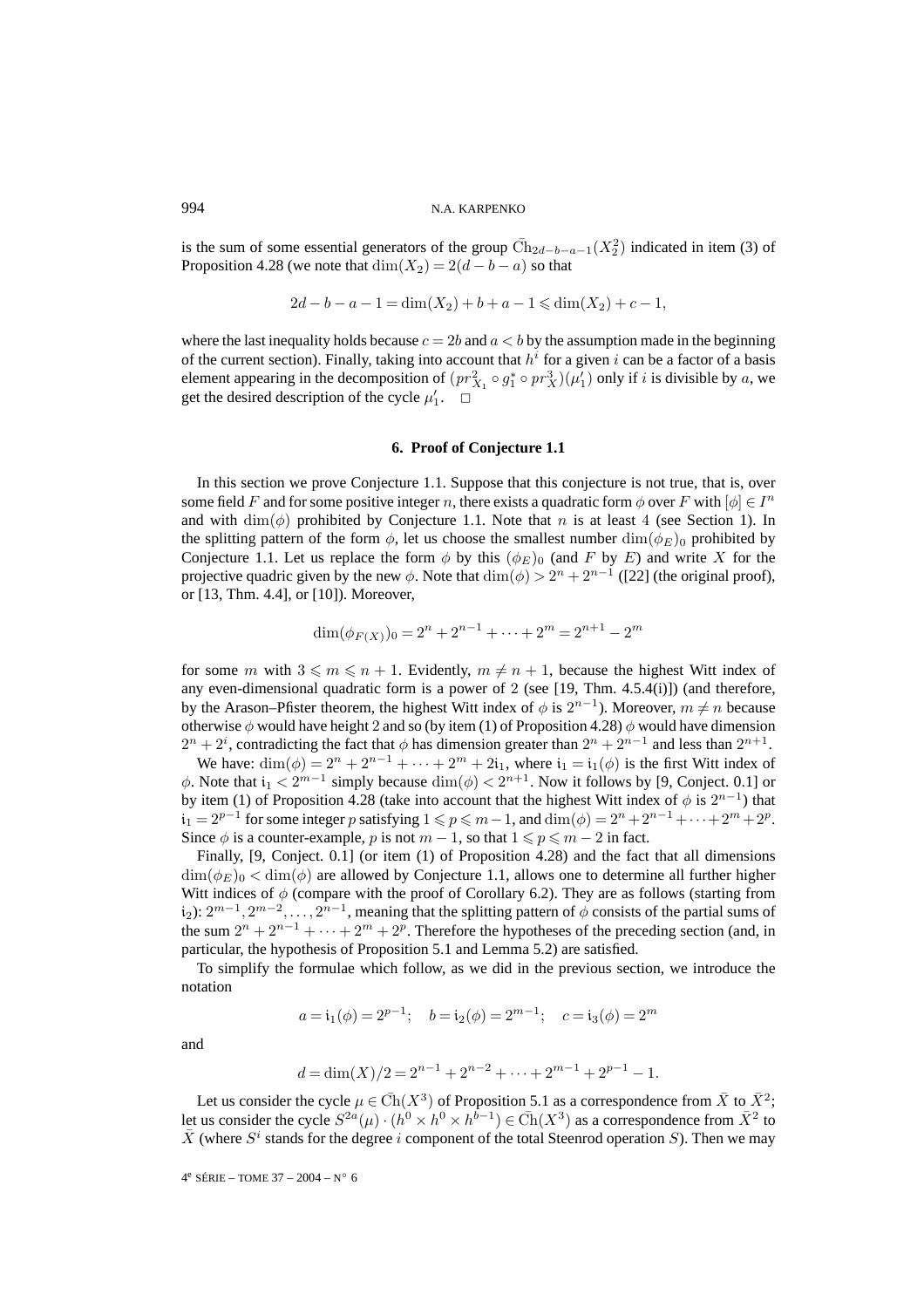take the composition of correspondences

$$
\mu \circ (S^{2a}(\mu) \cdot (h^0 \times h^0 \times h^{b-1})) \in \overline{\text{Ch}}(X^4).
$$

Let us additionally consider the morphism

$$
\delta: X^2 = X_1 \times X_2 \to X_1 \times X_2 \times X_3 \times X_4 = X^4, \quad x_1 \times x_2 \mapsto x_1 \times x_2 \times x_1 \times x_2
$$

(all  $X_i$  are copies of X) given by the product of the diagonals  $X_1 \rightarrow X_1 \times X_3$  and  $X_2 \rightarrow X_2 \times X_4$  (that is,  $\delta$  is the diagonal morphism of  $X^2$ ).

The following proposition contradicts Proposition 4.28 (note that  $\dim(\xi)=2d+b-2a-1\geq$  $2d + a$ ) and proves therefore Conjecture 1.1.

**PROPOSITION** 6.1. – Let  $\mu \in \overline{Ch}(X^3)$  be the cycle of Proposition 5.1. Then the decomposi*tion of the cycle*

$$
\xi = \delta^* (\mu \circ (S^{2a}(\mu) \cdot (h^0 \times h^0 \times h^{b-1}))) \in \bar{\text{Ch}}_{2d+b-2a-1}(X^2)
$$

*contains the basis cycle*  $h^a \times l_{b-a-1}$ *.* 

*Proof.* – It is easy to see that each power of h which is a factor of a basis element involved in the decomposition of the cycle  $\mu \circ (S^{2a}(\mu) \cdot (h^0 \times h^0 \times h^{b-1}))$  is a multiple of a. Therefore the same is true for the cycle  $\xi$ .

As in the proof of Proposition 5.1, we set  $\mu_0 = \mu - \mu'$ . We have:

$$
\xi = \delta^* (\mu_0 \circ (S^{2a}(\mu_0) \cdot (h^0 \times h^0 \times h^{b-1}))) + \delta^* (\mu' \circ (S^{2a}(\mu') \cdot (h^0 \times h^0 \times h^{b-1}))) + \delta^* (\mu' \circ (S^{2a}(\mu_0) \cdot (h^0 \times h^0 \times h^{b-1}))) + \delta^* (\mu_0 \circ (S^{2a}(\mu') \cdot (h^0 \times h^0 \times h^{b-1}))),
$$

and we consider each of these four summands separately, one by one.

*First summand*. First of all we compute  $S^{2a}(\mu_0)$ . For every summand  $h^0 \times h^{(i-1)b+a} \times l_{ib+a-1}$ in the decomposition of  $\mu_0$ , and for any  $r \neq a$  with  $1 \leq r \leq 2a$ , we have:

$$
Sr(h(i-1)b+a) = Sr(lib+a-1) = 0
$$

while  $S^a(h^{(i-1)b+a}) = h^{(i-1)b+2a}$  and  $S^a(l_{ib+a-1}) = l_{ib-1}$  (checking this computation remember that  $4a$  divides b and therefore, by Proposition 4.28,  $d + 1$  is congruent to a modulo  $4a$ ). Therefore

$$
S^{2a}(h^{0} \times h^{(i-1)b+a} \times l_{ib+a-1}) = h^{0} \times h^{(i-1)b+2a} \times l_{ib-1}
$$

and

$$
S^{2a}(\mu_0) = \text{Sym}\left(\sum_{i=1}^{(d-a+1)/b} h^0 \times h^{(i-1)b+2a} \times l_{ib-1}\right).
$$

Now we can calculate the composition

$$
\mu_0 \circ (S^{2a}(\mu_0) \cdot (h^0 \times h^0 \times h^{b-1}))
$$

(see Lemma 3.8). The basis cycles which appear in the decomposition of  $S^{2a}(\mu_0) \cdot (h^0 \times h^0 \times h^0)$  $h^{b-1}$ ) have on the third factor place the following elements:

(\*) 
$$
h^{b-1}
$$
,  $h^{ib+2a-1}$ ,  $l_{(i-1)b}$ .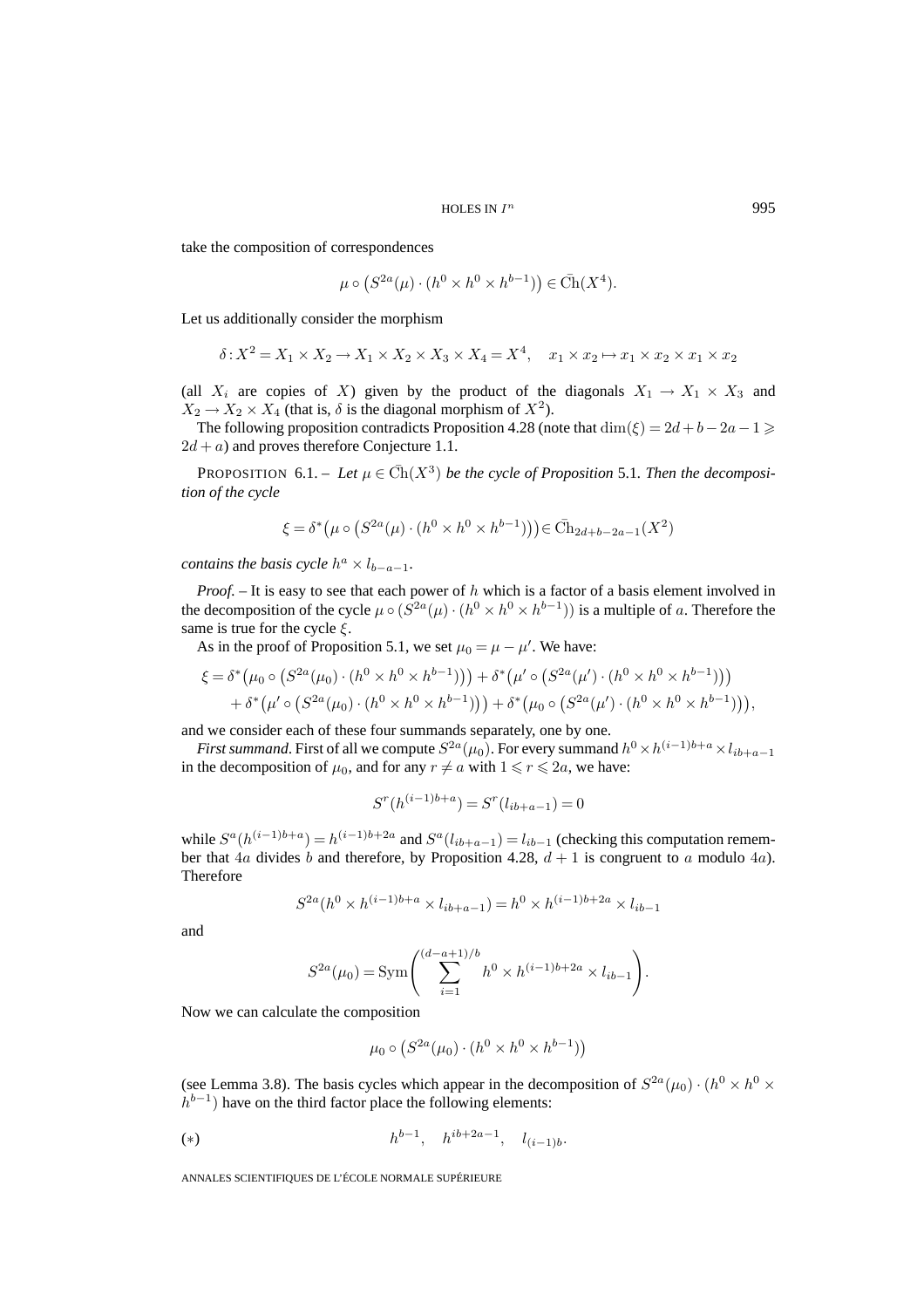On the other hand, the basis elements which appear in the decomposition of  $\mu_0$  itself have on the *first* factor place the following:

$$
(*) \t h0, \t h(i-1)b+a, \t lib+a-1.
$$

It is straightforward to see that the only pair of elements, one from (∗), one from (∗∗), with the product  $l_0$  is  $(l_0, h^0)$  (look at the indices modulo 2a). Therefore

$$
\mu_0 \circ (S^{2a}(\mu_0) \cdot (h^0 \times h^0 \times h^{b-1}))
$$
\n
$$
= \left(h^0 \times \text{Sym}\left(\sum_{i=1}^{(d-a+1)/b} h^{(i-1)b+a} \times l_{ib+a-1}\right)\right) \circ (\text{Sym}(h^0 \times h^{2a}) \times l_0)
$$
\n
$$
= \text{Sym}(h^0 \times h^{2a}) \times \text{Sym}\left(\sum_{i=1}^{(d-a+1)/b} h^{(i-1)b+a} \times l_{ib+a-1}\right).
$$

Applying  $\delta^*$  to the cycle obtained, we get

$$
\text{Sym}\left(\sum_{i=1}^{(d-a+1)/b} h^{(i-1)b+a} \times l_{ib-a-1} + h^{(i-1)b+3a} \times l_{ib+a-1}\right) = h^a \times l_{b-a-1} + \cdots.
$$

It remains to show that the "remaining part" of  $\xi$  does not contain the basis cycle  $h^a \times l_{b-a-1}$ .

*Second summand*. A basis cycle of the shape  $h^x \times ? \times h^y \times ?$  can be involved in the decomposition of

$$
\mu' \circ (S^{2a}(\mu') \cdot (h^0 \times h^0 \times h^{b-1}))
$$

only if  $x, y \ge a$ . In this case  $\delta^*(h^x \times ? \times h^y \times ?) = h^{x+y} \times ?$  with  $x + y > a$ , therefore the cycle

$$
\delta^* (\mu' \circ (S^{2a}(\mu') \cdot (h^0 \times h^0 \times h^{b-1})))
$$

does not contain the basis element  $h^a \times l_{b-a-1}$ .

*Third summand*. In order to check that the cycle

$$
\delta^* (\mu' \circ (S^{2a}(\mu_0) \cdot (h^0 \times h^0 \times h^{b-1})))
$$

does not contain the basis element  $h^a \times l_{b-a-1}$ , it suffices to check that the number of basis elements in the decomposition of the composition

$$
\mu_2' \circ (S^{2a}(\mu_1) \cdot (h^0 \times h^0 \times h^{b-1}))
$$

is even (because all the basis elements that occur in this composition have the form  $h^0 \times u \times$  $h^a \times v$ , where one of the basis elements u and v is of the form  $h^j$  and the other is of the form  $l_{b-a-1+j}$ ) (note that we replaced  $\mu'$  by  $\mu'_2$ , the notation being introduced in Lemma 5.2, and we replaced  $\mu_0$  by  $\mu_1$ , the notation  $\mu_1$  being introduced in the proof of Proposition 5.1 for the sum of the basis elements contained in the decomposition of  $\mu$  having  $h^0$  on the first factor place). For this, due to Lemma 5.2, it suffices to check that each of the  $(c - b)/a$  compositions

$$
t_{12}(\chi_j) \circ (S^{2a}(\mu_1) \cdot (h^0 \times h^0 \times h^{b-1})), \quad j \in [1, (c-b)/a],
$$

 $4^e$  SÉRIE – TOME 37 – 2004 – N° 6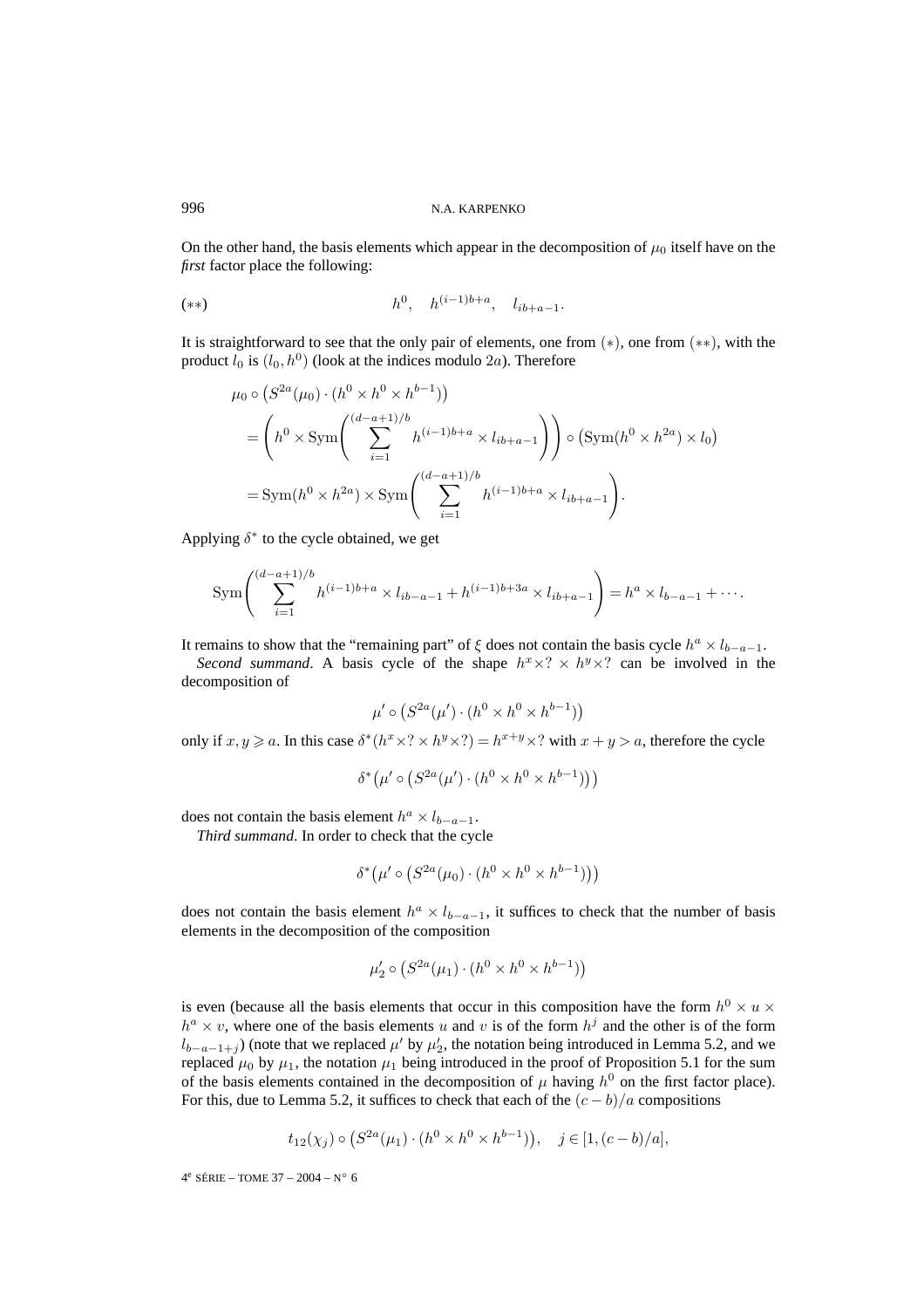HOLES IN  $I^n$  997

contains an even number of basis elements. We show this by a straightforward computation. The point is that the number of summands in the decomposition of every  $\chi_j$  is even and either each or none of the summands "produces" a basis element in the composition (moreover, in the first case, precisely one basis element is produced by each summand of the cycle  $\chi_i$ ).

Let us do the computation. The cycles  $S^{2a}(\mu_1) \cdot (h^0 \times h^0 \times h^{b-1})$  and  $\chi_i$  (for a fixed j) are equal respectively to  $h^0 \times \alpha$  and to  $h^a \times \beta$ , where

$$
\alpha = \sum_{i=1}^{(d-a+1)/b} h^{(i-1)b+2a} \times l_{(i-1)b} + l_{ib-1} \times h^{ib+2a-1},
$$

while

$$
\beta = \sum_{i=1}^{(d-b-a+1)/c} h^{(i-1)c+b+ja} \times l_{(i-1)c+2b+(j+1)a-1} + l_{ic+b-(j-2)a-1} \times h^{ic-(j-1)a},
$$

and we just need to check that the composition  $\beta \circ \alpha$  is a sum of an even number of basis cycles. There are two different cases depending on the value of j. If the product ja is not 0 modulo b, then every product of every second factor of the basis cycles appearing in the decomposition of  $\alpha$  (namely,  $l_{(i-1)b}$  and  $h^{ib+2a-1}$ ) by every first factor of the basis cycles appearing in the decomposition of  $\beta$  (namely,  $h^{(i-1)c+b+ja}$  and  $l_{ic+b-(i-2)a-1}$ ) is different from  $l_0$  (to see this, look at the indices modulo b). Therefore, the composition of every basis cycle appearing in the decomposition of  $\alpha$  with every basis cycle appearing in the decomposition of  $\beta$  is 0, and so,  $\beta \circ \alpha = 0$  in this case.

In the contrary case – the case with  $ja \equiv 0 \pmod{b}$  – for every basis cycle y in the decomposition of  $\beta$  there is precisely one basis cycle x in the decomposition of  $\alpha$  such that  $y \circ x \neq 0$  (note that  $y \circ x$  is a basis cycle in this case). Since the number of basis cycles in the decomposition of  $\beta$  is even (equal to the integer  $(d - b - a + 1)/c$  doubled), the composition  $\beta \circ \alpha$  is the sum of an even number of basis cycles.

*Fourth summand*. We finish the proof of Proposition 6.1 considering the cycle

$$
\delta^*\big(\mu_0 \circ \big(S^{2a}(\mu') \cdot (h^0 \times h^0 \times h^{b-1})\big)\big).
$$

We replace  $\mu'$  by  $\mu'_1$  and, furthermore,  $\mu'_1$  by  $\chi_j$  with some  $j \in [1, (c - b)/a]$ . Also, we replace  $\mu_0$  by  $\mu_2$ . We are going to show that the number of the basis elements of the shape  $h^a \times ? \times h^0 \times ?$ appearing in the decomposition of the composition

$$
\mu_2 \circ \left( S^{2a}(\chi_j) \cdot (h^0 \times h^0 \times h^{b-1}) \right)
$$

is even (this will finish the proof of Proposition 6.1; note that if the basis element  $h^a \times u \times h^0 \times v$ appears in the decomposition of the composition, then one of the basis elements  $u$  and  $v$  is of the form  $h^?$  while the other is of the form  $l_?$ ). We have  $\chi_i = h^a \times \beta$  and  $\mu_2 = t_{12}(h^0 \times \alpha)$  with

$$
\alpha = \sum_{i=1}^{(d-a+1)/b} h^{(i-1)b+a} \times l_{ib+a-1} + l_{ib+a-1} \times h^{(i-1)b+a},
$$

$$
\beta = \sum_{i=1}^{(d-b-a+1)/c} h^{(i-1)c+b+ja} \times l_{(i-1)c+2b+(j+1)a-1} + l_{ic+b-(j-2)a-1} \times h^{ic-(j-1)a}.
$$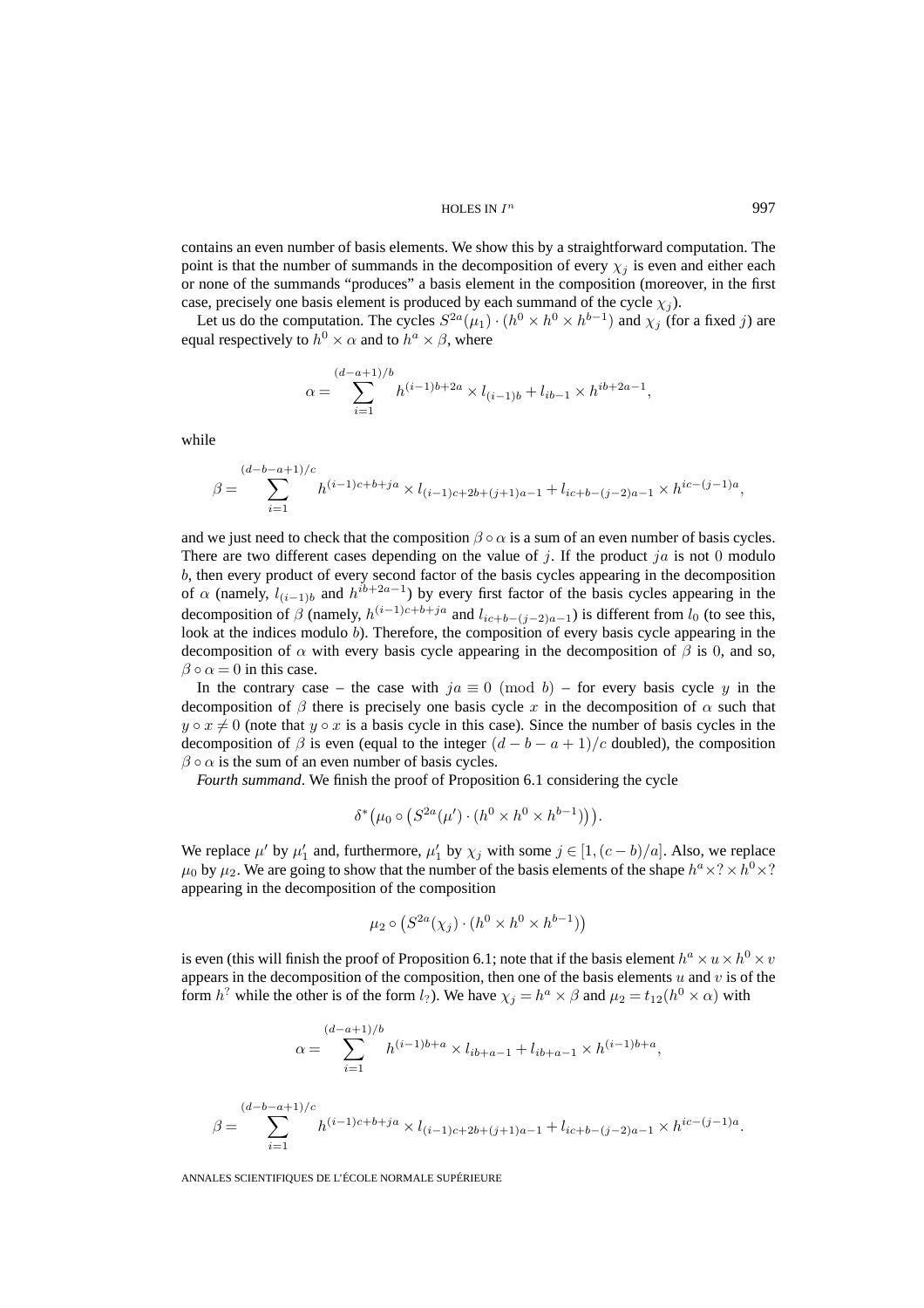Therefore the number we are looking for is the number of summands in the decomposition of  $\alpha \circ (S^{2a}(\beta) \cdot (h^0 \times h^{b-1})).$ 

We can compute the Steenrod operation  $S^{2a}$  on the summands of the decomposition of  $\beta$ . The formula depends on the value of j modulo 4 because of the rules (here  $S^{\leq 2a}$  stands for  $\sum_{k\leqslant 2a} S^k$ ):

$$
S^{\leq 2a}(h^{ia}) = \begin{cases} h^{ia} & \text{if } i \equiv 0 \pmod{4}; \\ h^{ia} + h^{(i+1)a} & \text{if } i \equiv 1 \pmod{4}; \\ h^{ia} + h^{(i+1)a} + h^{(i+2)a} & \text{if } i \equiv 2 \pmod{4}; \\ h^{ia} + h^{(i+1)a} + h^{(i+2)a} & \text{if } i \equiv 3 \pmod{4}, \end{cases}
$$

while (here recall that  $S(l_i) = l_i \cdot (1 + h)^{2d-i+1}$ ,  $d + 1 \equiv a \pmod{b}$ , and 4a divides b):

$$
S^{\leqslant 2a}(l_{ia-1}) = \begin{cases} l_{ia-1} + l_{(i-2)a-1} & \text{if } i \equiv 0 \pmod{4}; \\ l_{ia-1} + l_{(i-1)a-1} & \text{if } i \equiv 1 \pmod{4}; \\ l_{ia-1} & \text{if } i \equiv 2 \pmod{4}; \\ l_{ia-1} + l_{(i-1)a-1} + l_{(i-2)a-1} & \text{if } i \equiv 3 \pmod{4}. \end{cases}
$$

Assume that  $j \equiv 0 \pmod{4}$  or  $j \equiv 1 \pmod{4}$ . Then, applying the above formulae, we get that  $S^{2a}(\beta)=0$ , and there is nothing more to prove in this case.

Now we assume that  $j \equiv 2 \pmod{4}$  or  $j \equiv 3 \pmod{4}$ . Then

$$
S^{2a}(\beta) \cdot (h^0 \times h^{b-1}) = \beta_1 + \beta_2,
$$

where

$$
\beta_1 = \beta \cdot (h^{2a} \times h^{b-1})
$$
  
= 
$$
\sum_{i=1}^{(d-b-a+1)/c} h^{(i-1)c+b+(j+2)a} \times l_{(i-1)c+b+(j+1)a} + l_{ic+b-ja-1} \times h^{ic+b-(j-1)a-1},
$$

while

$$
\beta_2 = \beta \cdot (h^0 \times h^{b+2a-1})
$$
  
= 
$$
\sum_{i=1}^{(d-b-a+1)/c} h^{(i-1)c+b+ja} \times l_{(i-1)c+b+(j-1)a} + l_{ic+b-(j-2)a-1} \times h^{ic+b-(j-3)a-1}.
$$

If  $j \equiv 3 \pmod{4}$ , then the compositions  $\alpha \circ \beta_1$  and  $\alpha \circ \beta_2$  are 0 because so are the compositions of any basis cycles included in  $\alpha$  with any basis cycle included in  $\beta_1$  or  $\beta_2$  (look at the indices modulo 2a). If  $j \equiv 2 \pmod{4}$ , then  $\alpha \circ \beta_1 = 0$  too and by the same reason (look at the indices modulo 4a).

Finally, assume that  $j \equiv 2 \pmod{4}$  and consider the composition  $\alpha \circ \beta_2$ . If  $j \not\equiv 2 \pmod{b/a}$ , then  $\alpha \circ \beta_2 = 0$  (just look at the indices modulo b). If  $j \equiv 2 \pmod{b/a}$ , then for every basis cycle y in the decomposition of  $\beta_2$  there is precisely one basis cycle x in the decomposition of  $\alpha$  such that  $x \circ y \neq 0$  (note that  $x \circ y$  is a basis cycle in this case). Since the number of basis cycles in the decomposition of  $\beta_2$  is even (equal to the integer  $(d - b - a + 1)/c$  doubled), the composition  $\alpha \circ \beta_2$  is the sum of an even number of basis cycles.  $\Box$ 

Conjecture 1.1 is proved. The following supplement is now easy to get:

COROLLARY 6.2. – Let  $\phi$  be a small quadratic form with  $\dim(\phi)=2^{n+1}-2^m$ ,  $m \in [1,$  $n + 1$ *. Then the splitting pattern*  $\{dim(\phi_E)_0|E/F$  *is a field extension*} *of the form*  $\phi$  *coincides with the set*  $\{2^{n+1} - 2^i\}_{i=m}^{n+1}$  (*in particular, the height of*  $\phi$  *is equal to*  $n + 1 - m$ ).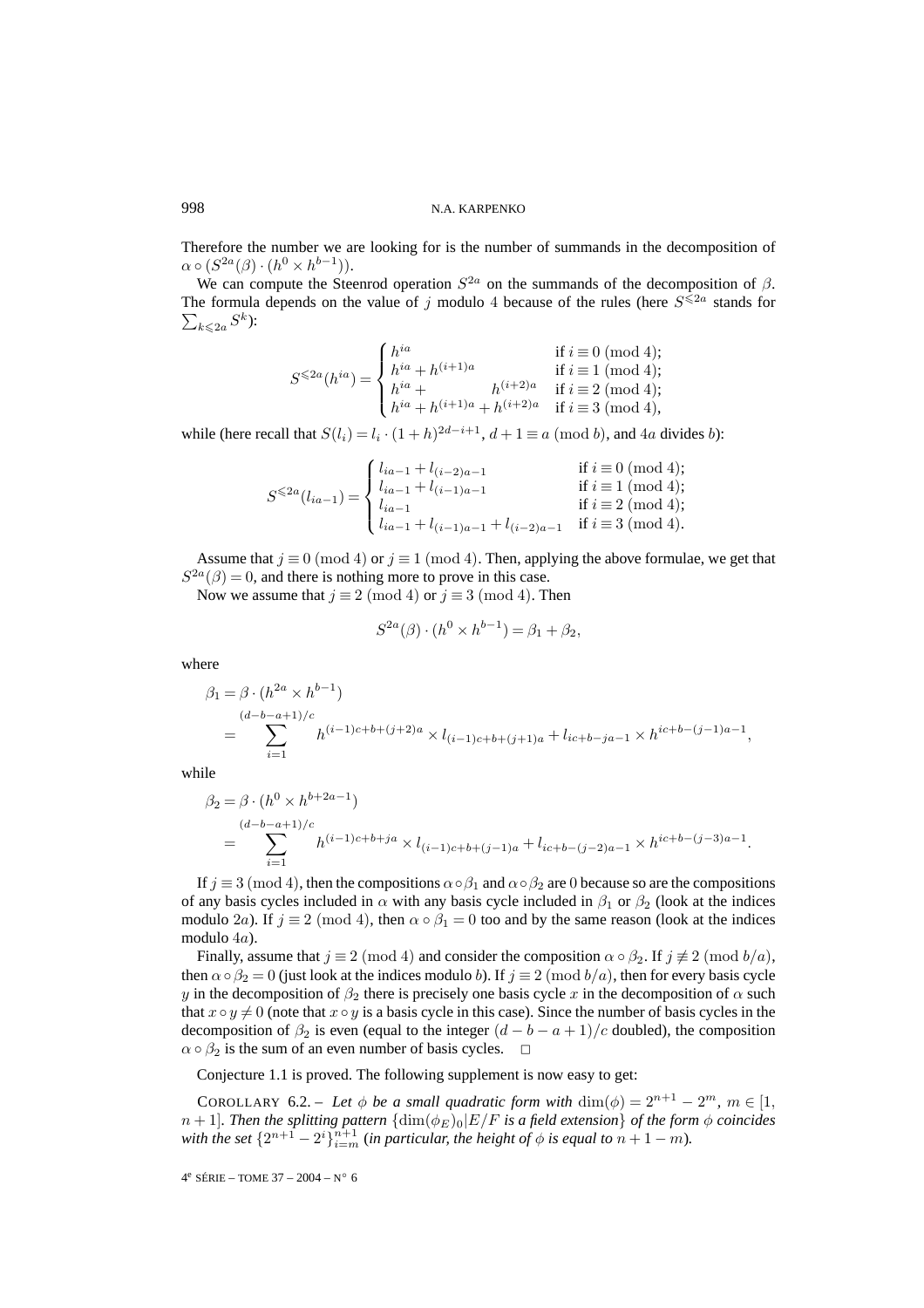*Proof.* – By Conjecture 1.1 proved above,  $\dim(\phi_{F(X)})_0 = 2^{n+1} - 2^r$  for some  $r \in [m+1,$  $n + 1$ . But by [9, Conject. 0.1] (or by item (1) of Proposition 4.28 taking into account that the highest Witt index of  $\phi$  is  $2^{n-1}$ ), it follows that only the value  $r = m + 1$  is possible. Proceeding this way (with the form  $(\phi_{F(X)})_0$  and so on), we get the result.  $\Box$ 

### **7. Possible dimensions**

Let us recall some standard notation concerning quadratic forms: one writes  $\langle a_1, \ldots, a_n \rangle$ , where  $a_1, \ldots, a_n \in F$ , for the quadratic form

$$
F^n \to F, \quad (x_1, \ldots, x_n) \mapsto a_1 x_1^2 + \cdots + a_n x_n^2;
$$

 $\langle\langle a_1,\ldots,a_n\rangle\rangle$  for the *n*-fold Pfister form

$$
\langle 1, -a_1 \rangle \otimes \cdots \otimes \langle 1, -a_n \rangle,
$$

and  $\langle\langle a_1,\ldots,a_n\rangle\rangle'$  for the pure subform of the above Pfister form (see [19, Def. 1.1 of Ch. 4]) so that  $\langle\!\langle a_1,\ldots,a_n\rangle\!\rangle = \langle 1\rangle \bot \langle\!\langle a_1,\ldots,a_n\rangle\!\rangle'.$ 

The following elementary easy statement we recall below is classical:

LEMMA 7.1. – If quadratic forms  $\phi$  and  $\psi$  over a field F are anisotropic, then the quadratic *form*  $\phi \perp t\psi$  *over the field*  $F(t)$  *of the rational functions of one variable* t *is anisotropic too.* 

*Proof.* – Otherwise, choosing diagonalizations  $\langle a_1, \ldots, a_n \rangle$  and  $\langle b_1, \ldots, b_m \rangle$  of  $\phi$  and  $\psi$ , we could take a non-trivial representation of 0, multiply by the denominators, and get a non-trivial equation

$$
a_1 \cdot f_1^2(t) + \dots + a_n \cdot f_n^2(t) + t(b_1 \cdot g_1^2(t) + \dots + b_m \cdot g_m^2(t)) = 0.
$$

Consideration of the highest degree term in all  $f_i$  and of the highest degree term in all  $g_j$  leads to a contradiction.  $\Box$ 

COROLLARY 7.2. – Let k be a field (of char(k)  $\neq$  2),  $t_i$ ,  $t_{ij}$  ( $i = 1, \ldots, m$ ,  $j = 1, \ldots, n$  with *some integers* n *and* m) *variables, and*

$$
F = k(t_i, t_{ij})_{1 \leqslant i \leqslant m, 1 \leqslant j \leqslant n}
$$

*the field of rational functions in these variables. The following quadratic forms over* F *are anisotropic*:

(1)  $\langle\langle t_1,\ldots,t_m\rangle\rangle;$ 

- (2)  $t_1 \cdot \langle\langle t_{11},\ldots,t_{1n}\rangle\rangle \perp \cdots \perp t_m \cdot \langle\langle t_{m1},\ldots,t_{mn}\rangle\rangle;$
- (3)  $\langle\langle t_{11},\ldots,t_{1n}\rangle\rangle' \perp \langle\langle t_{21},\ldots,t_{2n}\rangle\rangle'.$

*Proof. –* (1) Induction on m using Lemma 7.1.

(2) Induction on  $m$  using (1) and Lemma 7.1.

(3) For any  $i = 1, 2, \ldots, n$  we put  $\phi_i = \langle \langle t_{11}, \ldots, t_{1i} \rangle \rangle$  and  $\psi_i = \langle \langle t_{21}, \ldots, t_{2i} \rangle \rangle$ . We prove that the form  $\phi'_i \perp - \psi'_i$  is anisotropic using induction on i. For  $i = 1$  the statement is trivial. For  $i > 1$ we have:

$$
\phi'_{i} \perp - \psi'_{i} \simeq (\phi'_{i-1} \perp - \psi'_{i-1}) \perp t_{1i} \phi_{i-1} \perp - t_{2i} \psi_{i-1}.
$$

The summand  $\phi'_{i-1} \perp - \psi'_{i-1}$  is anisotropic by the induction hypothesis, while the forms  $\phi_{i-1}$ and  $\psi_{i-1}$  are so by item (1) of Corollary 7.2. Consequently, by Lemma 7.1, the whole form is anisotropic.  $\Box$ anisotropic. ✷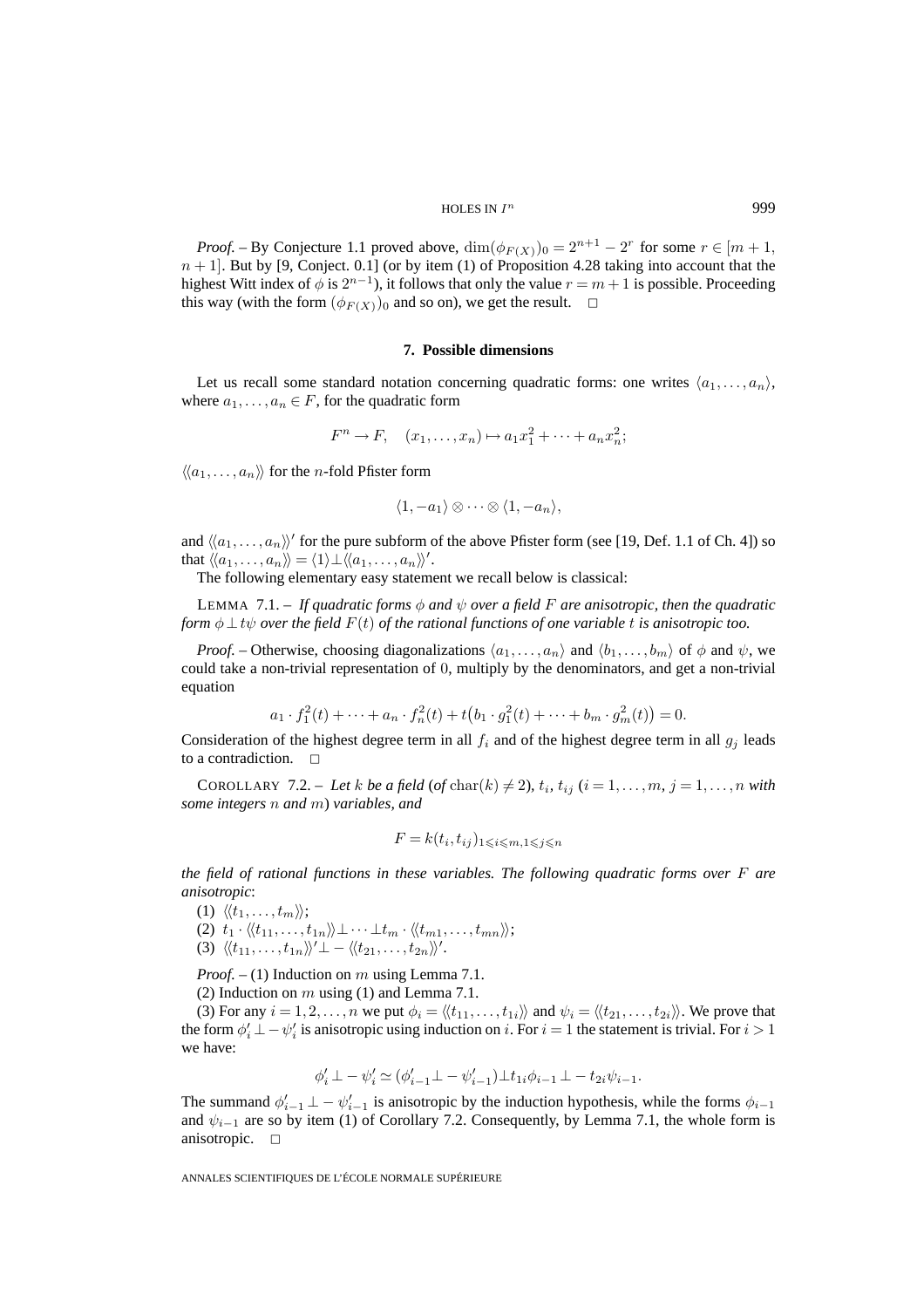The following result provides, in particular, examples for all dimensions which are not prohibited by Conjecture 1.1.

THEOREM 7.3 (A. Vishik). – *Take any integers*  $n \ge 1$  *and*  $m \ge 2$ . Let k be a field (of  $char(k) \neq 2$ *),*  $t_i$ ,  $t_{ij}$  ( $i = 1, ..., m$ ,  $j = 1, ..., n$ ) *variables, and* 

$$
F = k(t_i, t_{ij})_{1 \leqslant i \leqslant m, 1 \leqslant j \leqslant n}
$$

*the field of rational functions in all these variables.*

*The splitting pattern of the* (*anisotropic by item* (2) *of Corollary* 7.2) *quadratic form*

$$
\phi = t_1 \cdot \langle \langle t_{11}, \ldots, t_{1n} \rangle \rangle \bot \cdots \bot t_m \cdot \langle \langle t_{m1}, \ldots, t_{mn} \rangle \rangle
$$

*over* F *is*

$$
\{2^{n+1} - 2^i \mid i = n+1, n, \dots, 1\} \cup (2\mathbb{Z} \cap [2^{n+1}, m \cdot 2^n]).
$$

*Proof.* – First of all, it is easy to see that all the integers  $2^{n+1} - 2^i$  are in the splitting pattern of  $\phi$ . Indeed, the anisotropic part of  $\phi$  over the field E obtained from F by adjoining the square roots of  $t_{31}, t_{41}, \ldots, t_{m1}$ , of  $t_1$  and of  $-t_2$ , is isomorphic to the (generalized Albert) form

$$
\langle\langle t_{11},\ldots,t_{1n}\rangle\rangle' \perp - \langle\langle t_{21},\ldots,t_{2n}\rangle\rangle'
$$

(anisotropic by item (3) of Corollary 7.2) of dimension  $2^{n+1} - 2$ ; the splitting pattern of this form is  $\{2^{n+1}-2^i\}$  because this set is the splitting pattern of *any* anisotropic  $(2^{n+1}-2)$ -dimensional quadratic form whose class lies in  $I<sup>n</sup>$  (Corollary 6.2).

Now let us assume that some (at least one) even integers of the interval  $[2^{n+1},m\cdot 2^n]$  are *not* in the splitting pattern of  $\phi$ . Among all such integers we take the smallest one and call it a; let b be the biggest integer smaller than  $\alpha$  and lying in the splitting pattern; let  $\alpha$  be the smallest integer greater than  $\alpha$  and lying in the splitting pattern. Let E be the field of the generic splitting tower of  $\phi$  such that  $\dim(\psi) = c$  for  $\psi = (\phi_E)_0$ . Let Y be the projective quadric given by the quadratic form  $\psi$ . Let  $\pi \in \overline{Ch}(Y^2)$  be the cycle of the set  $\Pi$  of Theorem 4.24 with  $f(\pi)=1$ . We claim that  $\pi = \text{Sym}(h^0 \times l_{i_1-1})$  for  $i_1 = i_1(Y)$ . Indeed, since  $i_1 = (c - b)/2 > 1$  and  $i_q(Y) = 1$ for all  $q \in S = S(Y) = \{1, 2, \ldots, b\}$  (h is the height of  $\psi$ ) such that  $\dim(\psi_q) \in [2^{n+1}-2, b]$ , the cycle  $\pi$  does not contain  $h^{i_{q-1}} \times l_{i_{q-1}+i_1-1}$  for such q (Lemma 4.11), and also  $\pi \not\ni h^i \times l_{i+i_1-1}$ for any  $i \in \{1, 2, \ldots, i_1 - 1\}$  (Lemma 4.11 as well). Finally, for the integer  $q \in S$  such that  $\dim(\psi_q) = 2^{n+1} - 2$ , the cycle  $pr^2(\pi_{E_q}) \in \overline{Ch}(Y_q^2)$  (the homomorphism

$$
pr^2: \bar{\operatorname{Ch}}(Y^2_{E_q})\to \bar{\operatorname{Ch}}(Y^2_q)
$$

is defined in Corollary 2.4) has the dimension

$$
\dim(Y_q) + i_1 - 1 \ge \dim(Y_q) + 1 = \dim(Y_q) + i_1(Y_q)
$$

and therefore is 0 by item (3) of Proposition 4.28.

We have shown that  $\pi = \text{Sym}(h^0 \times l_{i_1-1})$ . By item (8) of Proposition 3.3, it follows that the integer dim(Y) –  $i_1 + 1$  is a power of 2, say  $2^p$ . Since

$$
\dim(Y) - i_1 + 1 = (c - 2) - (c - b)/2 + 1 = (b + c)/2 - 1,
$$

the integer  $2^p$  sits inside of the open interval  $(b, c)$ ; therefore, satisfying  $2^{n+1} \leq 2^p < m \cdot 2^n$ , the integer  $2^p$  is *not* in the splitting pattern of the quadratic form  $\phi$ . But all the integers  $\leq m \cdot 2^n$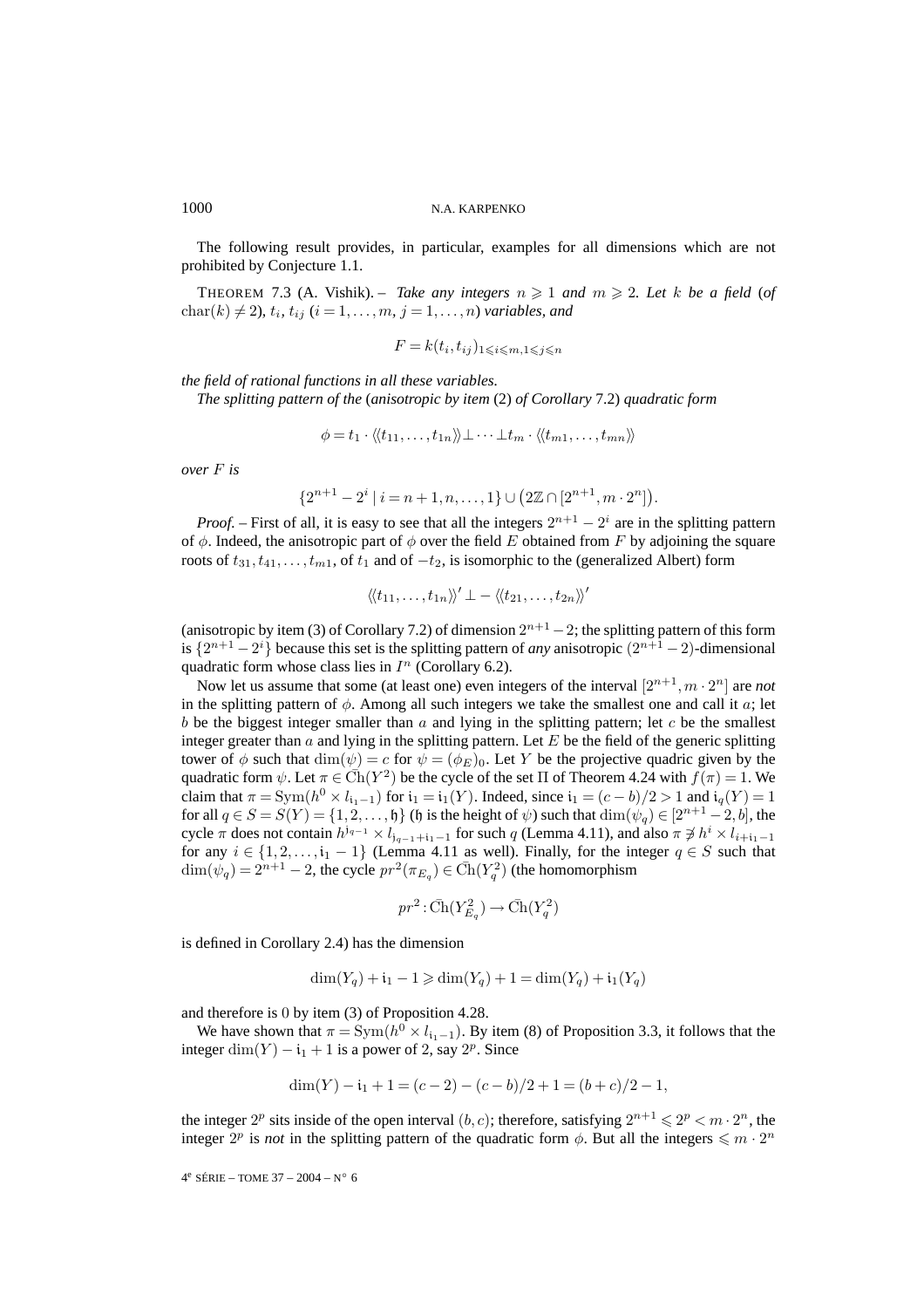divisible by  $2^n$  are evidently *in* the splitting pattern of  $\phi$ . The contradiction obtained proves Theorem 7.3.  $\Box$ 

*Remark* 7.4. – Of course, the dimensions  $2^{n+1} - 2^i$  can be realized more directly by the tensor products of Pfister forms and generalized Albert forms  $(u_{.,v_{.,w.}}$  are variables):

 $\langle \langle u_1,\ldots,u_{i-1}\rangle \rangle \otimes (\langle \langle v_1,\ldots,v_{n+1-i}\rangle)' \perp - \langle \langle w_1,\ldots,w_{n+1-i}\rangle \rangle').$ 

# **Acknowledgements**

The basics of the method of this work were elaborated in January 2003 during my stay in the I.H.É.S.; the proof of the main theorem was completed during the last week of September 2003 when I was visiting the University of Alberta; an important part of this work was written down during the first week of November 2003 when I was visiting the Universität Göttingen, where I gave a course of lectures on the subject. I am very grateful to these institutions for hospitality and stimulating conditions. Besides I would like to mention that numerous remarks of A.S. Merkurjev improved very much the final version of this text. Finally, I express my admiration for the job delivered by the referee.

#### **REFERENCES**

- [1] ARASON J., PFISTER A., Beweis des Krullschen Durchschnittsatzes für den Wittring, *Invent. Math.* **12** (1971) 173–176.
- [2] BROSNAN P., Steenrod operations in Chow theory, *Trans. Amer. Math. Soc.* **355** (5) (2003) 1869–1903.
- [3] BROSNAN P., A short proof of Rost nilpotence via refined correspondences, *Doc. Math.* **8** (2003) 69–78.
- [4] CHERNOUSOV V., GILLE S., MERKURJEV A., Motivic decomposition of isotropic projective homogeneous varieties, *Duke Math*. *J*. (in press).
- [5] FULTON W., Intersection Theory, Springer, Berlin, 1984.
- [6] HOFFMANN D.W., On the dimensions of anisotropic quadratic forms in  $I<sup>4</sup>$ , *Invent. Math.* **31** (1998) 185–198.
- [7] IZHBOLDIN O., VISHIK A., Quadratic forms with absolutely maximal splitting, in: *Quadratic Forms and their Applications (Dublin, 1999)*, in: Contemp. Math., vol. **272**, 2000, pp. 103–125.
- [8] KARPENKO N.A., Cohomology of relative cellular spaces and isotropic flag varieties, *Algebra i Analiz* **12** (1) (2000) 3–69 (in Russian). Engl. transl.: *St. Petersburg Math. J.* **12** (1) (2001) 1–50.
- [9] KARPENKO N.A., On the first Witt index of quadratic forms, *Invent. Math.* **153** (2003) 455–462.
- [10] KARPENKO N.A., Third proof of second gap in dimensions of quadratic forms from I<sup>n</sup>, in: *Algebraic and Arithmetic Theory of Quadratic Forms (Talca, 2002)*, in: Contemp. Math., vol. **344**, 2004, pp. 207–213.
- [11] KARPENKO N.A., Cycles on powers of quadrics, in: Tschinkel Y. (Ed.), *Mathematisches Institut Georg-August-Universität Göttingen Seminars 2003/2004*, 2004, pp. 31–36.
- [12] KARPENKO N.A., MERKURJEV A.S., Rost projectors and Steenrod operations, *Doc. Math.* **7** (2002) 481–493.
- [13] KARPENKO N.A., MERKURJEV A.S., Essential dimension of quadrics, *Invent. Math.* **153** (2003) 361–372.
- [14] KNEBUSCH M., Generic splitting of quadratic forms. I, *Proc. London Math. Soc. (3)* **33** (1) (1976) 65–93.
- [15] ORLOV D., VISHIK A., VOEVODSKY V., An exact sequence for  $K_*^M/2$  with applications to quadratic forms, K*-Theory Preprint Archives* **454** (2000).
- [16] PANIN I.A., On the algebraic K-theory of twisted flag varieties, K*-Theory* **8** (6) (1994) 541–585.
- [17] PFISTER A., Quadratische Formen in beliebigen Körpern, *Invent. Math.* **1** (1966) 116–132.
- [18] ROST M., The motive of a Pfister form, Preprint, 1998.